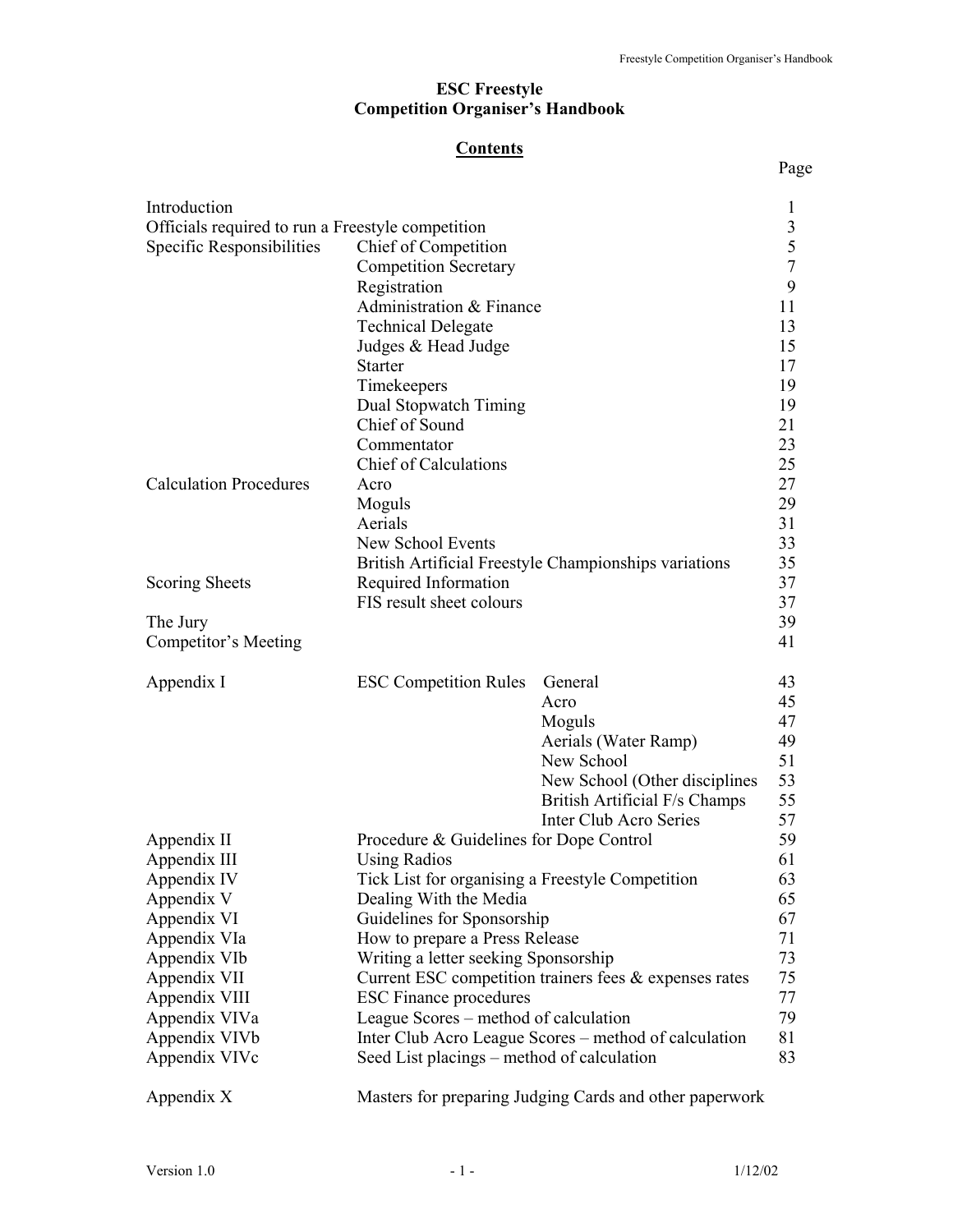# **Introduction**

This volume has been prepared to outline how a Freestyle Competition on a dry ski slope or snow slope in Britain is organised. Although it has been prepared with the help of experienced Competition Organisers it should be regarded as a guide and not a Bible. In this respect it should be accepted that as long as the official procedures are followed and everything gets done, specific circumstances applying to a particular competition or venue might well determine that the person who actually performs a task might not be the same as that detailed in this guide or dictated by previous custom.

Where a specific task must be performed by a specific official (such as the signing of the results sheets which must be done by the TD and Head Judge then this is indicated)

Please note that in the context of this document the term "British" refers to the collective home nation governing bodies (ESC, SNSC, USC & SCOW) and NOT BSSF.

## **Competition rules for British Freestyle Competitions**

All British Freestyle Competitions are run in accordance with the current FIS regulations with additions and exceptions as determined by the appropriate HOME NATION GOVERNING BODY Freestyle Committee.

If circumstances are such that it is necessary to suspend or alter existing regulations to enable the competition to take place then any alterations must be agreed by the Jury and made known to the competitors as soon as possible and in any case before the start of the competition.

Full details of the CURRENT rules appear in Appendix I.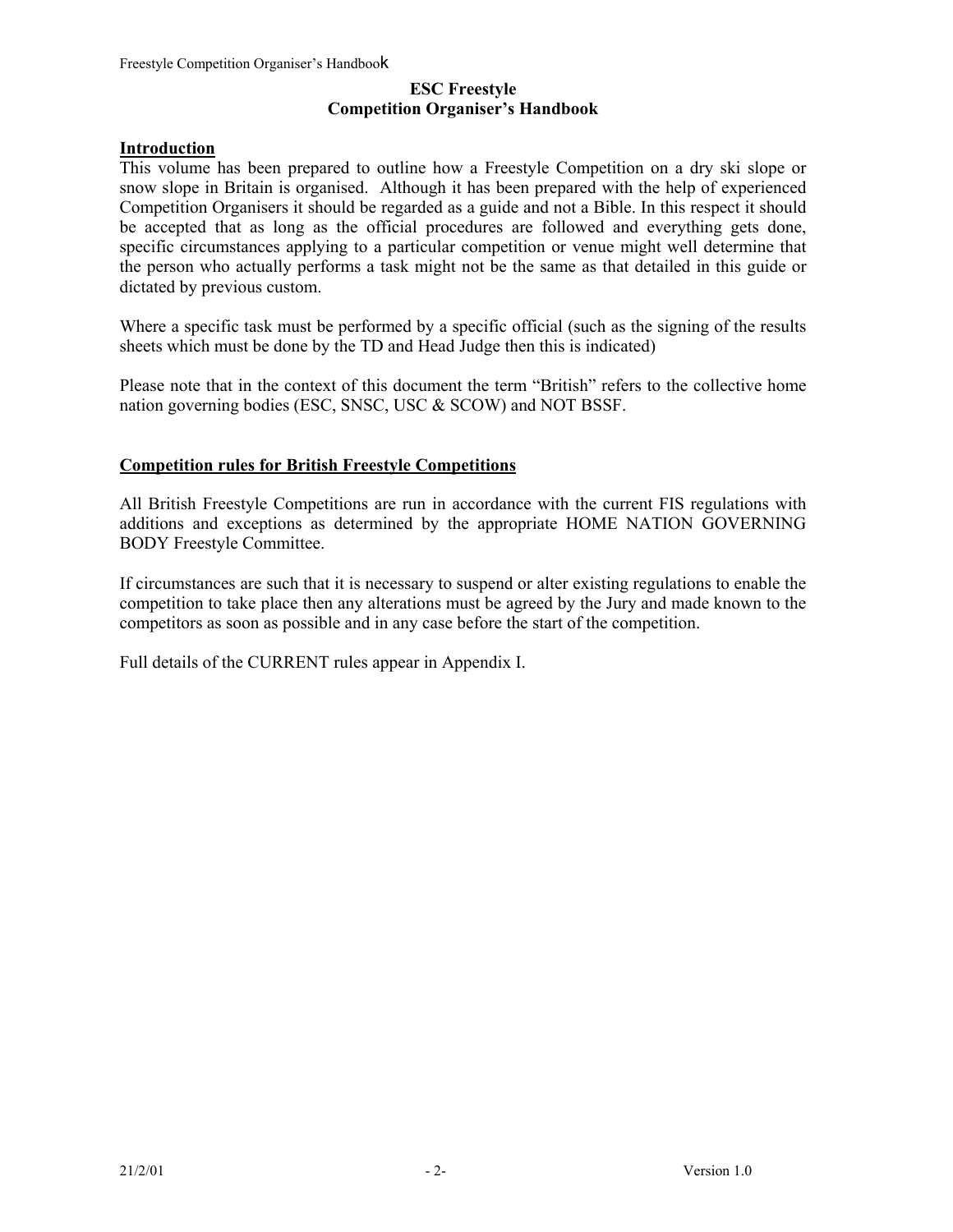# **Officials required to run a Freestyle Competition.**

- Chief of Competition\* (CO)
- Competition Secretary (CS)
- Technical Delegate\* (TD) formally appointed by HOME NATION GOVERNING BODY
- Head Judge<sup>\*</sup> (HJ)
- Judges (J) Appointed by the Head Judge
- Starter (S)
- Timekeeper (TK) (Moguls Competitions only)
- Ramp Supervisor (WRS) (Aerials Competitions Only)
- Chief of Sound (CoS) (Mandatory for Acro. Optional but desirable for all other competitions)
- Chief of Calculations (CoC)
- Commentator (CT)

\*These comprise the Jury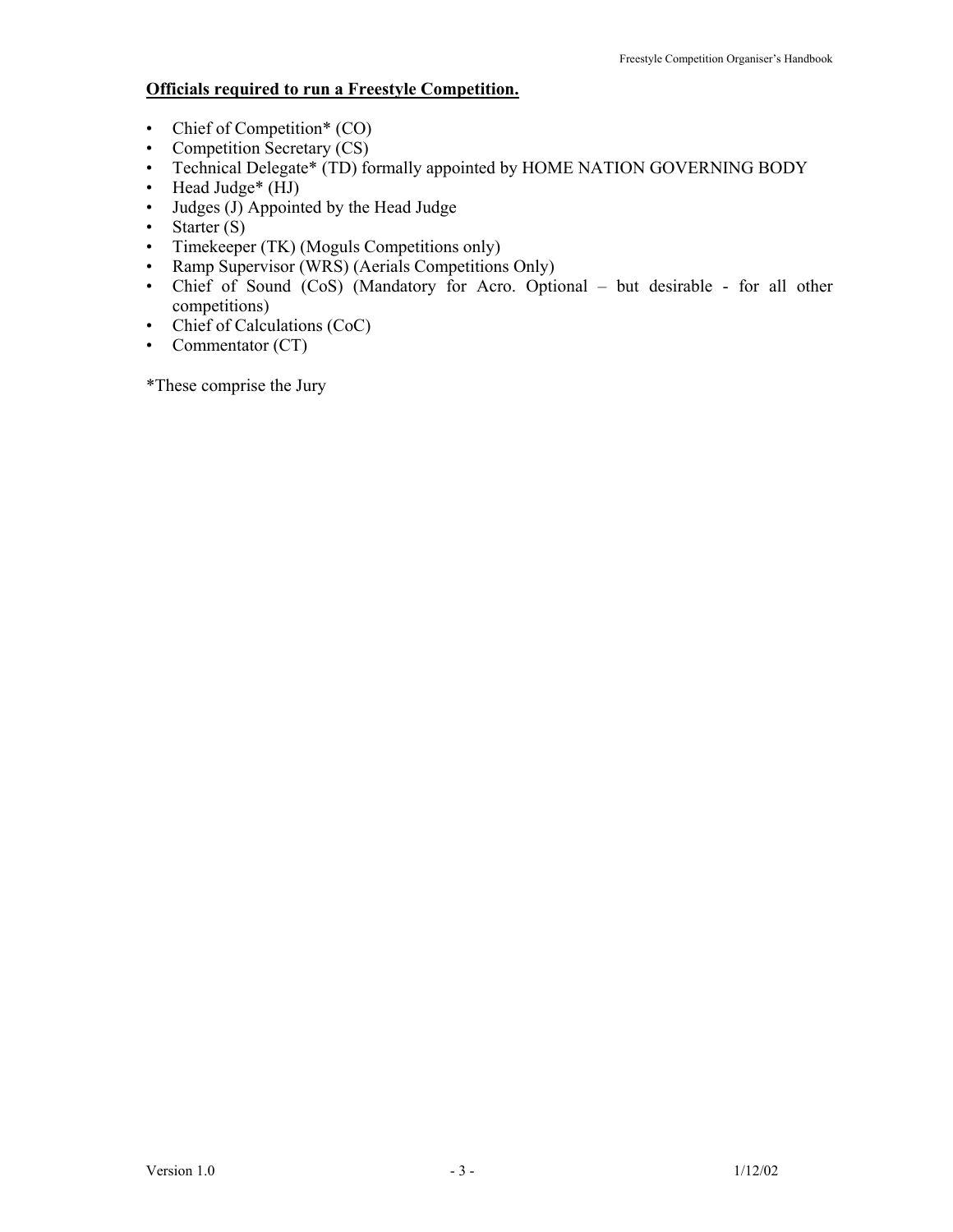# **Specific Responsibilities**

# **Chief of Competition.**

This person is effectively the Competition Organiser. Most of the Chief of Competition's work takes place before & after the actual Competition. On the competition day the Chief of Competition should ideally have very little to actually do in person, leaving them clear to check that everybody else is happily getting on with their part of the competition and that things are running as close to the timetable as possible. This also leaves the Chief of Competition free to help out if necessary and to deal with any unforeseen situations.

Before the Competition the Chief of Competition should:-

- 1. book the slope and arrange for this to be confirmed in writing
- 2. arrange for the event to be included in the appropriate calendars Etc.
- 3. arrange for the event to be publicized
- 4. notify the HOME NATION GOVERNING BODY of the competition date, venue, disciplines being competed & start times.
- 5. request HOME NATION GOVERNING BODY Freestyle Committee to appoint a TD.
- 6. appoint the officials needed to run the competition as listed above.

The duties of each of the officials are given later.

The Chief of Competition should also arrange for any perpetual trophies to be collected from the last recipient and transported to the event. They should also arrange for any medals, prizes Etc. to be obtained and brought to the event.

The Chief of Competition should also arrange for there to be at least one qualified First Aider available sufficiently close to the slope throughout the duration of the competition and any associated training.

It is worth while checking, tactfully, about a week ahead that everybody is still available for the event and that the arrangements made with the slope are still in place

On the day of the Competition the Chief of Competition should aim to arrive at the slope in good time and check in with the slope management. It will be necessary to arrange for: -

- A competitors registration point
- Slope access for the competitors
- Slope access for the trainers (possibly also for other officials if the slope is extensive)
- Access to power for the sound system if one is being used
- Installation of the timing system if not manual.
- Any arrangements for closing the competition slopes to the public.
- Any specific safety issues
- Access to a telephone for emergency use
- Somewhere to post results Etc.

If the Chief of Competition has checked out the above then it will make it easier for the rest of the team to start working efficiently when they arrive.

As well as checking that the event is running smoothly the Chief of Competition is part of the Jury and should there be a need for the Jury to meet the Chief of Competition is responsible for arranging for the meeting to be minuted (usually by the TD) and copies sent to those present and the Home Nation Governing Body.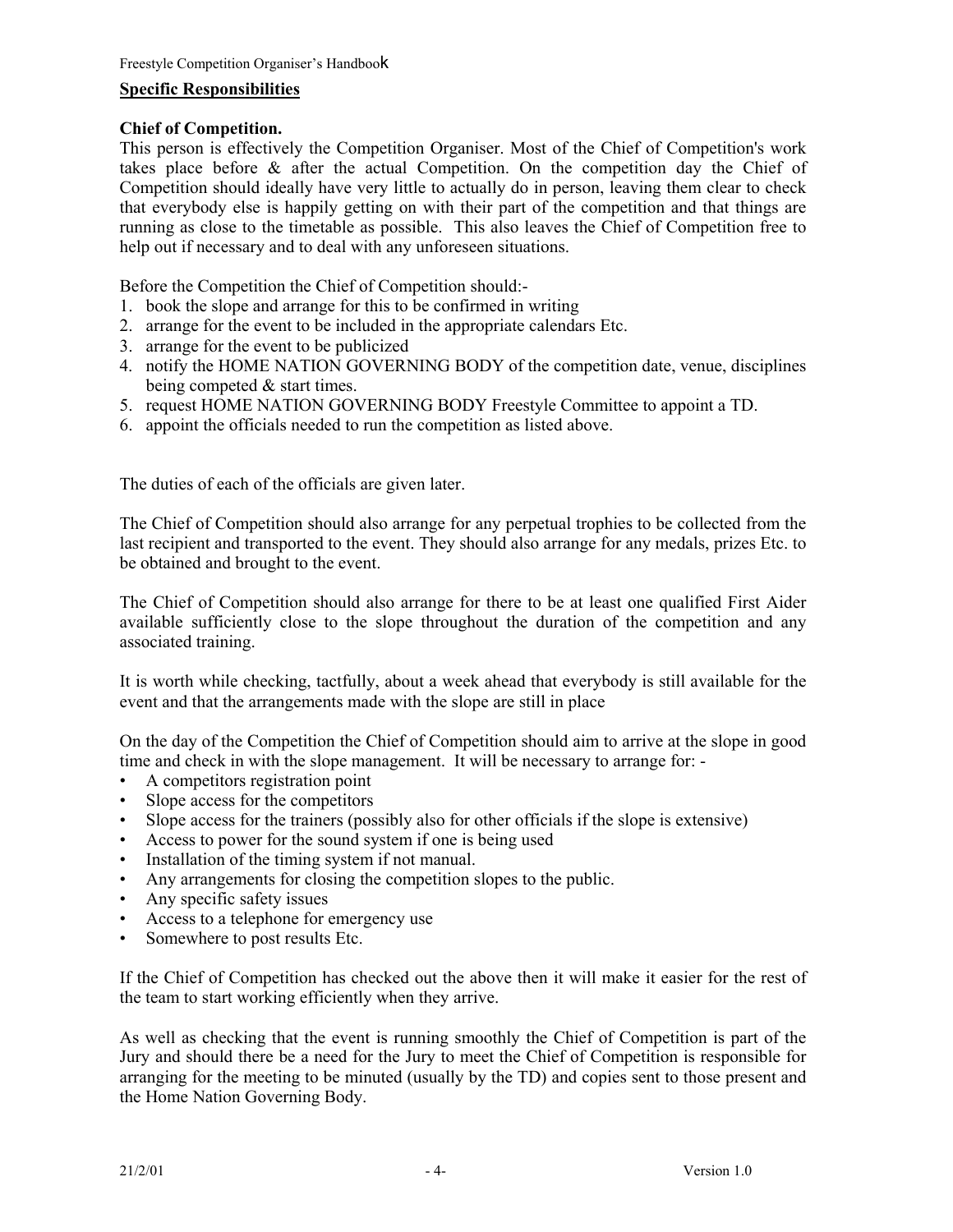The Chief of Competition should keep everyone in touch with any changes of plan and should make sure that the required procedures are complied with.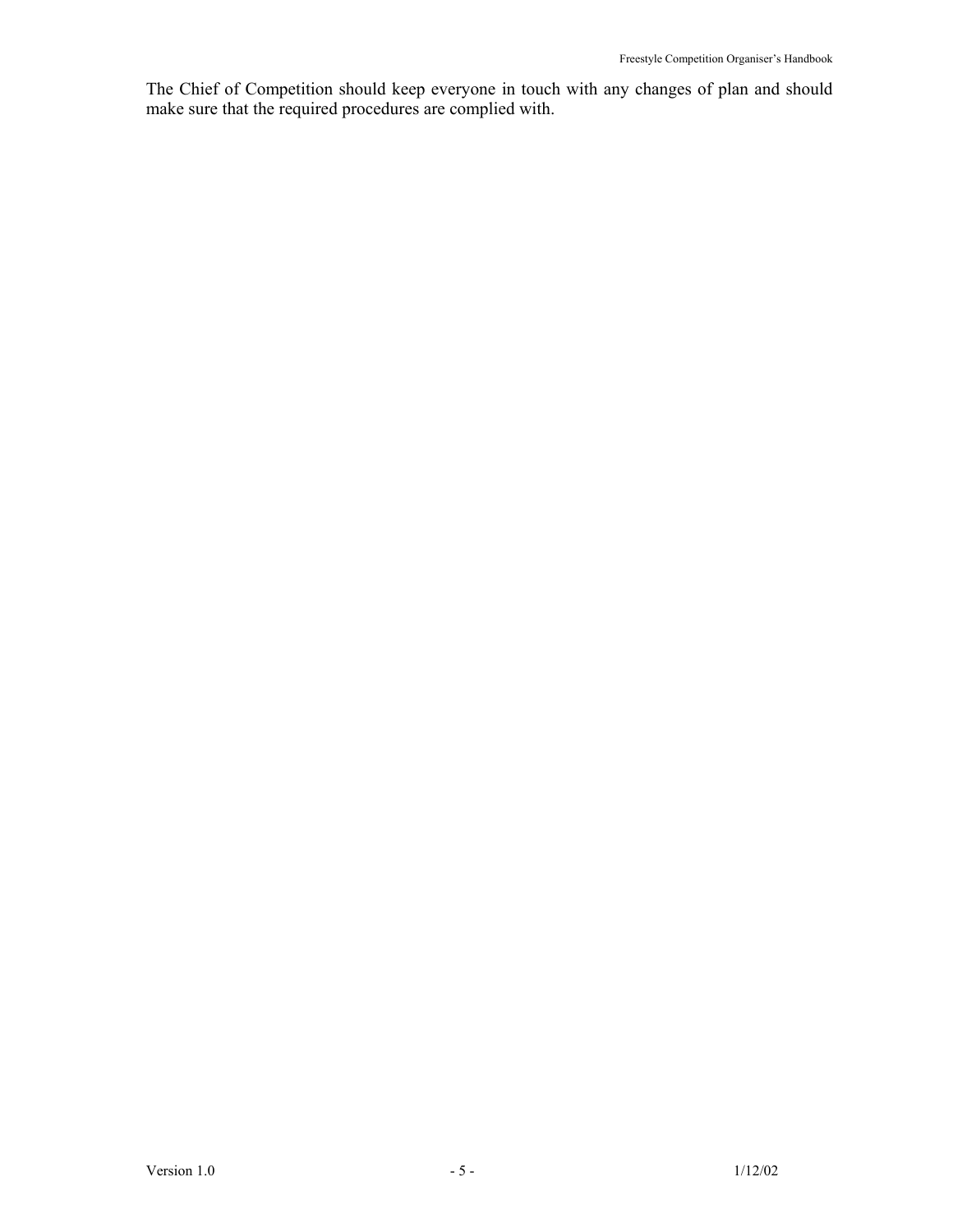In particular the following elements must take place:-

- Officials Meeting
- Competitors Meeting
- Official Practice
- Competition Elements as required
- Collation and publication of Results
- Prize Giving.

During the Competition the Chief of Competition is responsible for any trouble shooting of problems and with the exception of serious matters requiring a Jury decision, the COs decision must be regarded as final.

After the competition the Chief of Competition is responsible for

- Forwarding a set of results signed by the Head Judge, TD & Chief of Calculations, to Home Nation Governing Body.
- Forwarding all moneys collected to the appropriate body, together with a completed account of all moneys received and paid out on the day.
- Forwarding completed Expenses claims from officials Etc.
- Thanking those involved including slope personnel.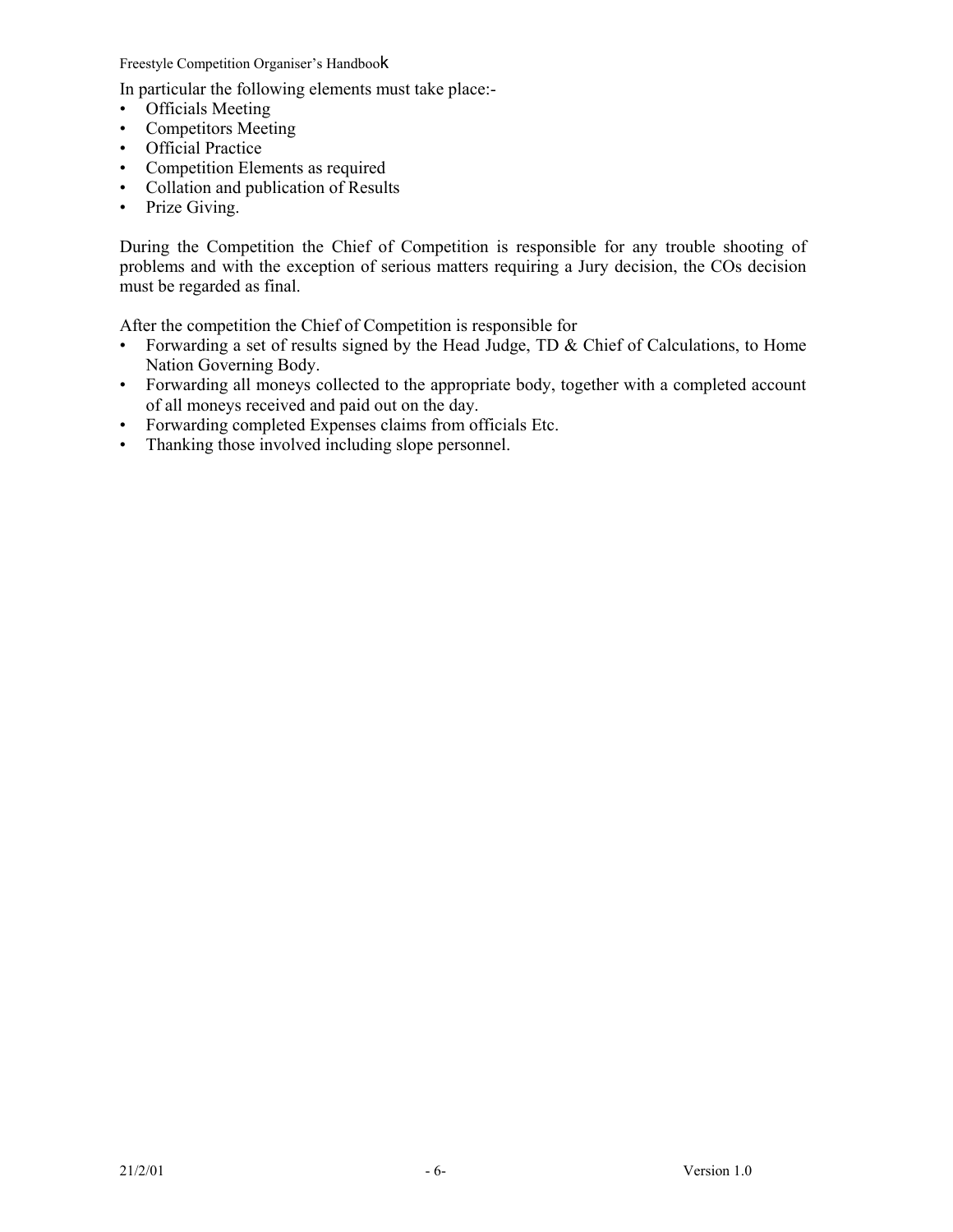## **Competition Secretary**

Anybody undertaking this job requires a cool head, access to a photocopier and an aptitude for getting things done in a tactful manner, even when under pressure.

Before the competition the Competition Secretary should prepare all the documents necessary for the Competition.

These are

- Competitors entry forms
- Competitors listing form
- Competitors information forms (for the commentators use)
- Start lists for each element (unless these are being produced by the Chief of Calculations)
- Result sheet blanks for each element + final result for Acro. (Unless these are provided as part of a computer package by the Chief of Calculations.)
- Activity accounting sheets
- TD Report blank (unless the TD is using a computerised system)
- Judges cards (+ spares)
- Certificate blanks
- Prize list blanks

On the day the Secretary is responsible for giving the necessary paperwork to those who require it and for posting the result etc.

#### Entry Procedure

The CS is also responsible for administering the entry procedure

- Collect entry fees from competitors
- Ensure that the entry form received from the competitor is complete and correct in respect of
	- Name correctly spelt & legible
	- Age and age category correct
	- Competitor registration number (if applicable) entered if in doubt demand to see competitors start license – or 1-day registration.
	- Competition entry signed (& countersigned if competitor under 18)
- Entry fee paid recorded (this helps balance up at end)
- Record details on form
- Give competitor commentators info sheet to fill in
- Give competitor authorisation to go onto slope as agreed with slope management.
- Pass on any information competitors need to know
- If computer scoring in use pass entry form, to Chief of Calculations.

#### Start Lists

Once entries are closed CS should arrange for the draw for the start to be made. This may be either a manual draw or a computer generated random order. In multi discipline competitions the draws for each discipline should (if possible) be separate. This should be witnessed by a member of the Jury. Once the draw is made the start list should be prepared and a copy posted in the designated location for the competitors to see and check for accuracy. The commentator should be asked to announce that the Start List has been posted.

Copies of the start list(s) should also be given to

- Chief of Competition
- TD
- Head Judge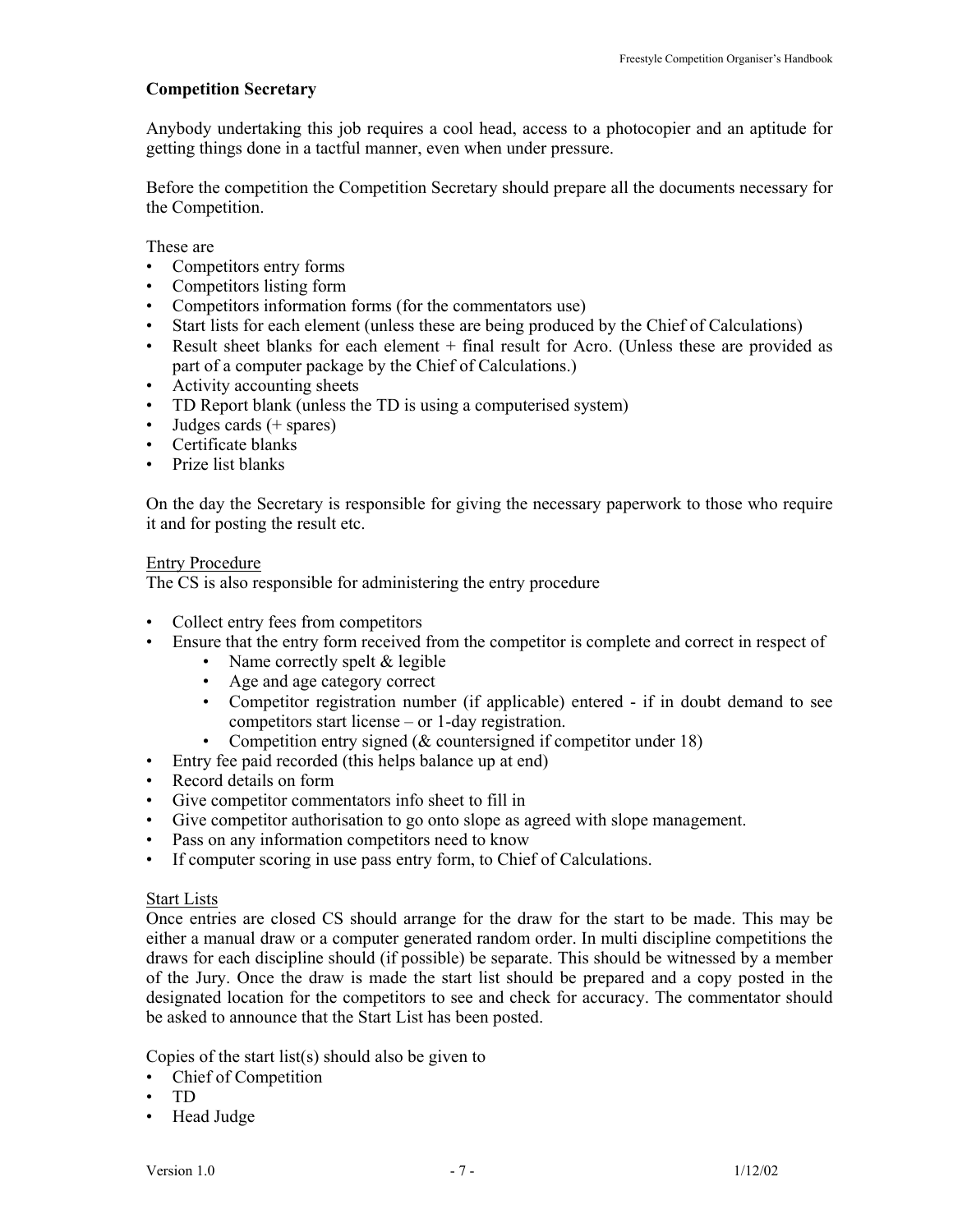- Commentator
- Starter
- Timekeepers (Moguls) (up to three copies may be needed)
- Water Ramp Supervisor (Aerials)
- Chief of Calculations

The commentator should also be given a list of all sponsors & officials.

The Head Judge should also be given the judges cards to distribute. It will help if these are in separate envelopes marked Judge 1 Etc.

For Acro the requirements should be discussed with the Head Judge as the marks for the Fixed Element Run and Judges 4 & 5's marks for the Free Run are awarded on copies of the APLs (flight Plans). If the Head Judge has not managed to obtain flight plans from everybody it might mean that some last minute photocopying will be needed.

The TD should be given a copy of the blank TD report form to fill in and give them as much assistance as possible, such as names of officials Etc.

During the running of the competition it is advisable to complete as much of the accounting paperwork as possible and if certificates are to be presented on the day to fill in the names and categories on the certificates. The medals can also be sorted out by category as well.

The Competition Secretary should check that the calculation process is proceeding satisfactorily and make sure that the Head Judge, TD & Chief of Calculations check  $\&$  sign the result sheets and that the results are posted.

At the end of the competition the Competition Secretary should arrange for the certificates to be completed and arrange the prizes, medals and certificates ready for the prize giving.

#### After the competition

The Secretary should ensure that all of the officials requiring expenses claim forms are issued with a claim form and told who to send them to.

The officials who can claim expenses are: -

- Chief of Competition
- Competition Secretary
- Chief of Sound (unless a contractor is employed for a fee which will be invoiced)
- Head Judge
- Scoring Judges
- Technical Delegate
- Timekeeper

The Competition Secretary should collect the TD report from the TD or arrange with the TD for it to be forwarded.

The Competition Secretary should either collect an Invoice (bearing the slope's VAT Number) from the Slope for the slope fees, or arrange for an Invoice to be sent to the ESC Freestyle Treasurer.

The Competition Secretary should balance the income from the participants, complete the Activity Accounting Form as far as possible. This, together with the receipts for the day and all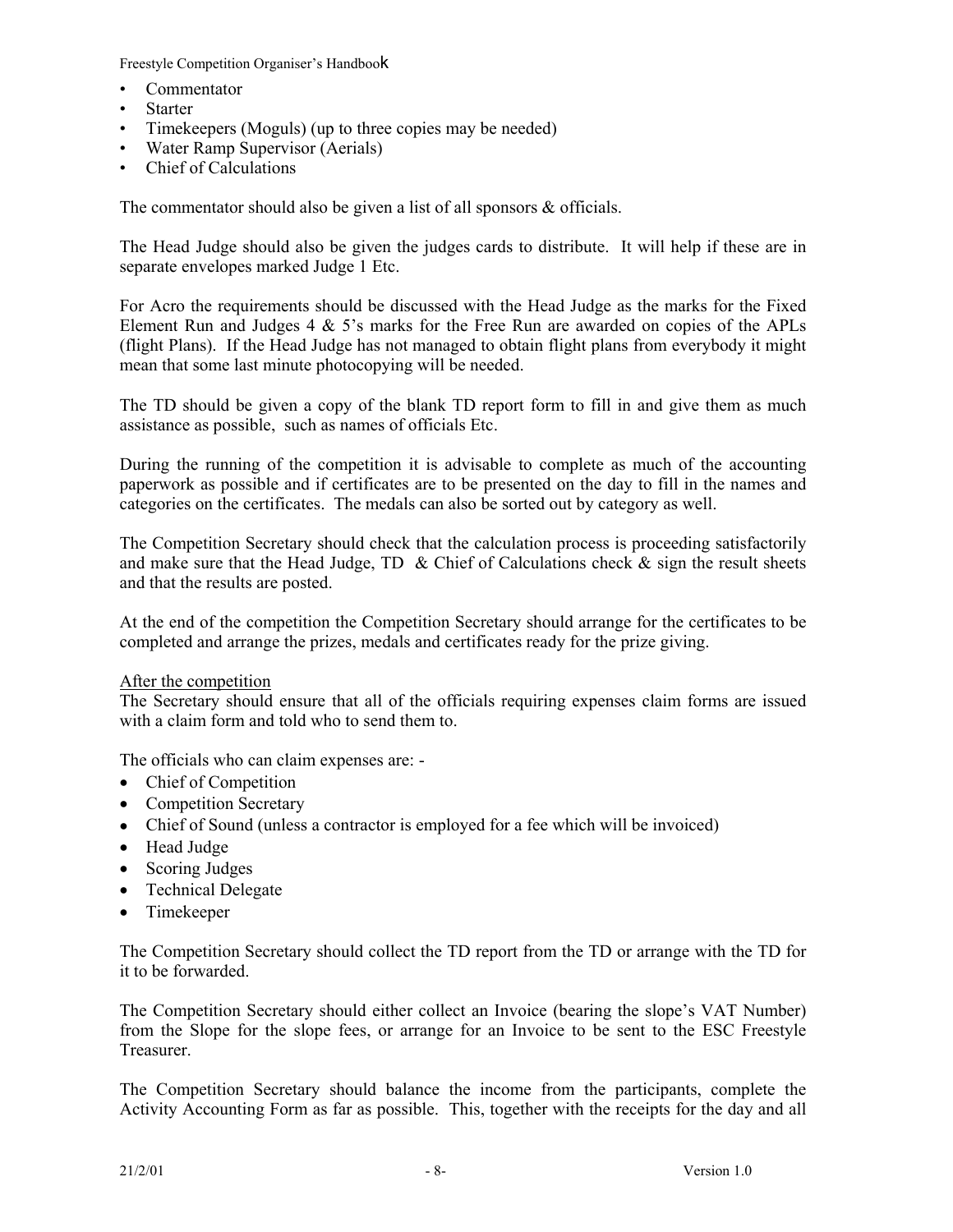paperwork including a full set of results, should be given to the Chief of Competition for forwarding the Home Nation Governing Body or other organisation as appropriate.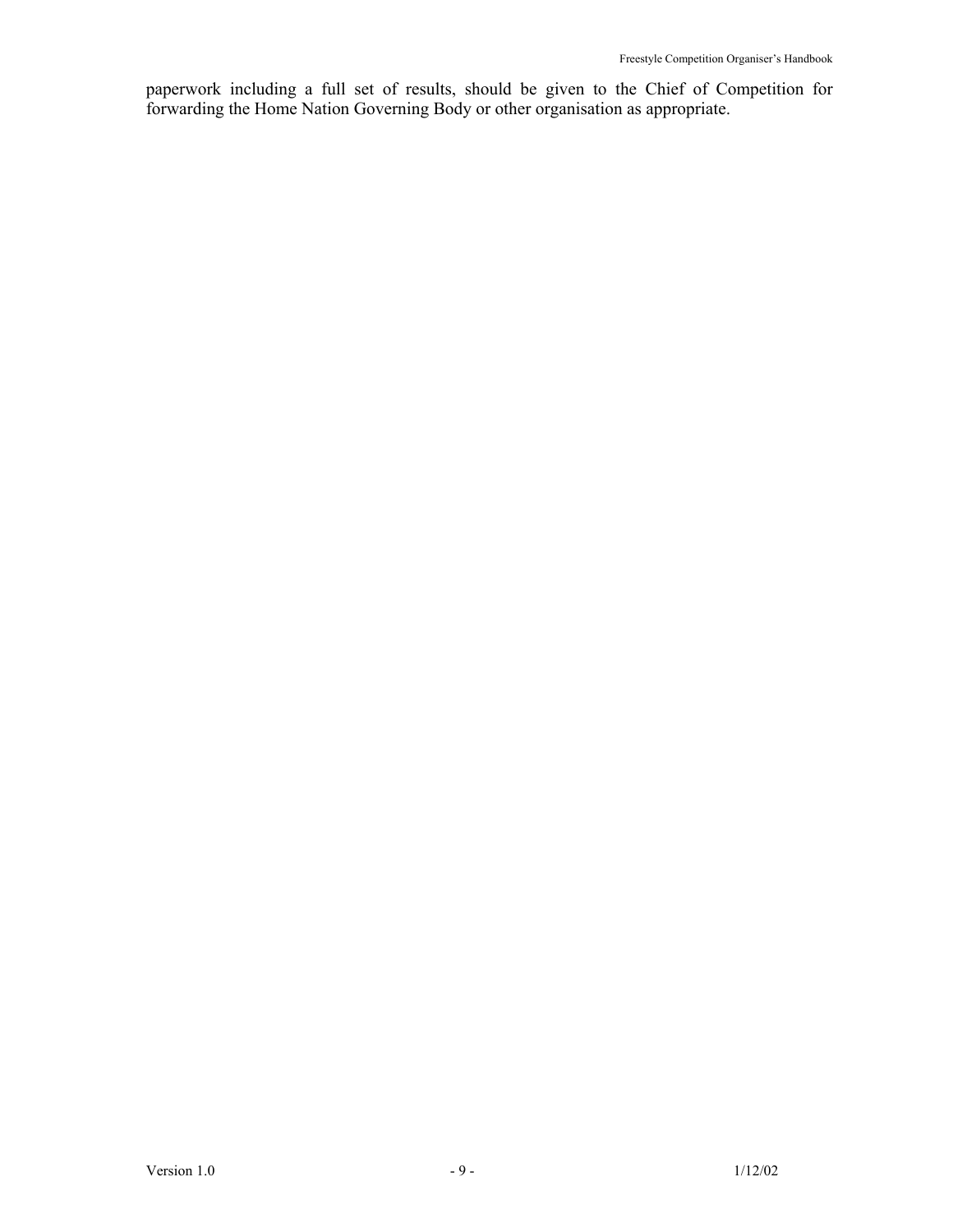# **Registrations**

# HNGB Registrations

Any skier registered **as a performer** with **any** HNGB recognised by FIS is entitled to compete in British Freestyle Competitions (subject to quotas if necessary) on production of their Start Licence.

Special conditions for ESC Performers registered for disciplines other than Freestyle.

Any competitor registered with ESC as a performer for disciplines other than Freestyle must fill in a short pro forma requesting the addition of Freestyle to their other registration. This is FREE of charge.

# Competitors who are registered other than as performers.

Any competitor who is registered with a HNGB other than as a performer may complete additional registration as a Freestyle performer on the day provided that:-

- The appropriate registration documentation is available
- All additional fees are paid at the time of registration.

# One day registrations.

When a competitor takes out a one day registration at an ESC Competition they are entitled to claim the cost of their one day registration back from ESC when they take out full registration. A short leaflet explaining the procedure is available which contains the voucher to be used when claiming the refund of fee. The Competition Secretary should sign & date the voucher but not detach it from the leaflet. If possible a copy of the registration form should be given to the competitor at the same time.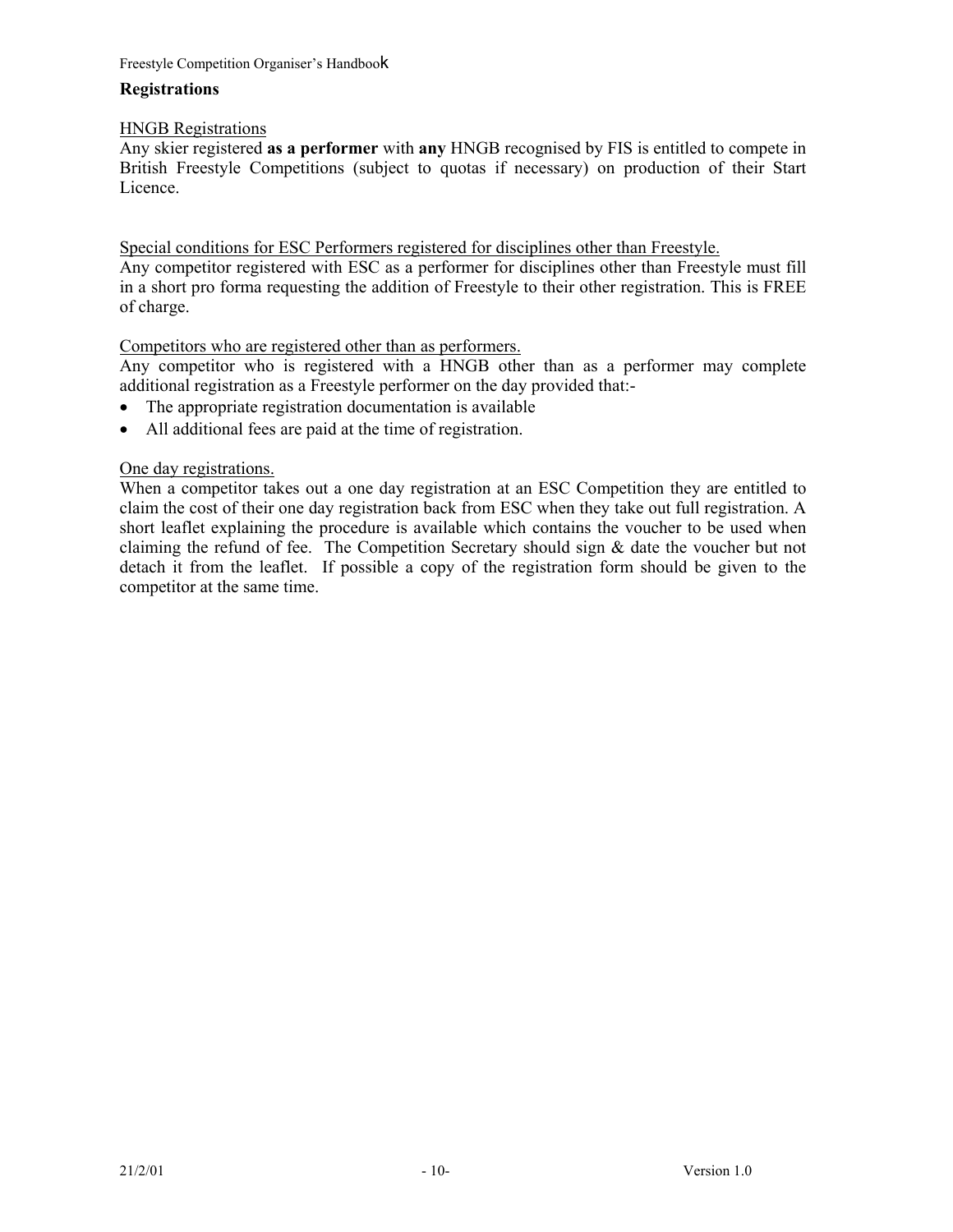## **Administration & financial arrangements.**

- Competitors registration forms should be completed with all details of payments received, including any one day registration fees.
- Cheques should not be accepted without a valid cheque guarantee card being produced by the signatory.
- All receipts should be entered on the Cash Summary sheet.
- Slopes will not (as a general rule) receive payment on the day. They should submit an Invoice bearing their VAT NUMBER made out to English Ski Council Ltd.. This should be sent to the Chief of Competition (or ESC Freestyle Treasurer) who will arrange for it to be approved and forwarded to ESC for payment.
- Expenses for trainers & officials will not generally be paid on the day. They should be claimed on ESC FREESTYLE Claim forms which should be forwarded to the ESC Freestyle Treasurer who will arrange for them to be authorised and paid through ESC. If claims are for Petrol only then these should be accompanied by a receipt showing the VAT Number of the garage(s) from whom fuel was purchased. If mileage is claimed at the current ESC rate<sup>1</sup> then the provision of fuel receipts is not necessary.
- Trainers will be paid at the current rate<sup>1</sup> plus travelling expenses. This must be claimed on an ESC FREESTYLE claim form submitted to the ESC FREESTYLE Treasurer.
- All "out of pocket expenses" (e.g. Postage Etc.) should also be claimed on an ESC FREESTYLE claim form submitted as above.
- All claims forms must show the event to which they refer. A separate claim form must be used for each event but it is perfectly acceptable for all out-goings (e.g. training fees, travelling expenses, postage Etc.) for the same event to be claimed on the same form.
- The current ESC Freestyle Financial procedures<sup>1</sup> must be used for all transactions.

 $\overline{a}$ 

See APPENDIX VII

<sup>&</sup>lt;sup>1</sup> See APPENDIX VIII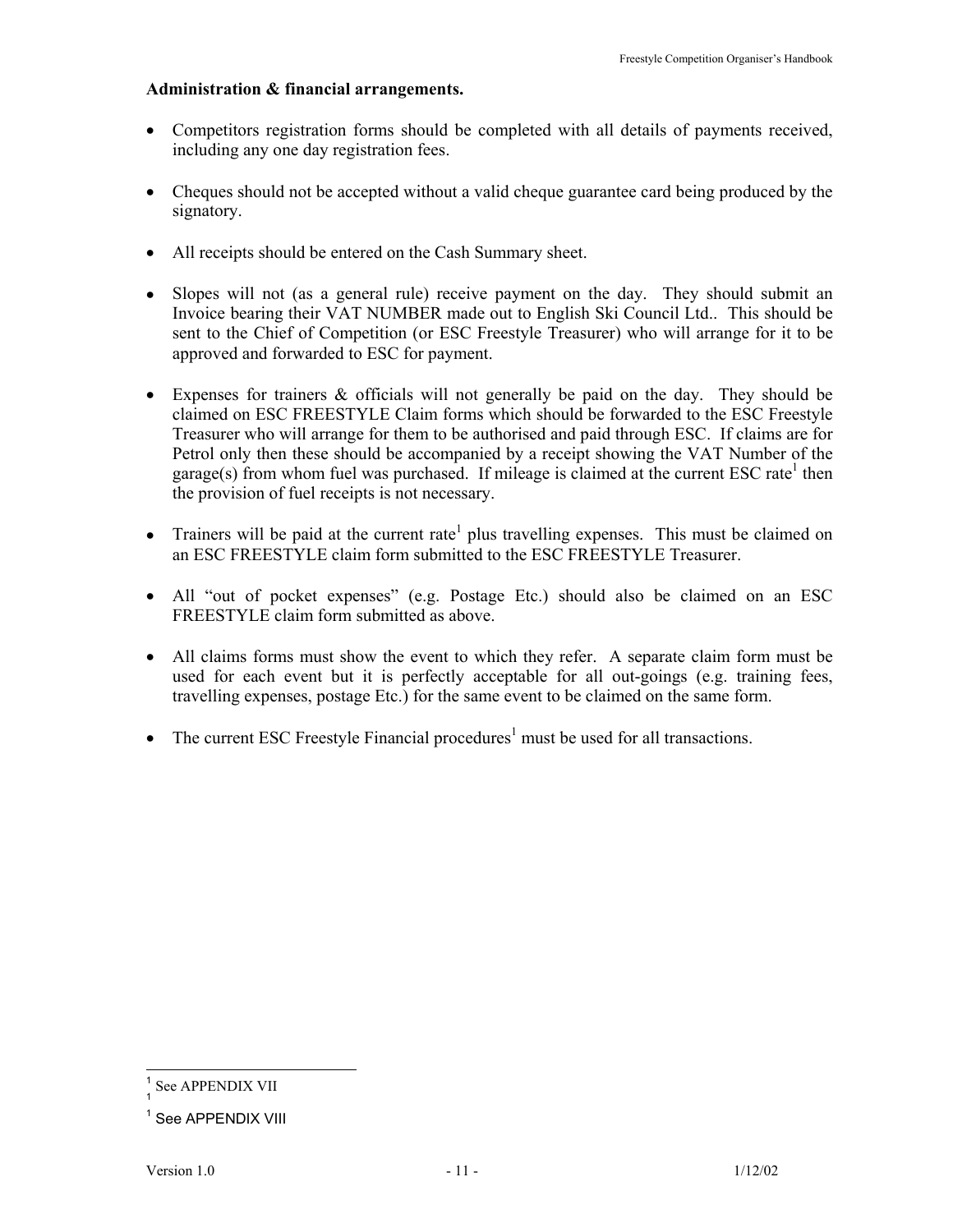# **Technical Delegate**

The TD is effectively the governing body's representative at the competition and should technically be appointed and paid for by the Home Nation Governing Body. The TD's function is to ensure that the relevant rules and regulations governing the competition are complied with. Effectively the TD's main task is to ensure fairness for the competitors.

The TD is chair of the Jury and effectively has the casting vote. He or she also acts as technical advisor to the Chief of Competitions and the Jury and is expected to be able to advise on the rules governing the competition and on their interpretation.

The TD is required to check that the scoring procedures are correctly carried out and to sign the results sheets prior to publication.

The TD will compile a report on the event which will be forwarded to the Chief of Competition, the Home Nation Governing Body and the TD of the next competition in the series.

The TDs report will be detailed and may contain criticisms, where appropriate, of the competition as it occurred but these will be there in order to aid the organisers of future competitions to improve on any points noted.

Throughout the competition the TD will be monitoring what is happening and in the event of any query they are available for consultation. If necessary they will deal with matters as they arise in order to ensure that everything runs smoothly and fairly.

The TD should hold a TD qualification of at least that of the level of the competition being held. For British competitions other than National Championships this is a D level Licence. National Championships are C level competitions and for these a C level TD should if possible be used.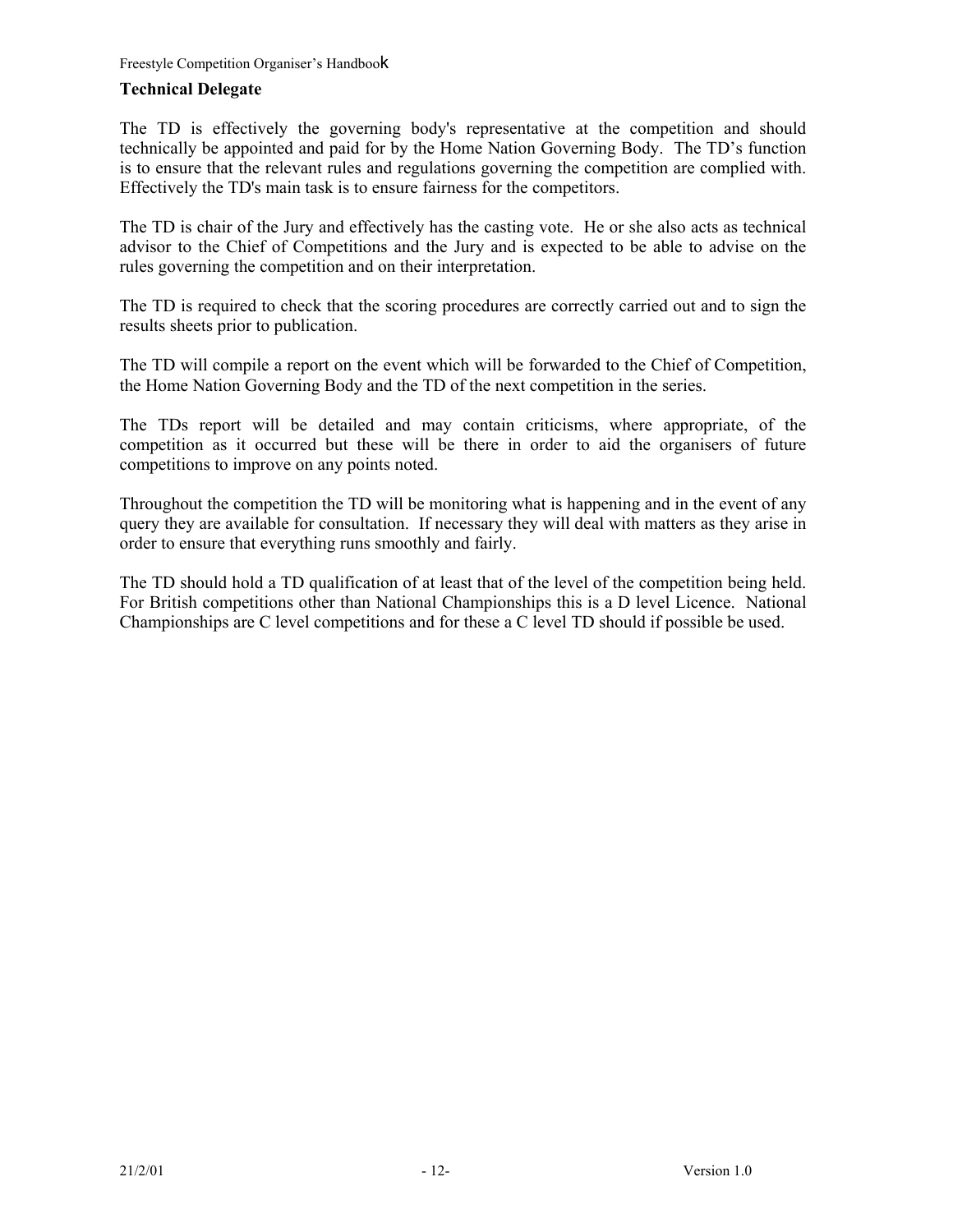# **Judges & Head Judge**

All competitions require a minimum of five scoring judges and a Head Judge who may be a scoring judges or a non-scoring Head Judge.

Ideally judges should be qualified to at least the same level as the competition in the disciplines which they are judging.

Trainee judges may also be present on the judges stand and their scores may be used in the calculations of results (at the discretion of the Head Judge) if there are insufficient qualified judges present.

All Judges should be present on the slope during the period of official training as well as throughout the competition.

Specific responsibilities of the Head Judge

The Head Judge is responsible for

- Ensuring that the Judges are positioned satisfactorily
- Allocating the judges to specific criteria (if appropriate)
- Checking the scores of the individual judges to ensure compliance with the relevant criteria. (Including trainee judges).
- Checking that the scores have been correctly recorded on the score sheets and that the scores have been correctly calculated
- Signing the Result Sheets to indicate that they have been checked and are correct.
- Ensuring that all judges receive expenses claim forms.
- Letting the starter and commentator (if there is one) know that the judges are ready for the next competitor.

The Head Judge is a voting member of the Jury.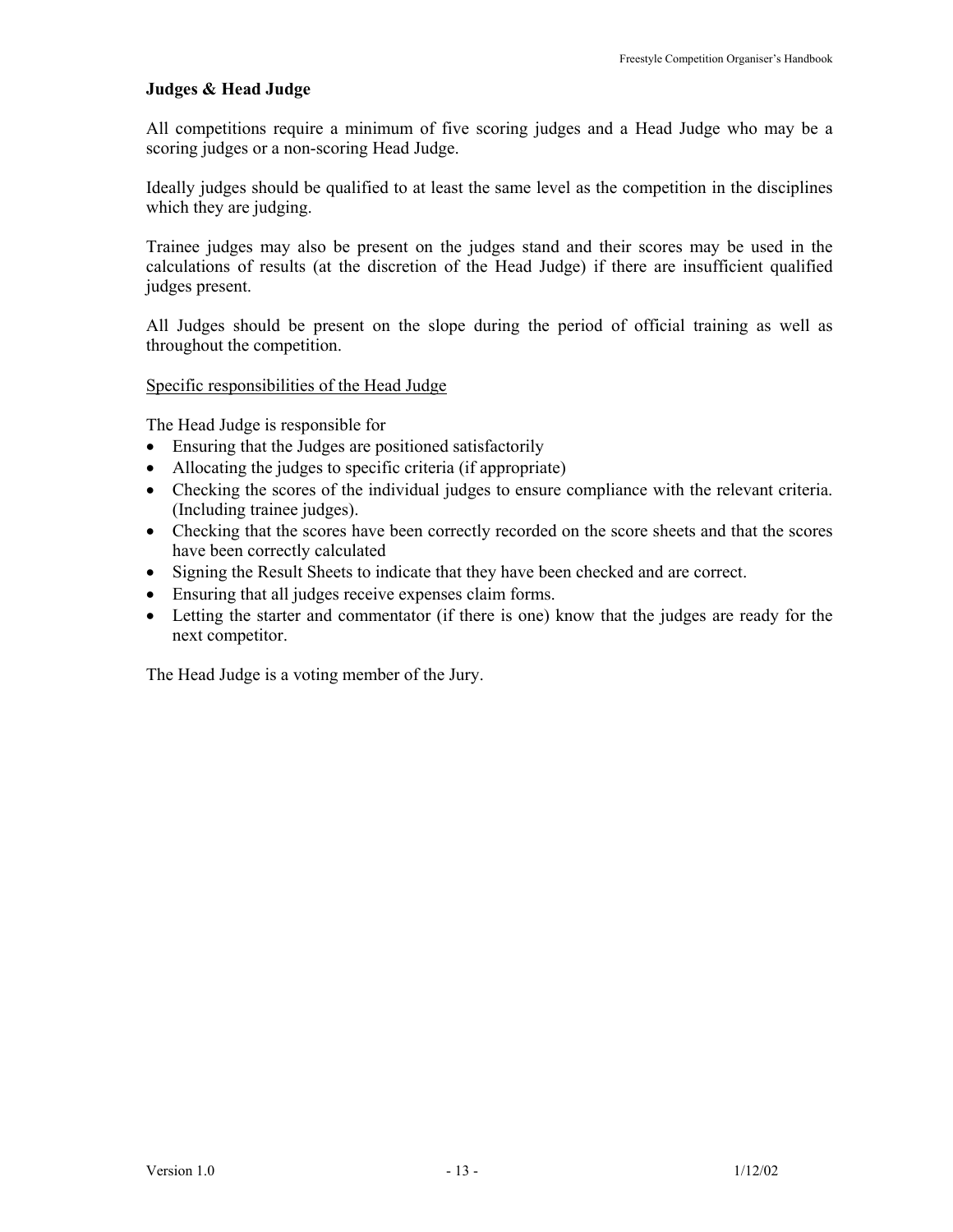#### **Starter**

The starter (and assistant starter) are responsible for looking after the competitors at the start and acting as a link between the rest of the officials and the competitor. A specific responsibility of the starter is to make sure that the correct competitor is in the start gate for the run and to deal with any matters which may affect the running order.

In general the competitors should run in the order given on the Start List. The only exceptions to this are where competitors are granted a re-run. In these cases the competitor awarded a re-run should be slotted in as soon as possible after they reach the starting gate. In that case the starter must inform the Head Judge, Commentator and Timekeeper of a change in running order.

#### Specific arrangements

In Moguls competitions the starter should actually countdown the competitor using the standard form of:- Three

 Two One Go

It is helpful if this is done with the radio transmit button pressed. If the competitors can hear the PA system then this may be done by the commentator instead of the starter. It is also helpful if the Starter confirms the Bib Number and identity of the competitor over the radio immediately before the run.

In Acro the starter should check that the competitor is on stand by as soon as the previous competitor's run has finished. When the judges have signified that they are ready the starter should ask the competitor if they are ready and then signal "Competitor Ready". The commentator will then initiate the start sequence for the competitor.

If a competitor is not available to start at the correct time for any reason the Judges, TD  $\&$ Commentator should be informed. The TD may authorise the next competitor on the start list to be sent on course.

If a rerun is given then the competitor should be slotted in to the start order at the first available opportunity and the Judges, commentator and TD informed prior to the start of the rerun.

Great care must be taken to ensure that a competitor is not allowed to start without the Judges being ready to watch their run. If there is any doubt the Starter should ask the Head Judge for confirmation that the Judges are ready prior to starting a competitor's run.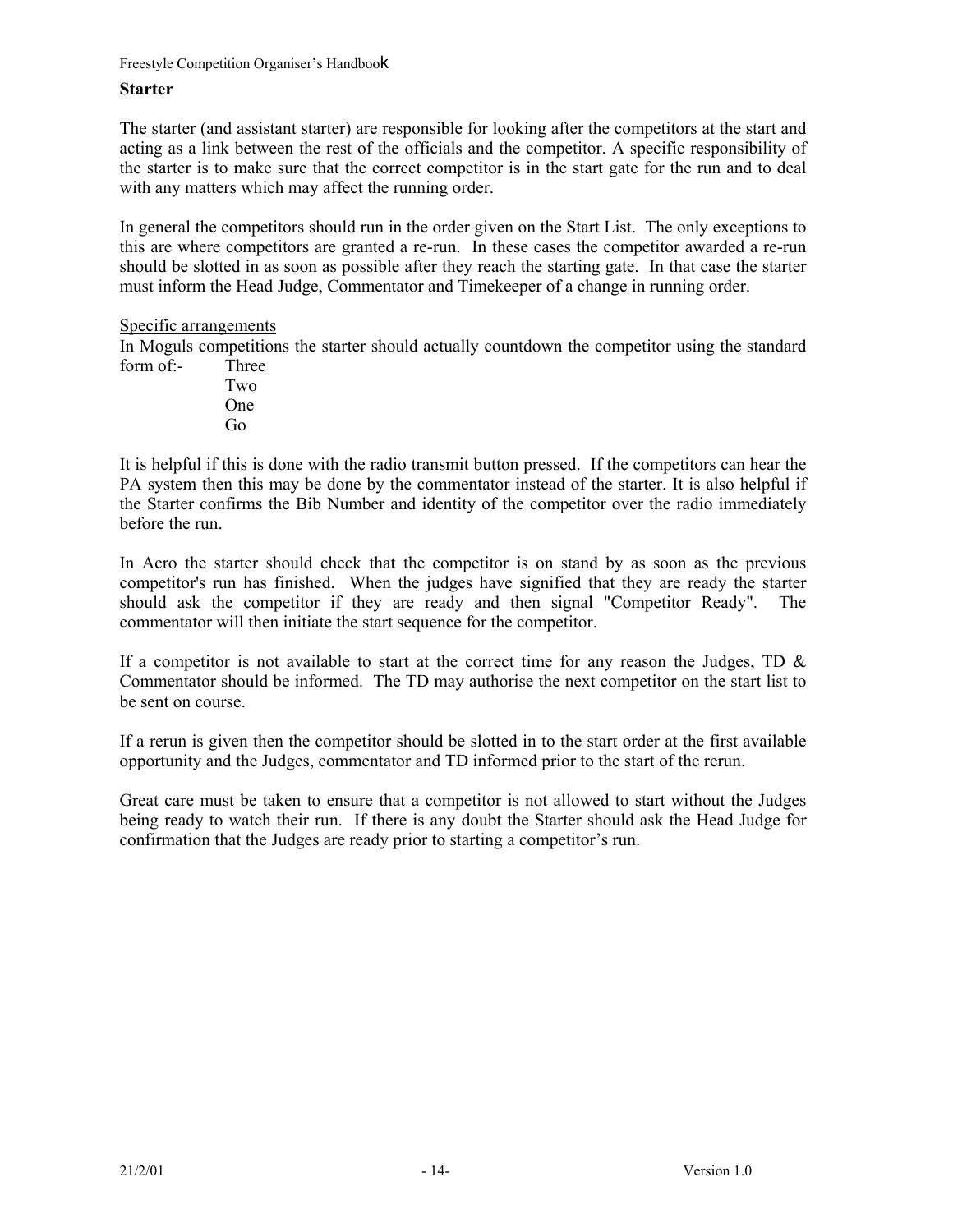# **Timekeepers**

In moguls competitions it is essential to have at least two timing systems in operation. Primary timekeeping may be electronic or stopwatch but back up timing should always be done by means of a stopwatch.

The Timekeeper, assisted by assistant timekeepers as necessary, is responsible for setting up and running the timekeeping systems and for recording the times achieved by the competitors. In the event of a failure of the primary timing system the "back up" timing system should be used to provide the time for the competitor. If there are any doubts as to the accuracy of the back up timing a provisional re run may be authorised subject to a later jury meeting.

## **Dual Stopwatch timing method**

The best method of providing manual time keeping is the dual stopwatch method.

The basic principle of this is that two timekeepers are used one at the start and one at the finish. Each timekeeper caries a stopwatch and has a copy of the start list. The timekeepers are positioned so that they can see the precise moment when the competitor crosses the start or finish line.

- Both stop watches are started at the same time (preferably by the same person) and run continuously throughout the period for which timings are required.
- The Start timekeeper records the time shown on their stop watch as the competitor crosses the start line on their copy of the start list.
- The Finish timekeeper records the time shown on their stop watch as the competitor crosses the Finish line on their copy of the start list.
- At the end of the phase of the competition the time for each competitor shown on the START timekeepers start list is deducted from the time shown on the FINISH timekeeper's start list to give the time for the run.

# **What to do in the case of failure of the electronic timing.**

If the primary timing fails for any reason the competitor will in most cases be given a provisional re-run pending a Jury meeting to decide on the best way to deal with the situation. Wherever possible the scores obtained by the competitor on their first run will be used to provide the results.

If the primary timing fails then the back up times for the five competitors either side of the competitor for whom back up timing results are required will be required by the Jury, so that any necessary adjustment factors can be calculated.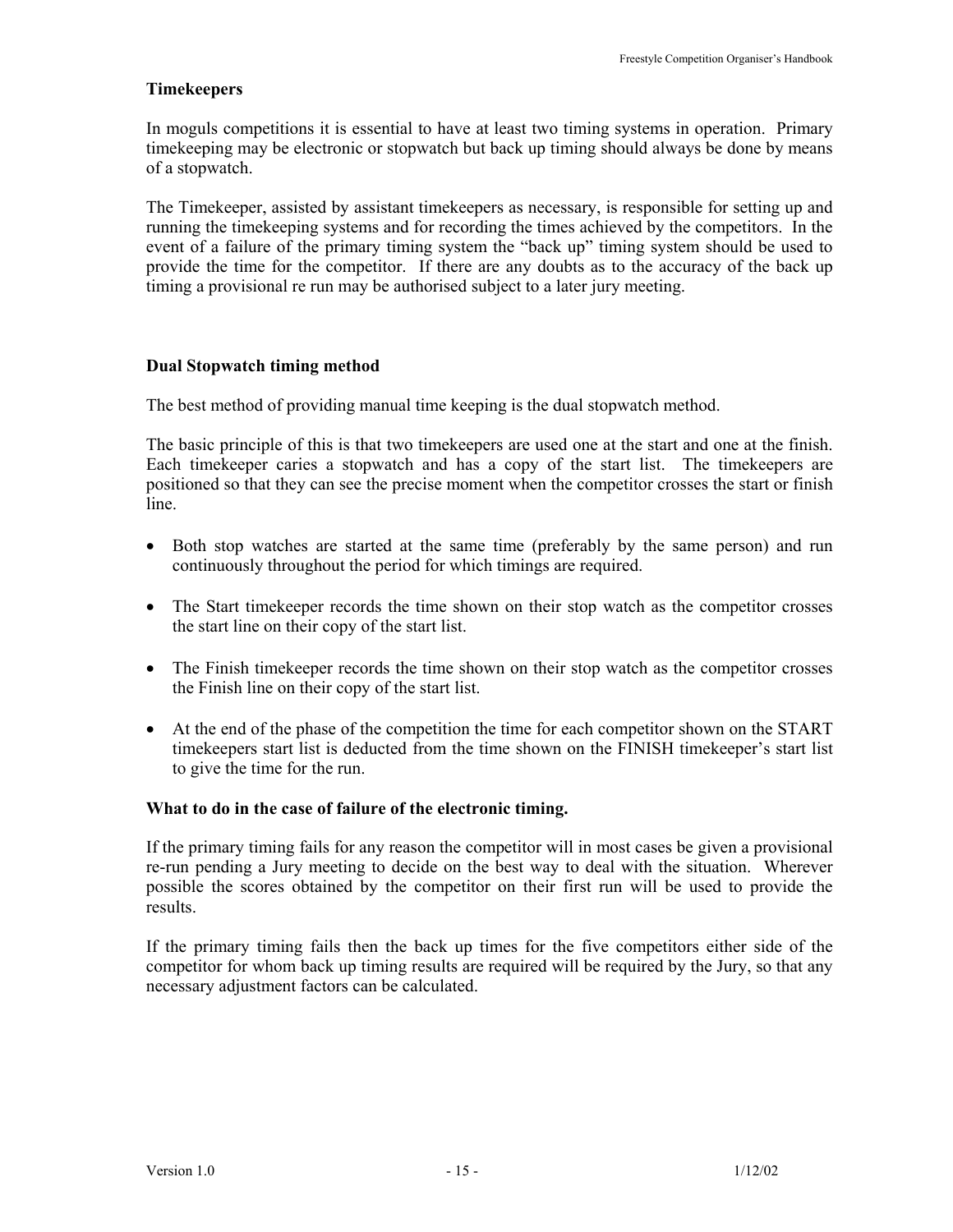# **Chief of Sound**

The Chief of Sound and commentator (if they are not the same person) are responsible for installing and operating an appropriate sound system for the event.

Sound is an absolute requirement for any Acro competition and is desirable the other disciplines. Details of the technical and musical requirements are detailed in the FIS competition regulations.

Ideally the sound system should be sufficiently big to be able to give adequate sound coverage throughout the entire event site.

# Priorities

For Acro the first priority is that the competitors MUST be able to hear their music clearly throughout the entire length of the Acro slope. This is generally best achieved by siting speakers alongside the slope evenly spaced throughout it's length. To play competitors music a standard cassette player should be linked into the sound system and a second source for music to be played between routines should be provided.

Competitors are responsible for cueing up their tapes at the start point of the music and for collecting them at the end of the competition.

It is also desirable for Moguls, Aerials & New School events that the competitors should be able to hear *"… lively – upbeat music"* and the commentator throughout their run if at all possible.

A secondary aspect of sound coverage is that it is beneficial for any spectators to be given information about what is happening and how the sport works Etc. It is also important for the competitors and officials to be kept up to date with information such as event timing changes and calls to competitors meetings Etc. For this reason if at all possible speakers should be positioned so as to achieve this.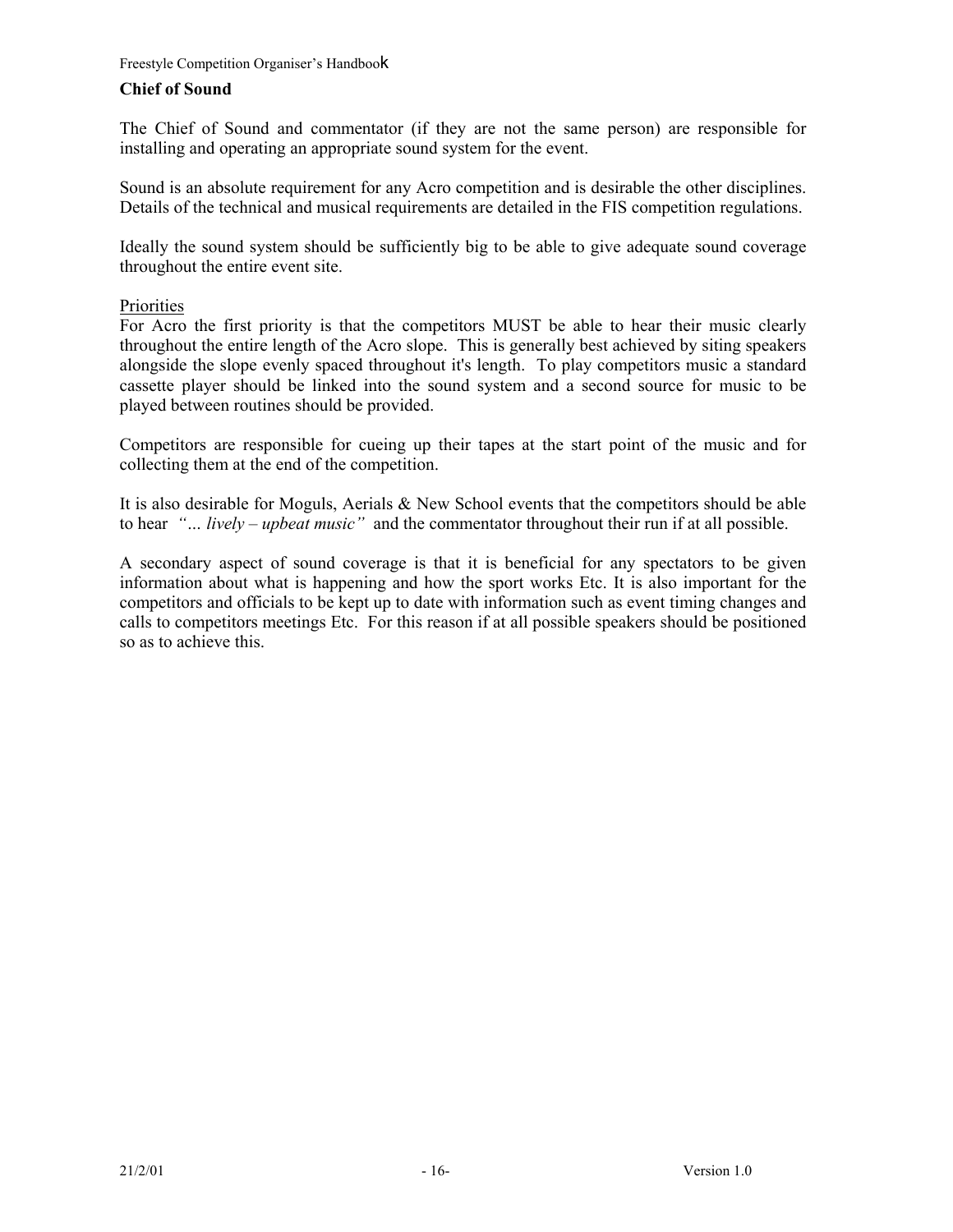#### **Commentator**

The commentator is responsible for keeping the competitors and spectators informed about what is happening and for "introducing" the competitors, officials and the sport to the spectators. Ideally this should be not unduly ponderous but should avoid offence.

In the Acro competitions the commentator should run the start sequence upon receiving the signals that the judges and competitor are ready.

The accepted sequence is for the following "script" to be run The Judges are ready The Competitor is ready The music is running *Start music.* 

In order to keep the audience informed as to the results obtained it is advisable if possible to give provisional scores and current positions out over the PA system but the commentator should make it clear that these results are provisional until checked by the TD  $\&$  Head Judge.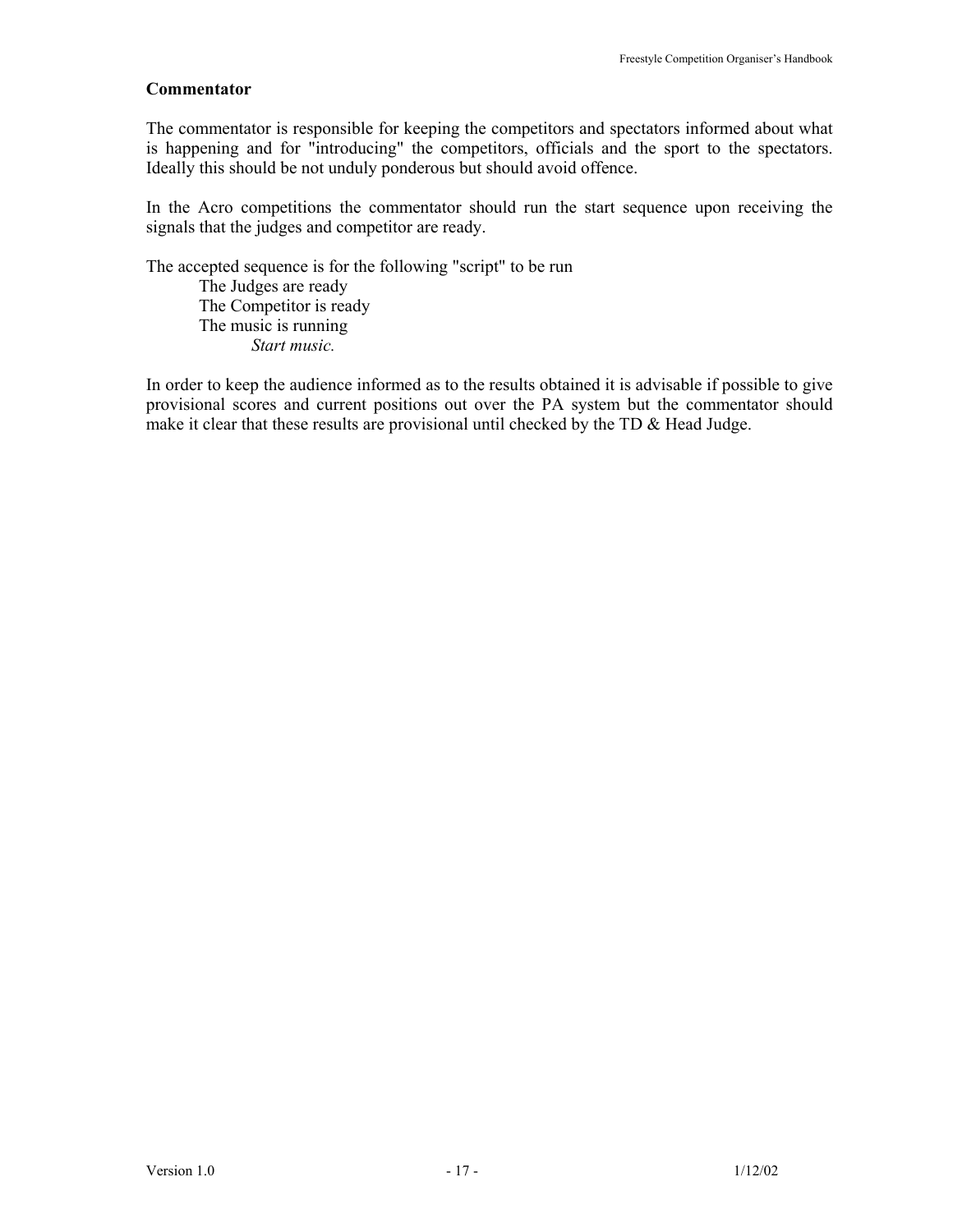## **Chief of Calculations**

The Chief of Calculations is responsible for ensuring that the scoring systems are operated correctly and for producing the results sheets in accordance with the rules.

If a computerised system is being used to produce the score sheets it is sensible for this system to be used to produce the start lists as well.

## Scoring

As each competitor finishes their run the Judges Runner should bring the results to the Chief of Calculations so that calculating the scores can be an ongoing process.

If possible the scores should be passed to the commentator who may announce these as unconfirmed scores.

The results MUST NOT BE PUBLISHED until checked and signed by the Head Judge, Chief of Calculations & TD.

As soon as each element of the competition has been competed a printed copy of the score sheet for that component must be produced so that the Head Judge and TD can check the results and, once any errors found have been corrected, the Head Judge, TD & Chief of Calculations should all sign the master copy. (This should then be passed to the Competition Secretary for safe keeping & forwarding to the HNGB.)

Where timing faults have occurred or re runs have been given then the Jury will require a copy of the results (in particular times) in order to decide which score to award to the competitor. Where timing faults have occurred the Jury will need the times for the three competitors either side the competitor to whom the re-run was given in order to determine the extent of any correction factors to be applied to the back up time keepers results.

Once the TD & Head Judge are happy that the scores have been calculated correctly a copy of the results should be posted for the competitors to check. Any queries or objections must be lodged with the Chief of Competition, TD or Head Judge within 30 minutes of the posting of the results. Should a query or objection be lodged the official with whom the matter is raised should consult with the rest of the jury in order to decide whether a formal Jury meeting is required.

The chief of calculations is responsible for performing the tie-break calculations, as given in the current FIS procedures or ESC variations.

Details of the current calculation procedures are given separately. More detailed calculations information is also given in the relevant FIS Judges Manual and ICR handbook.

All scores are to be rounded down (truncated) to TWO DECIMAL PLACES and all subsequent calculations performed on the figures in their truncated form.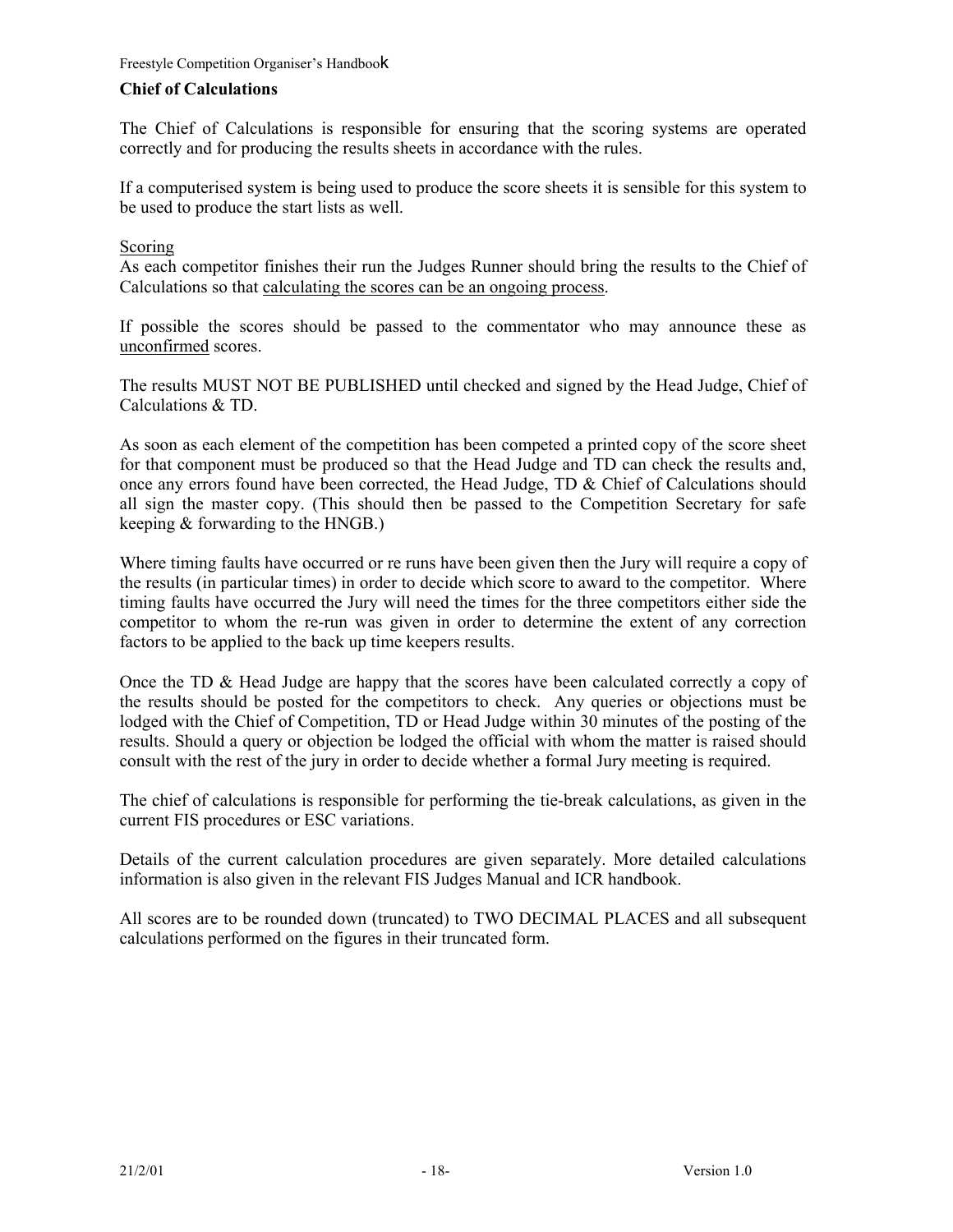#### **Freestyle Competitions----Calculation Procedures**

#### **Acro**

For 5-judge Format;

# **Fixed Element Routine**

For each Skier, Highest and Lowest Scores removed and the remaining 3 scores added.

| E.g. J1 J2 J3 J4 J5 |                                           |  |               |
|---------------------|-------------------------------------------|--|---------------|
|                     | 2.9 3.2 <del>3.4</del> <del>2.8</del> 3.1 |  | Total = $9.2$ |

#### **Free Routine**

1. Scores from (TM) Judges 4 and 5 are added and averaged.

2. This result is now added to the total of the scores from (AI) Judges 1,2 and 3.

|  | E.g. J1 J2 J3 J4 J5 |  |                         |                |
|--|---------------------|--|-------------------------|----------------|
|  | 2.3 2.7 2.6 3.6 3.8 |  |                         |                |
|  |                     |  | Add = 7.6 Average = 3.7 | Total = $11.3$ |

#### **Final Score**

Results from Fixed and Free are added. Final result = 20.5

#### **For 7-judge Format**

#### **Fixed Element**

- 1. For each Skier, highest and Lowest Scores removed.
- 2. Add the remaining 5 scores.
- 3. Multiply by 0.6.

|  |  | E.g. J1 J2 J3 J4 J5 J6 J7 |  |                                                                    |
|--|--|---------------------------|--|--------------------------------------------------------------------|
|  |  |                           |  | $\frac{3.6}{3.1}$ 3.5 3.0 $\frac{2.9}{3.3}$ 3.5 Total = 16.4 x 0.6 |
|  |  |                           |  | $= 9.84$                                                           |

#### **Free Routine**

- 1. Highest and Lowest scores are removed from scores from first 5 (AI) judge
- 2. Scores from (TM) Judges 6 and 7 are added and averaged.
- 3. These are then added to the total of scores from 3 remaining (AI) scores.

|  |  | E.g. J1 J2 J3 J4 J5 |                 | J6 |                  |                |  |
|--|--|---------------------|-----------------|----|------------------|----------------|--|
|  |  |                     | 2.5 2.4 1.9 2.2 | 29 | 28               |                |  |
|  |  |                     |                 |    | $Result = 6.8$   |                |  |
|  |  |                     |                 |    | Average $= 2.85$ |                |  |
|  |  |                     |                 |    |                  | Total = $9.65$ |  |

#### **Final Score**

Results from Fixed and Free are added. Final result = 19.49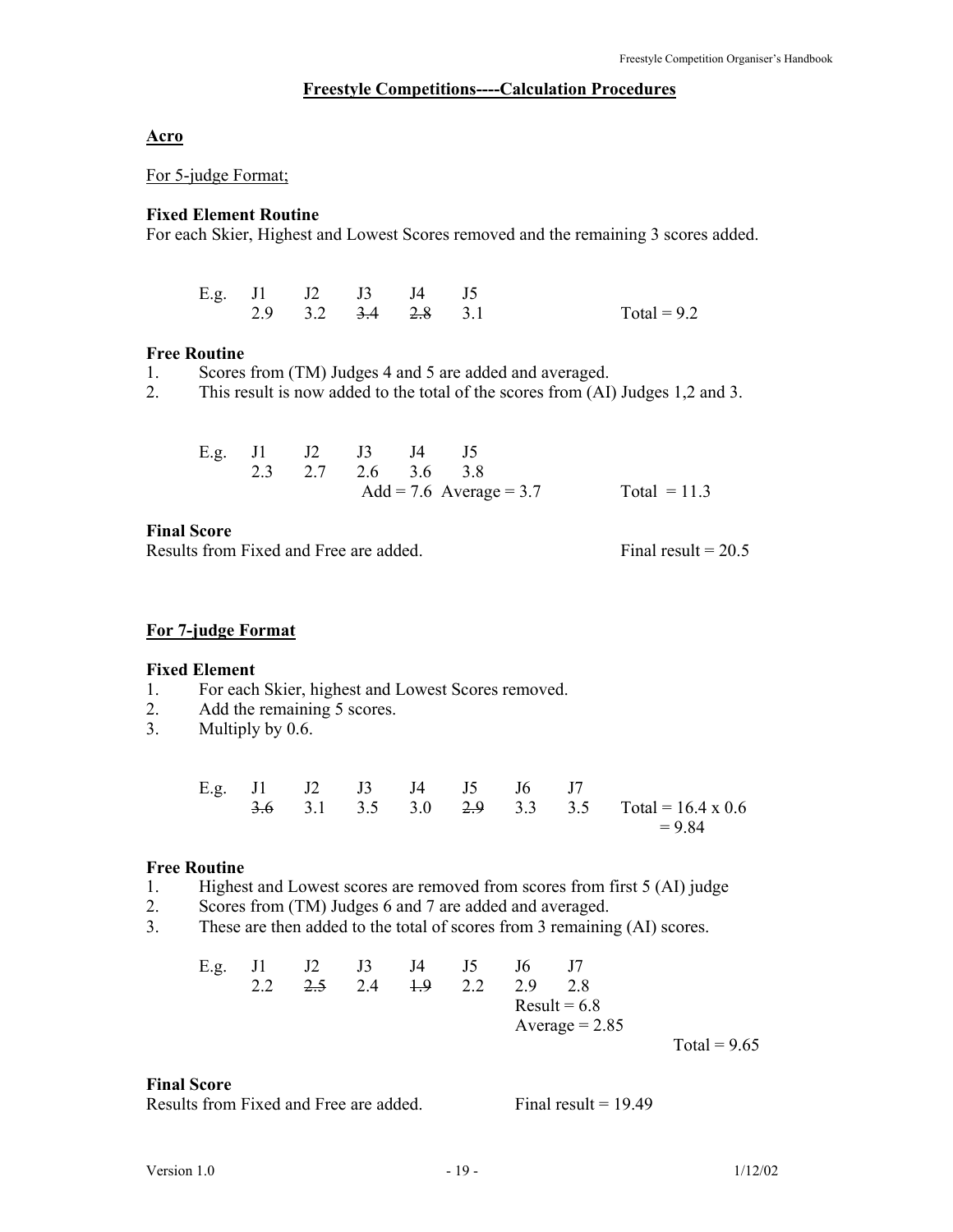Head Judge and TD check all scores and deal with any tie-breaks and then sign results sheets.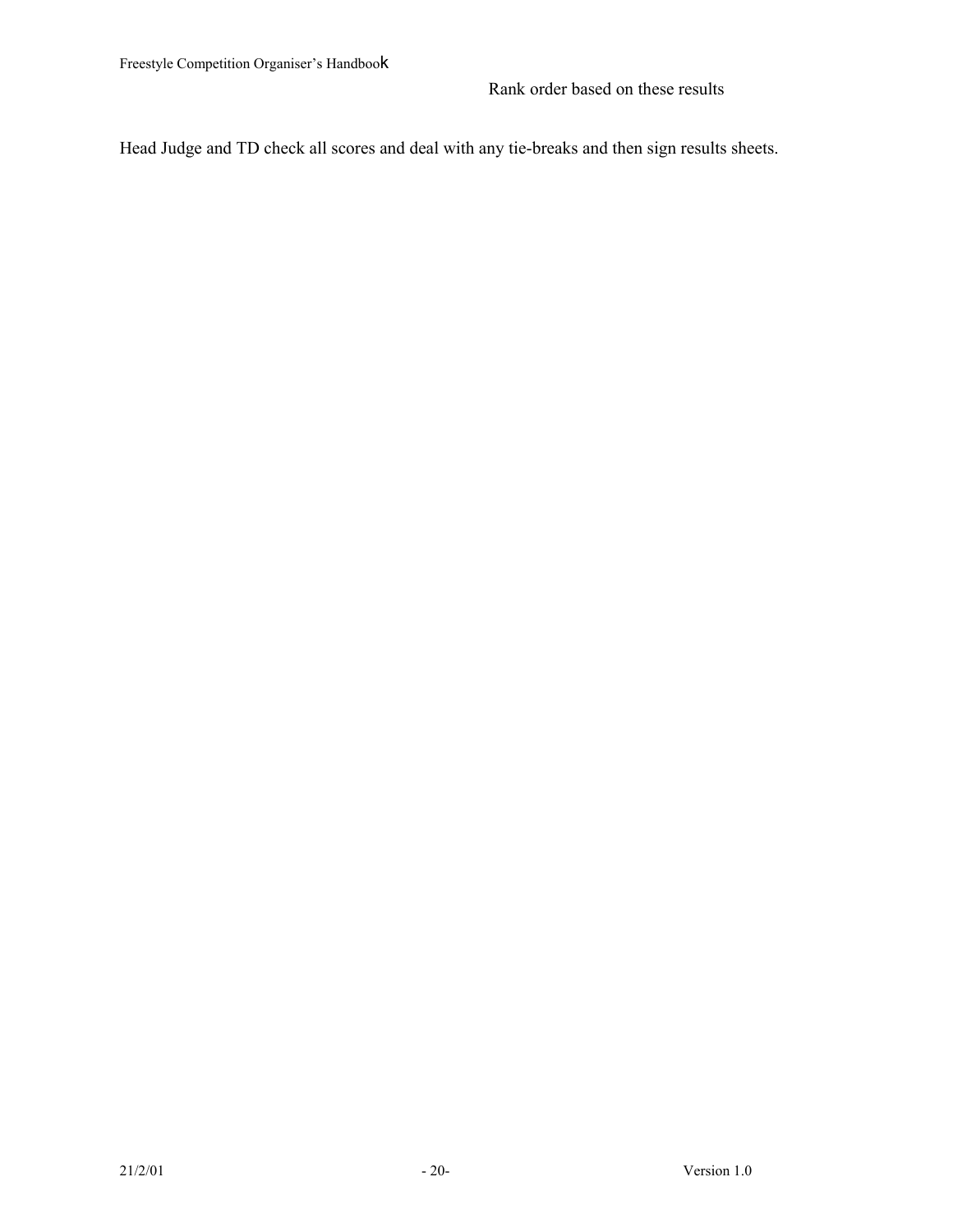# **Moguls**

As a variation to FIS Rules British Moguls competitions continue to use Pacesetters. These are selected from the competitors as follows in rank order :

- Any FIS "A" level Licence holders
- Any FIS "B" level Licence holders
- Any FIS "C" level Licence holders
- Other competitors on current ESC Moguls Seed List

The time of the pacesetter who receives the best score for turns and air (as calculated according to the formula for the judging format in use) will be used as the pace set time for that competition.

## For 5-judge Format

## Air scoring.

The two air judges will score each of the best two jumps performed out of a maximum of 2.5 and allocate a group category (1-7) depending on the difficulty of the jump. This will be scaled in accordance with the formula given in ICR 6204.2.1.1 (see moguls judges manual) by the chief of calculations to give the skier a maximum score of 7.5 per judge.

#### Turns scoring

The three Turns judges will each award marks out of a maximum of 5.0 and imposed deductions as appropriate.

#### Qualifying Run

- 1. For each Skier, add and average the scores from Judges 4 and 5 (Air).
- 2. Add this result to the total of the scores from the 3 (Turns) judges 1,2 and 3.
- 3. Add to these results, the time points, calculated from Grange's Formula.

Grange's Formula

#### **Time Points = 13.623 -- 8x Competitors time Pace setters time**

#### Final Run

The first N (normally 50% of field or top ten) skiers ski in reverse order and the results are calculated as for the Qualifying Run.

#### Final Result

Rank order given from ordered Top Ten, following Final Run, with remaining skiers (not in Top Ten) being ranked from the Qualifying Run.

#### For 7-judge Format

#### Qualifying Run

For each Skier, highest and lowest scores from Judges (Turns) 1,2,3,4 and 5 are discarded and the three remaining scores are added.

This result is added to the average of the scores from Judges (Air) 6 and 7.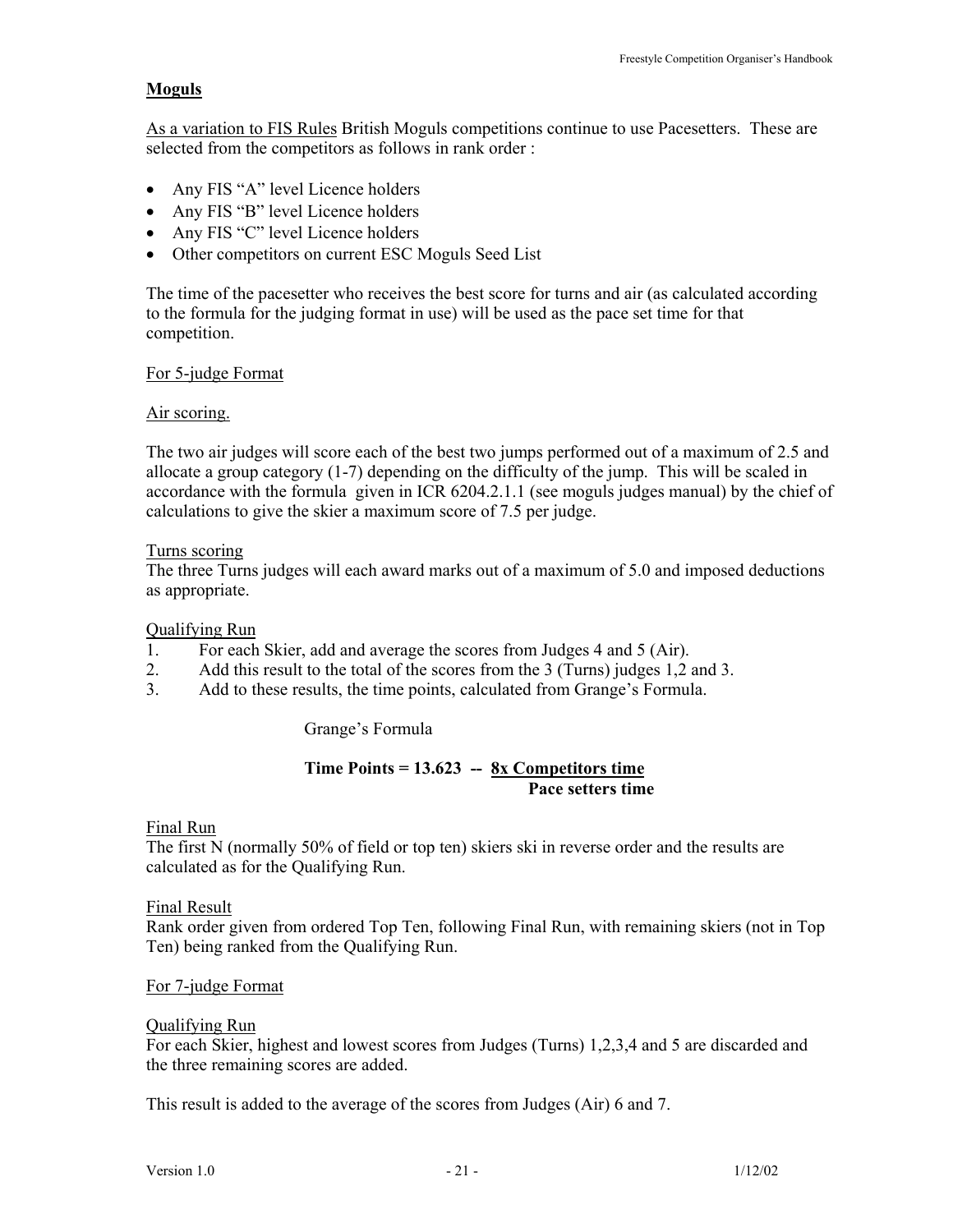This result is then added to the time points calculated from the time, using Grange's Formula.

Grange's Formula;

# **Time Points = 13.625 -- 8x Competitors time Pace setters time**

# Final Run

The Top N (normally 50% of the field or top 10) skiers, from the Qualifying Run ski in reverse order and the results are calculated as for the Qualifying Run.

# Final Result

Rank order given from ordered Top Ten, from Final Run, with the remaining skiers (not in Top Ten) being ranked from the Qualifying Run.

# **Two Run Format**

If **every** skier performs two runs and there is no Top Ten then the **best** score, which could be located in either run, is counted and the skiers ranked on that score

Head Judge and TD must check all scores and deal with any tie-breaks and must sign results sheet.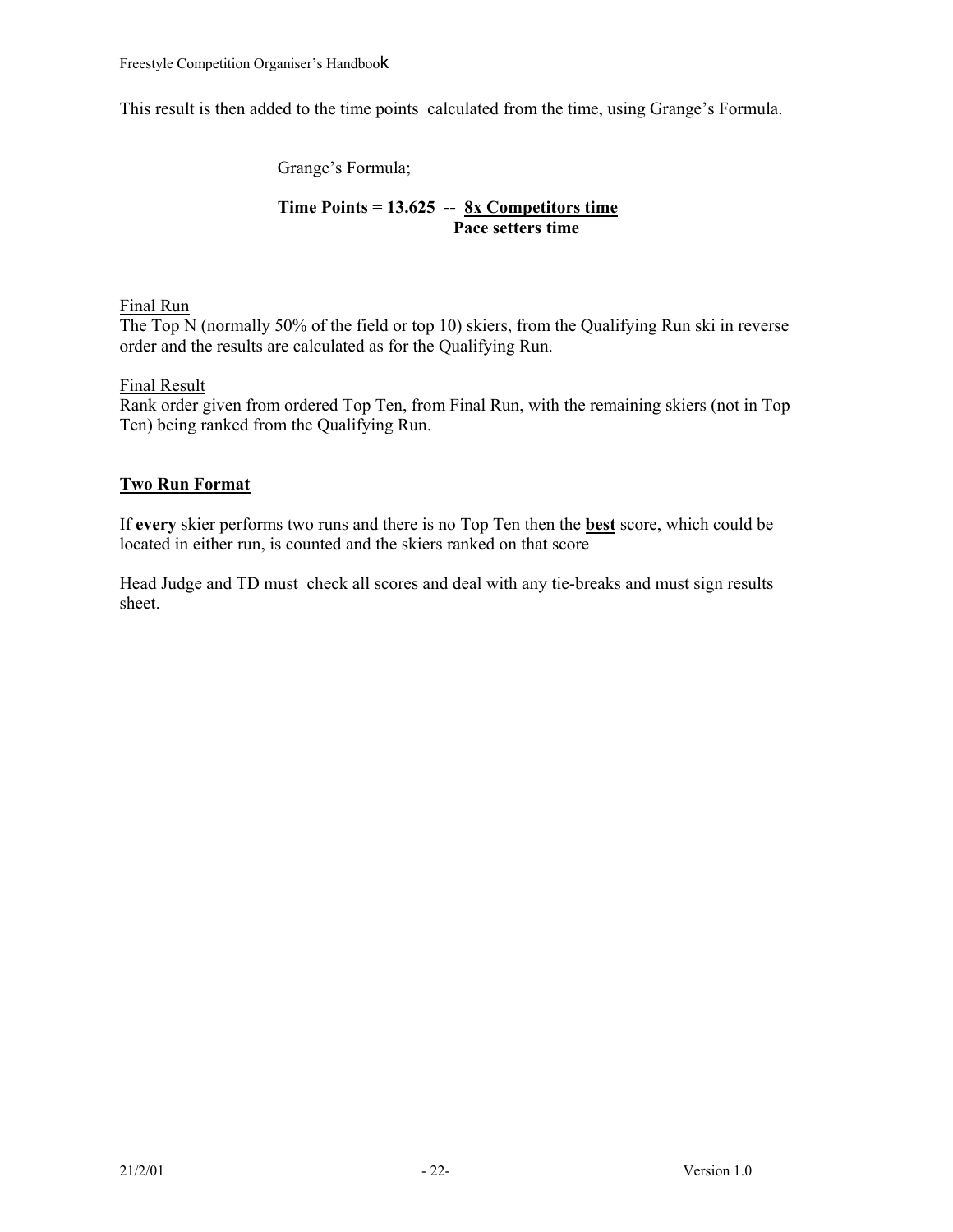# **AERIALS**

## FOR EACH JUMP

Three judges will score Air & Form (out of a maximum of 7 marks per judge) and two judges will score Take off and Landing (out of a maximum of 3.0 points per judge.)

The three Air & form scores are added together and added to the average of the two Take off and Landing judges multiplied by 3. The total thus found is then multiplied by the Degree of Difficulty scaling factor given in section 6000 of the FIS Freestyle Judges manual.

#### Example

|                           |     | Overall Air & Form Score         |     |                          |
|---------------------------|-----|----------------------------------|-----|--------------------------|
| J1                        | J2  | J3                               |     |                          |
| 6.2                       | 6.8 | 6.5                              | $=$ | 19.50                    |
|                           |     | Overall Take off & Landing Score |     |                          |
| J4<br>2.6                 | J5  | $2.8 = 5.4 / 2 \times 3$         | $=$ | 8.10                     |
|                           |     |                                  |     |                          |
| <b>Total Judges Score</b> |     |                                  | $=$ | 27.60                    |
| <b>Total Score</b>        |     |                                  | $=$ | $27.60 \times DD$ Factor |

The score for each of the two jumps are added to each other to give the final score for the competition.

#### **NB. For Water Ramp competitions at Sheffield**

Because of the nature of the Sheffield facility it may be necessary for competitors to be run out of sequence. It is therefore necessary to check the jump to which the score card refers.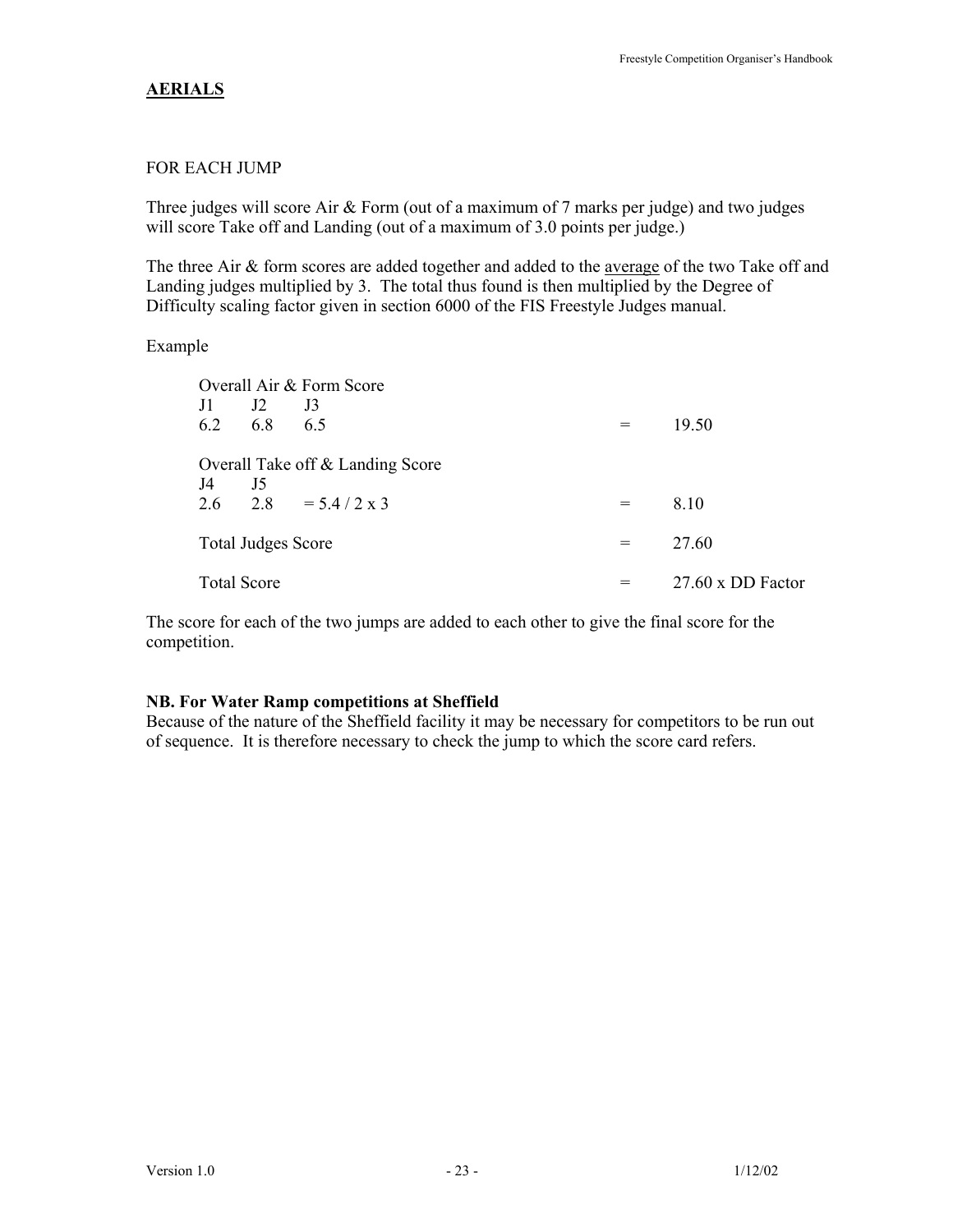# **NEW SCHOOL**

For all New Style Competitions the performance is judged by five judges in the following categories:-

#### Quality

This refers to the execution and precision of the skill performance. One judge with 20 points maximum.  $(50\% \text{ of points for a fall}) = \text{score}$ 

# Air

This refers t the amount and quality of the air and amplitude of the jump. One judge with 20 points maximum.-  $(50\% \text{ of points for a fall}) = \text{score}$ 

## Show

This refers to the excitement and showmanship of the athlete performing the skill. Two judges with 20 points maximum each  $=$  Score

## Difficulty

Refers to the level of difficulty of the jump performed One judge with 20 points maximum = Score

Deductions of up to 50% of available points can be made for landing errors.

## Multiple Features

For competitions with multiple features (terrain park, quarter pipe Etc.) the criteria are applied to the overall run.

# Big Air

Each competitor has three jumps and these are each scored as above by the five judges who each award a maximum of 20 points. The scores from the five judges are added together to give a maximum of 100 points.

The scores from the BEST TWO jumps are added together to give the final result. (NB this is a HNGB adaptation of the FIS rule)

#### Synchro Air

The "show" category becomes "synchronization". The fall deductions remain at up to 50%.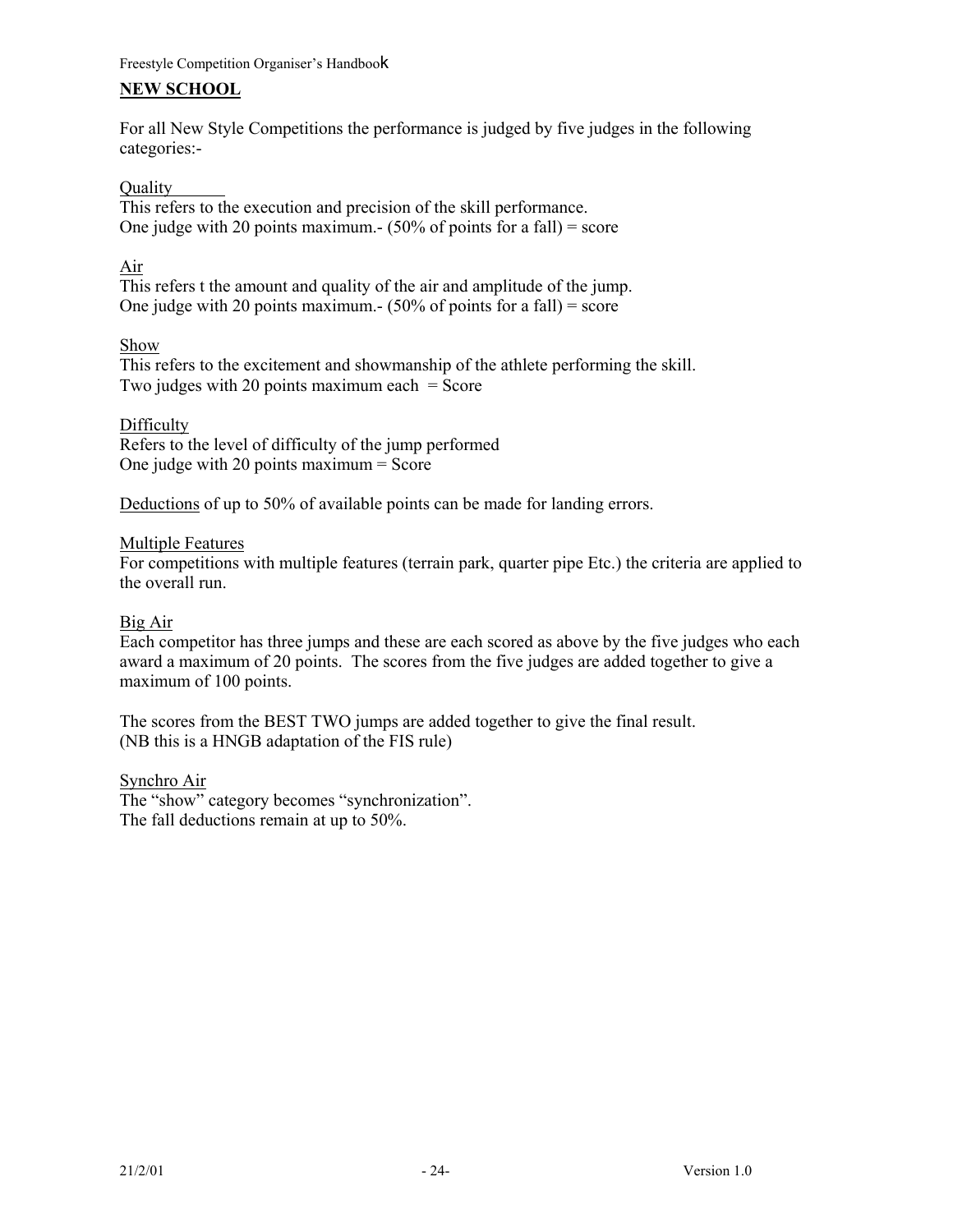# **ALL ENGLAND FREESTYLE COMPETITION (British Artificial Freestyle Championships) Scoring Variations.**

# **ACRO**

There is a QUALIFYING Run which is scored as for the FREE run and the scores calculated as for the FREE run.

The TOP 5 (normally) skiers go through to the final. They ski in reverse order.

Final rank order is based on TOP 5 results, ordered from Final Run, with other skiers (not in final) being ranked from the QUALIFYING run.

# MOGULS

There is a QUALIFYING run and a FINAL run, conducted as detailed in moguls competitions.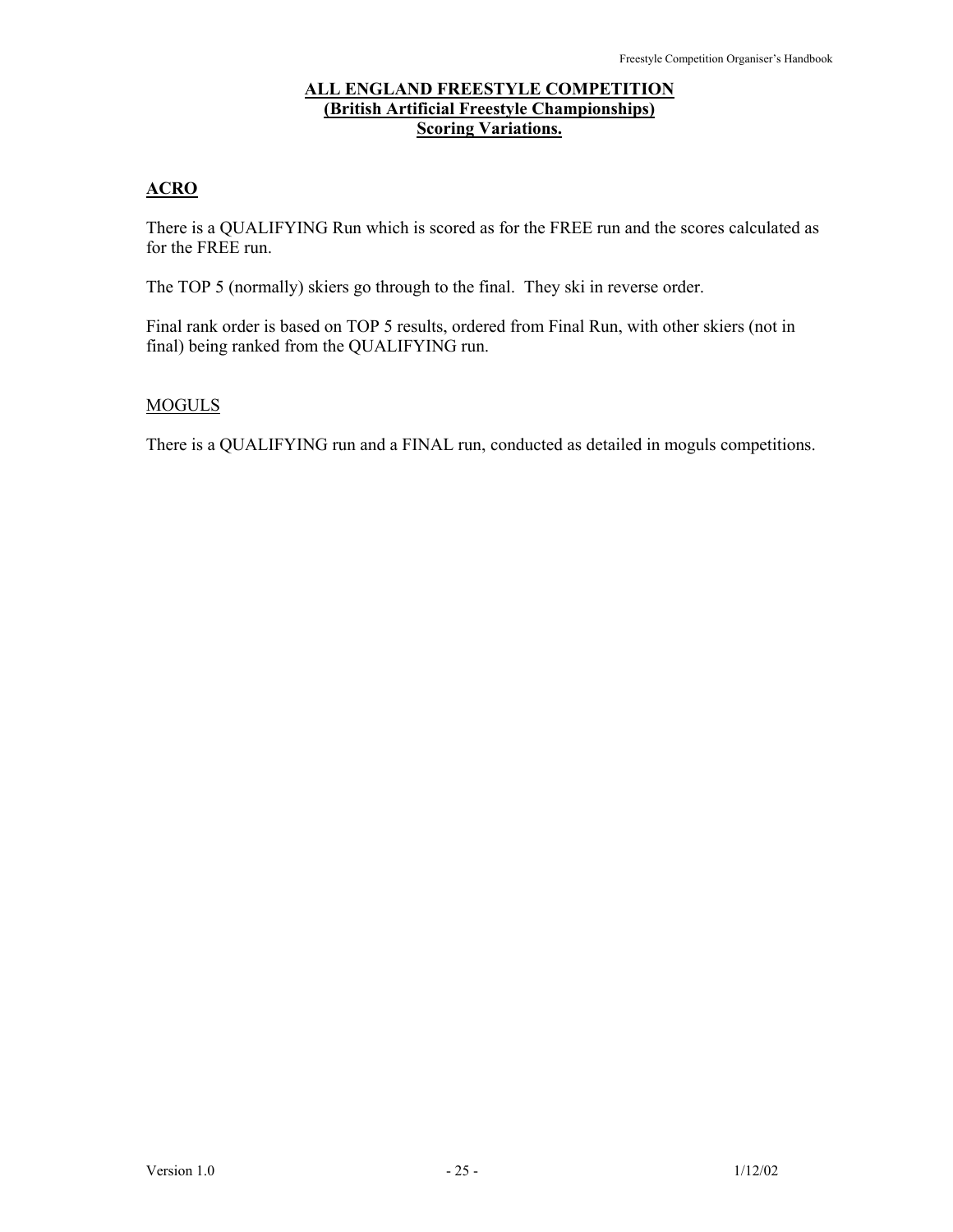# **FOR ALL FREESTYLE COMPETITIONS**

Every scoring sheet should show;

NAME OF COMPETITION

DATE

VENUE

NAME OF CHIEF OF COMPETITION

NAME OF TECHNICAL DELEGATE

NAME OF HEAD JUDGE and DISCIPLINE (Acro, Aerials or Moguls)

NAMES OF SCORING JUDGES

NAMES OF TRAINEE JUDGES

NAME OF CHIEF OF CALCULATIONS

At the end of each score sheet, there should be a designated space for the HEAD JUDGE, CHIEF OF CALCULATIONS and the TECHNICAL DELEGATE to sign the results as correct.

Results should be posted for all the skiers to see and they then have 30 minutes in which to lodge any queries. After this time, the results, even if subsequently found to be incorrect, will stand.

Start Lists & Results sheets should be printed on paper coloured as follows:-

Acro Light Green Aerials Blue Moguls Yellow Dual Moguls Yellow Combined White New School Not yet determined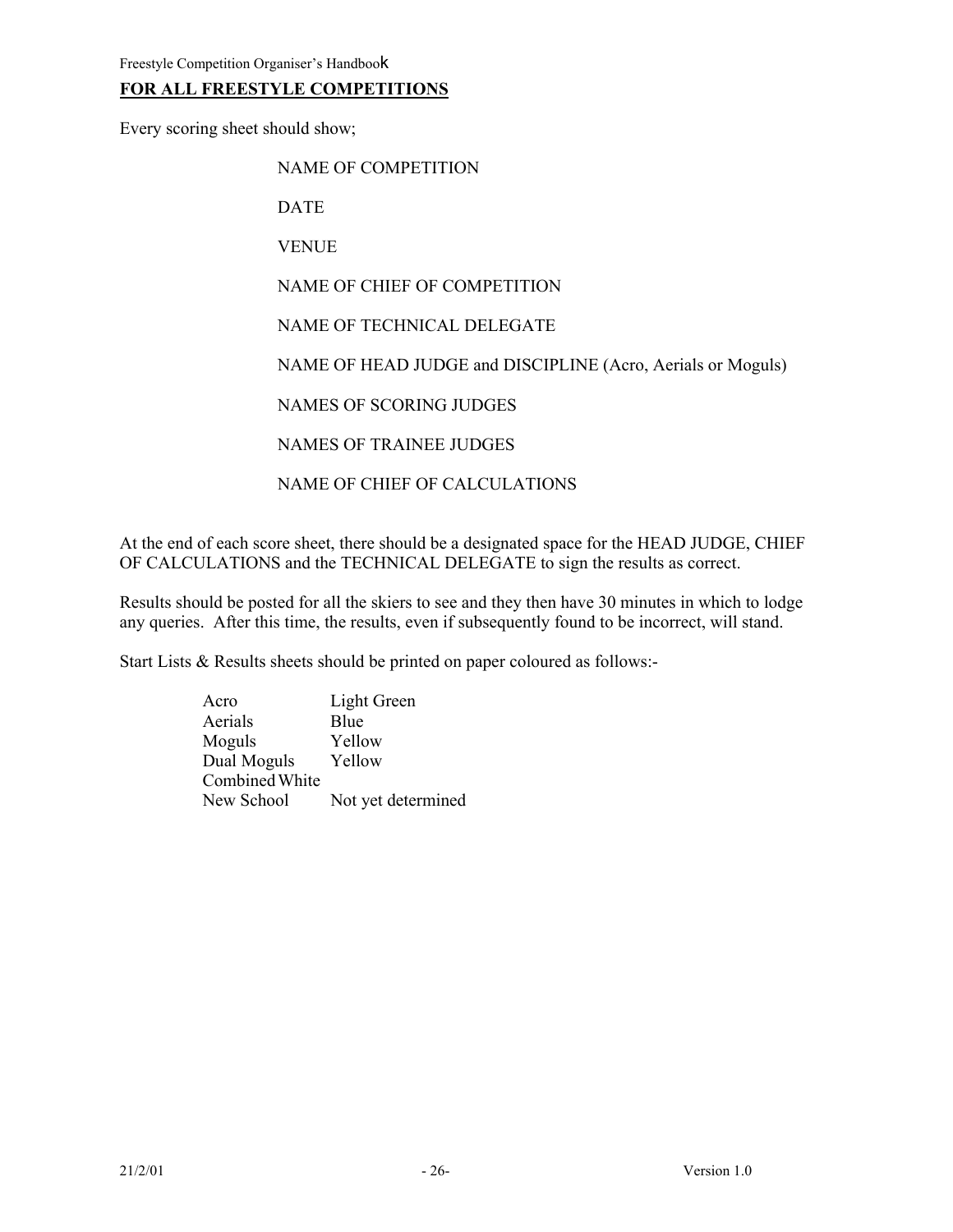# **The Jury**

The functions of the Jury are

- to deal with any safety issues which may require changes in rules or existing procedures
- to ensure that any alterations to rules and other procedures are fair to all participants.
- to deal with any protests from participants
- to deal with any disciplinary issues

The voting members of the Jury are: -

- The Chief of Competition
- The TD
- The Head Judge(s)
- Where safety matters are concerned a further voting jury member must be a representative, elected by the competitors.
- The Jury may, at their discretion, consult or have present at jury meeting any other person with expertise appropriate to the matter being discussed (e.g. Chief of Calculations) but that person does not have a vote.
- The jury may consult the competitors en masse at a competitors meeting should the voting members of the jury feel that this is appropriate and desirable and if they so desire may ask for a vote from the competitors meeting.

All formal Jury meetings should be minuted and a copy of the minutes attached to the TD's report.

The Jury MUST meet formally to consider

- Protests from skiers regarding entry procedures
- Requests from the skiers, any official or the slope management on safety matters
- Any alterations to standard rules, standard procedures, standard scoring procedures or previously published rules particular to that competition
- All disqualifications or other disciplinary matters
- Abandonment of the competition. (NOTE there are circumstances where the TD has an absolute right to abandon the competition on his own decision)
- Appeals from skiers regarding the calculation of scores matters provided that these have be lodged within 30 minutes of the posting of the results.

**NB** The Jury may not under any circumstances entertain any appeals from Skiers, Trainers or anybody else regarding the scores allocated by Judges.

Informal Jury meetings may be called at the request of any of the Jury members to consider any matters relevant to the running of the competition. Informal Jury meetings may be minuted or not at the discretion of the members of the Jury.

All decisions of the Jury must be made known to all affected by the decision as soon as possible after the decision has been made.

Except for URGENT matters of SAFETY, where a decision affects scoring procedures, published rules or procedures or puts in place any changes which might cause competitors to change how they ski in the competition, the decision must be made known to the competitors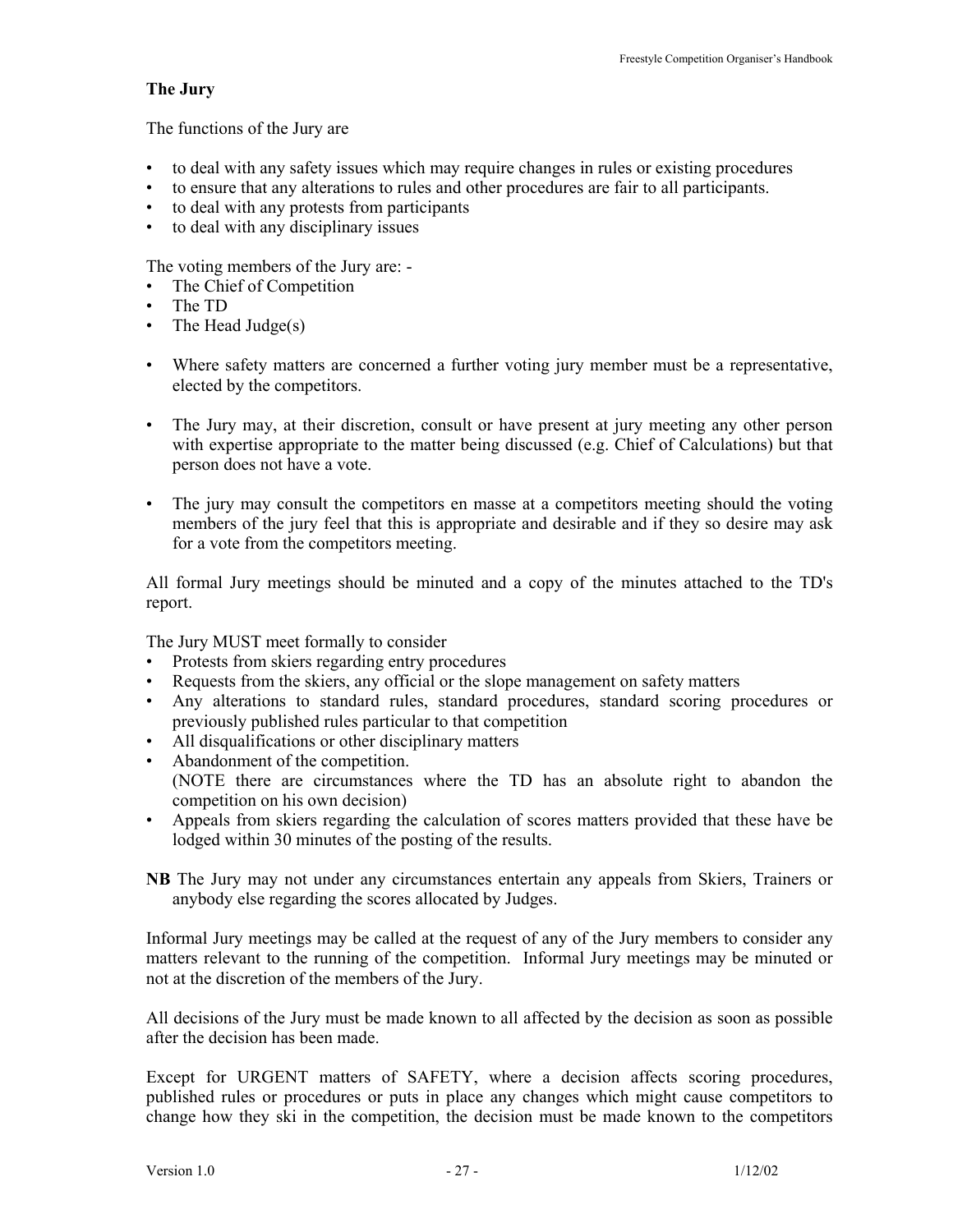before the start of any competitive run within the competition and must not be made part way through a run.

Should safety matters cause any alteration to be made in the middle of a run which could affect the way in which competitors ski then those competitors who have already finished their runs should be given the opportunity of a re run.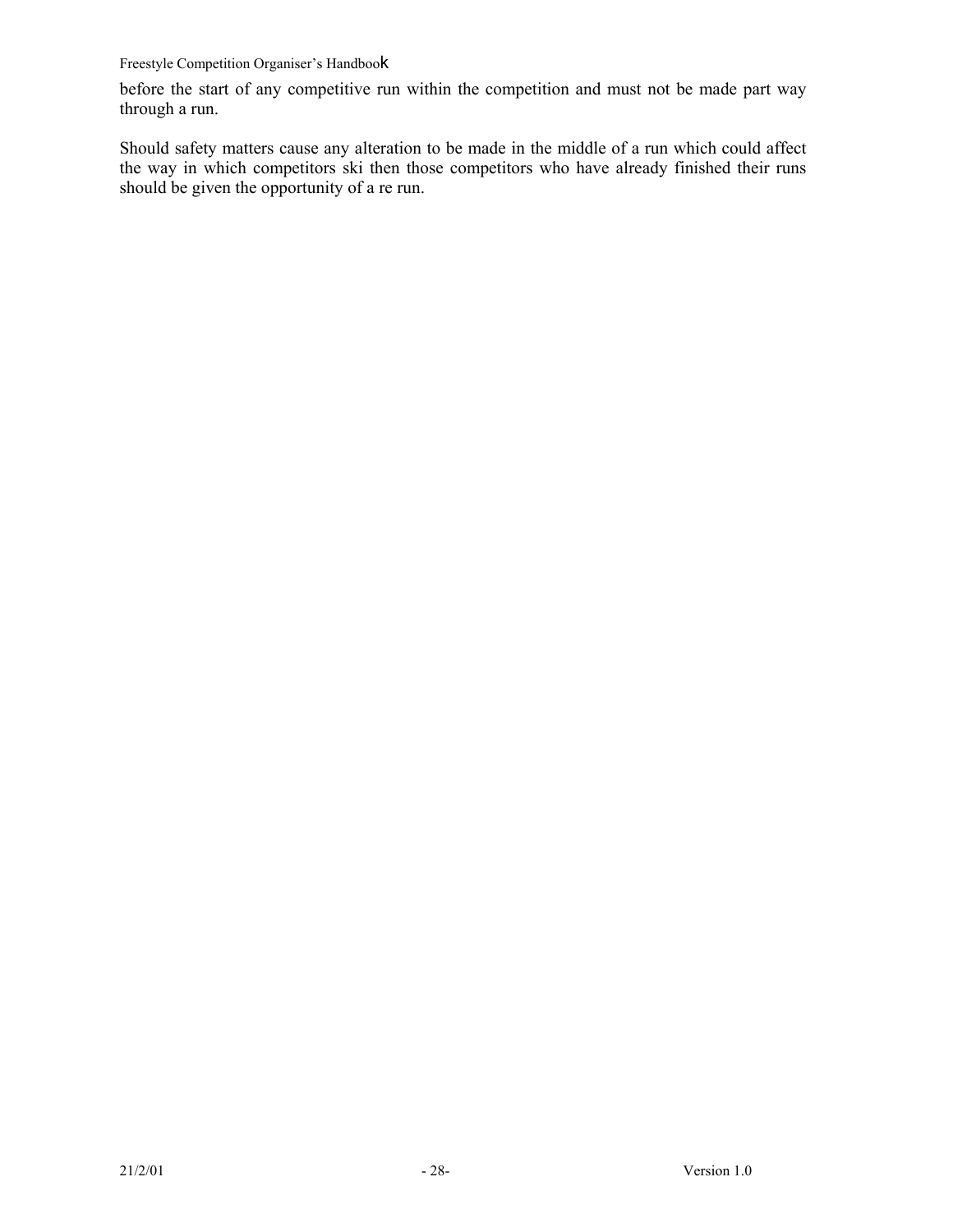# **The Competitor's Meeting**

The function of the competitor's meeting is to establish forms of communication between the competitors and the officials and to point out to the competitors any matters of safety, organisation and points arising either from that or previous competitions which it is felt that the competitors should know about.

At the Competitors meeting the Skiers Representatives should be appointed as official representatives of the competitors who can approach the Jury on behalf of the skiers and who can be consulted by the Jury should the advice of the competitors need to be sought.

The TD generally "chairs" the meeting and the Chief of Competition and Head Judge should also be present.

Points to be covered

- Introduction of TD, Head Judge, Starter & Chief of Competition to competitors
- Any Safety Points
- Head Judge's Comments
- Appointment of Skiers Representatives
- Information about the running of the competition and timetable
- Details of Prizegiving arrangements
- Any other matters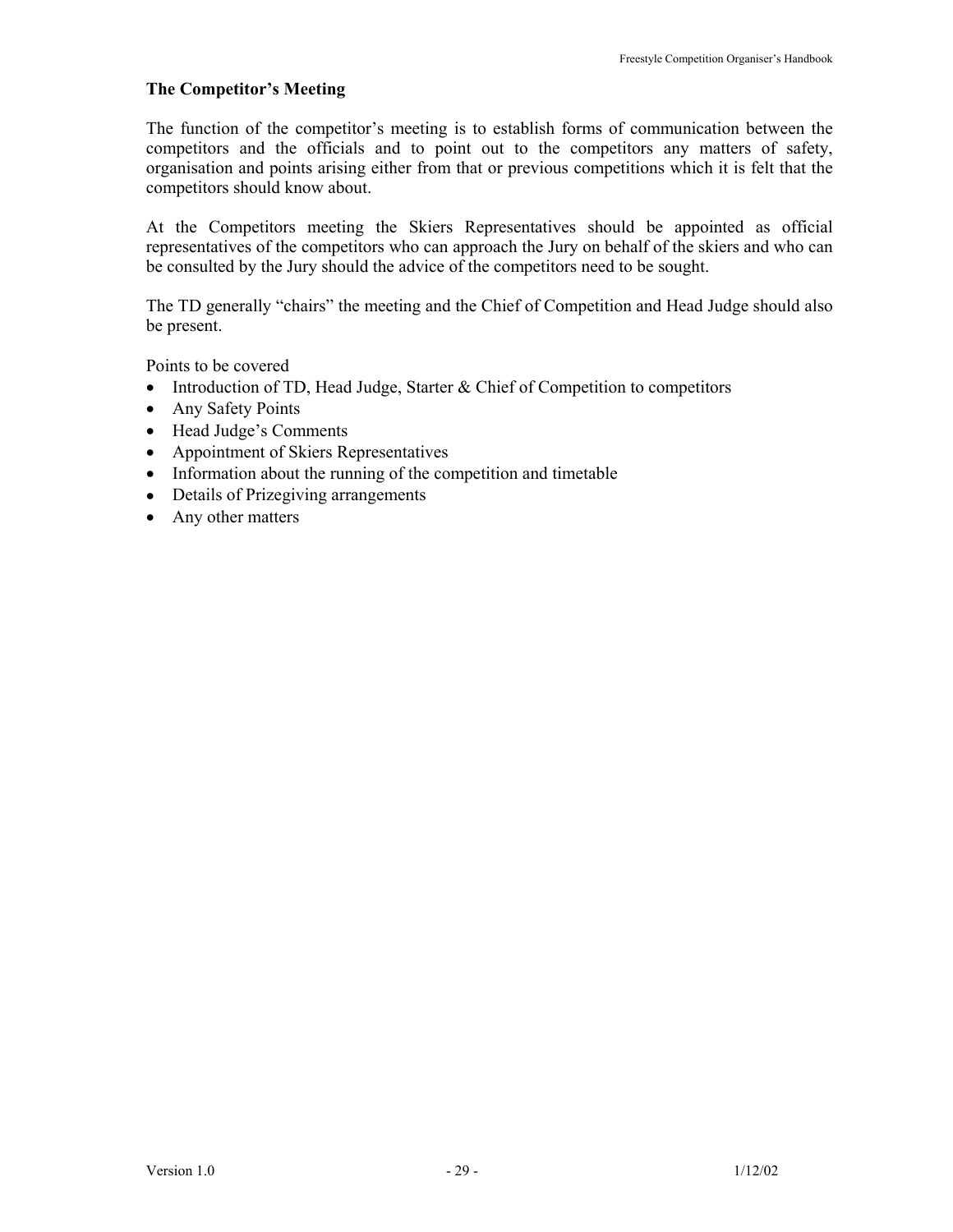# **Competition Rules General**

Unless specified elsewhere competition entry will be restricted to skiers registered as Freestyle performers with a Home Nation Governing Body. Competitors registered as performers in other disciplines may be allowed to compete upon completion of the appropriate additional registration form and payment of any appropriate fee. One-day registration is available for all competitions except for the British Artificial Freestyle Championships.

Registration is not required for the Inter Club Acro Competition series.

All competitors must complete a competition entry form. If the competitor is under 18 the form must be countersigned by a parent guardian or other responsible adult.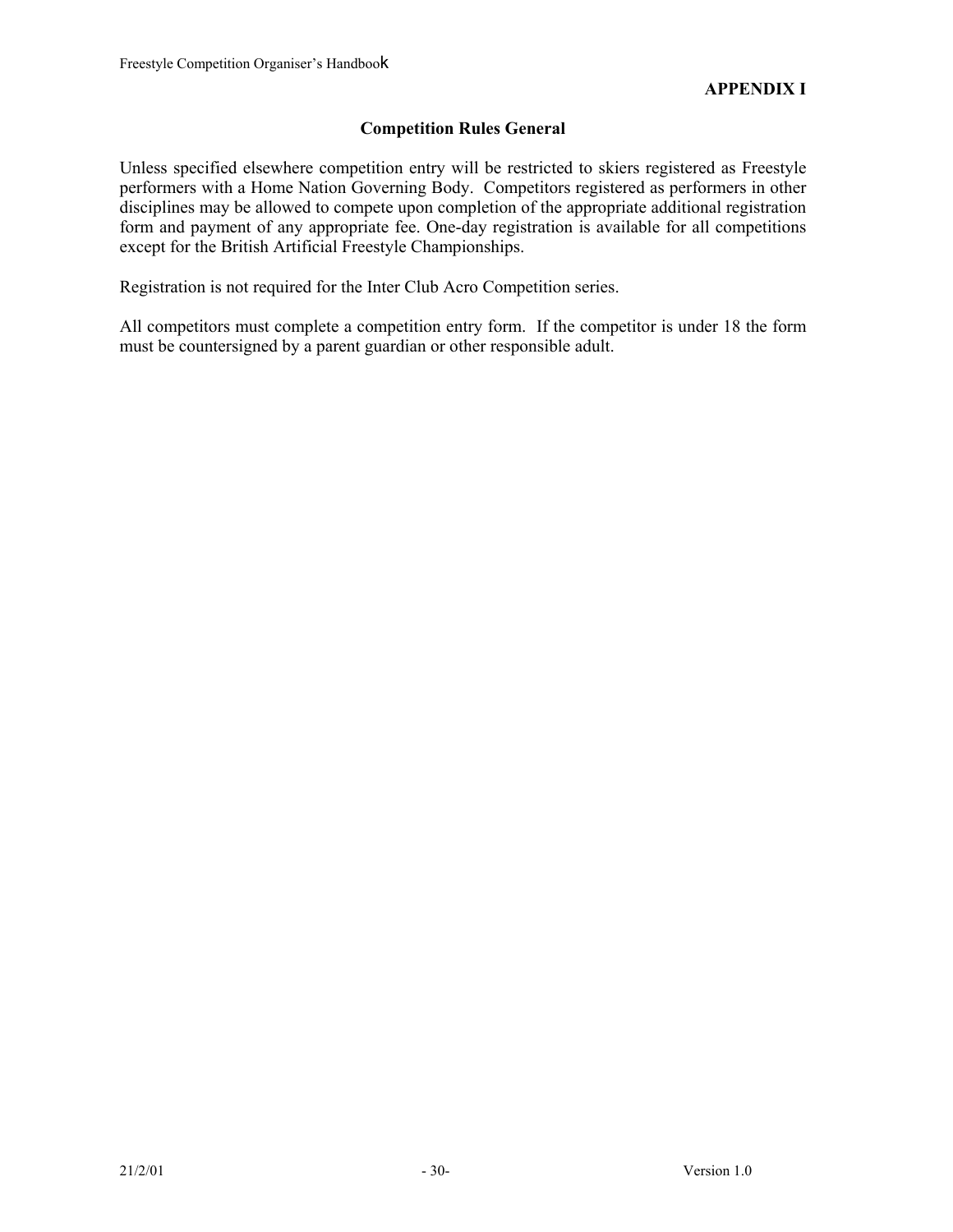# **Competition Rules – Acro**

Rules applied to all Acro competitions will be as specified in the current FIS Rules except for the following adaptations for dry slopes.

Bibs are not required to be worn during any Acro Competition.

The competition will be judged on the basis of two routines the Fixed Element Routine and the Free Routine. (Note exception for British Artificial Freestyle Championships)

Fixed Element Routine content.

The fixed element routine will consist of up to nine scoring tricks to be listed by the skier on an APL (Acro Performance Layout) "Flight Plan" form. Of the nine scoring manoeuvres five are set and four may be nominated by the skier. The five set manoeuvres are: -

> Cartwheel Inside Ski Turn Tip Spin 360˚ Snowplough Spin 360˚ Outside Axel

The 4 additional manoeuvres must not be repetitions of the compulsory manoeuvres or repeats of any other nominated manoeuvres. Manoeuvres which are the same as previously performed but are accomplished in the opposite direction to that previously used are not regarded as repetitions.

Additional manoeuvres may be performed as choreography and will not be counted unless nominated on the APL. If more than 9 manoeuvres are nominated then the first 9 will be scored only.

Start and Finish positions are not counted as manoeuvres but are judged as part of the overall performance.

One Full point will be deducted by each judge if a manoeuvre (either set or choice) is missed, repeated or performed out of listed order.

An APL must be submitted by each competitor.

Each of the 5 Judges will give a score out of 10. The lowest and highest scores will be discarded and the remaining 3 scored added together to give the Fixed Element run score. (See Calculations section for 7 Judge format)

Performances will be evaluated based on the following criteria

#### Manoeuvres (Max 1 mark each manoeuvre per Judge)

a) Accurate, clean, smooth performance

b) Good poised body position throughout run. Arms held in suitable position for each manoeuvre Fitting use of poles with good display of balance, technique and control.

Artistic Content (Max 1 mark per competitor per Judge)

Construction of run, good variation of manoeuvres, skiing in sympathy with the music.

Free Routine

In general as detailed in the FIS Rules but the following exceptions apply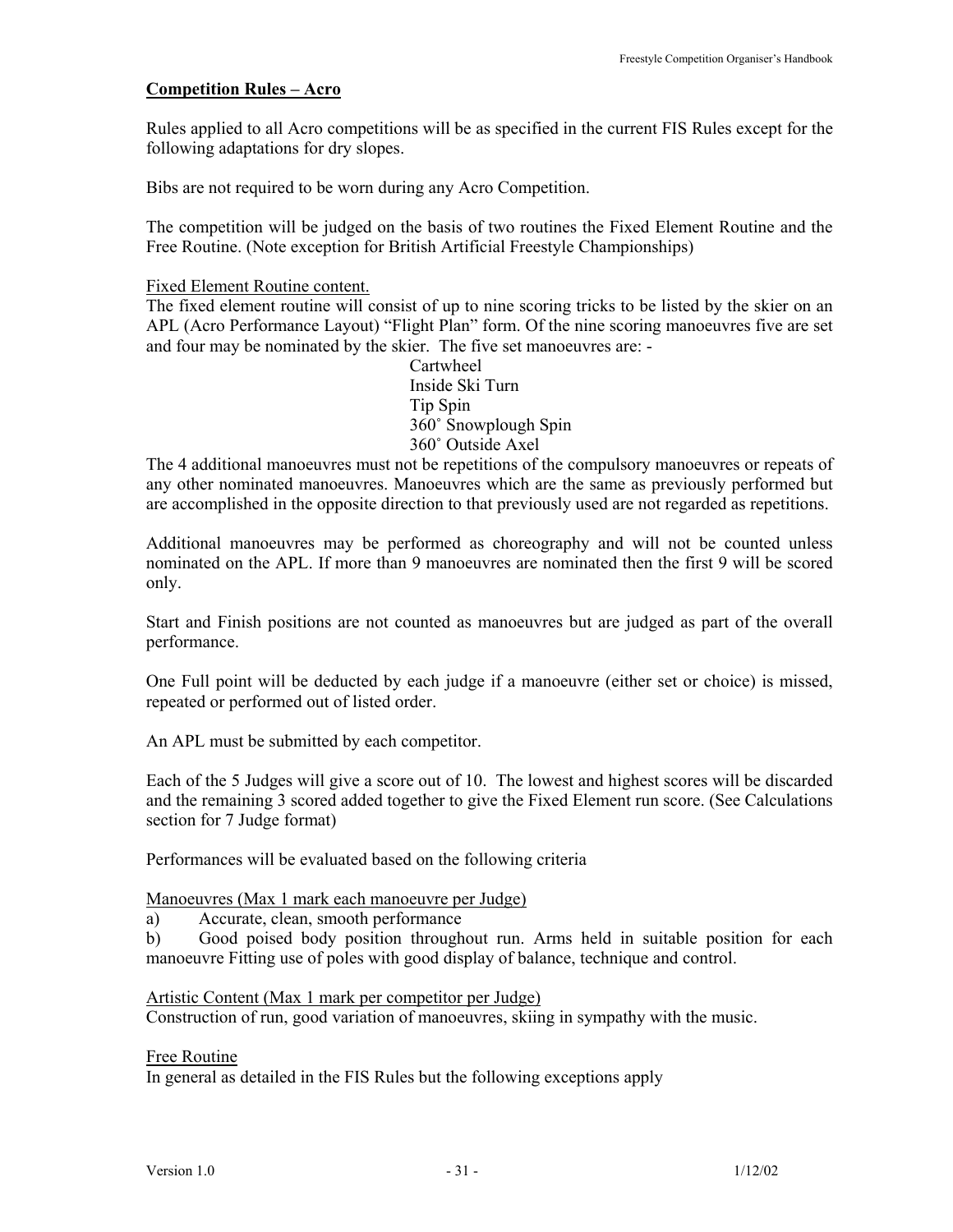- The number of scoring manoeuvres to be performed is 4 (flips or jumps) but the maximum number of jumps is 3.
- The sequence in which the manoueuvres are performed during the run must be as stated on the APL.
- Manoeuvres will not be counted if performed out of sequence.
- A one pole or two pole Cartwheel may replace a flip or one Axel with a maximum possible score of 0.5 (one pole) or 0.7. (two pole)

Points list for Jumps

| 180 | 0.8 |
|-----|-----|
| 270 | 0.9 |
| 360 | 1.0 |
| 450 | 1.2 |
| 540 | 1.4 |
| 630 | 1.8 |
| 720 | 2.2 |
| 810 | 2.6 |
| 900 | 3.0 |

# Points list for flips

| One Pole Cartwheel | 06  |
|--------------------|-----|
| Two pole Cartwheel | 0.7 |
| No twist           | 0.8 |
| 180                | 1.2 |
| 270                | 14  |
| 360                | 1.6 |
| 450                | 2.0 |
| 540                | 24  |

# PAIRS

The competitors will ski routines and be judged by a maximum of ten judges who will be selected by the Head Judge to give a representative cross section of the audience.

The Judges for the PAIRS ROUTINE need not be qualified judges (this is an opportunity to involve sponsors, Slope personnel or visiting "VIPs" Etc.).

Each judge will each award a maximum of 5.0 and a minimum of 0.5 points based on their response to the routines. The emphasis will be on the entertainment content of the routines. Competitors should ski to music of their own choice.

# MUSIC

For ALL Acro routines Competitors should ski to music of their own choice. If the competitor is unable to produce music to which to ski then the Chief of Sound may provide suitable music in consultation with the skier.

It is expected that skiers will provide music recorded on CASSETTE TAPES as specified in the current FIS Rules. (Tapes should be recorded on ONE side only and should start at the beginning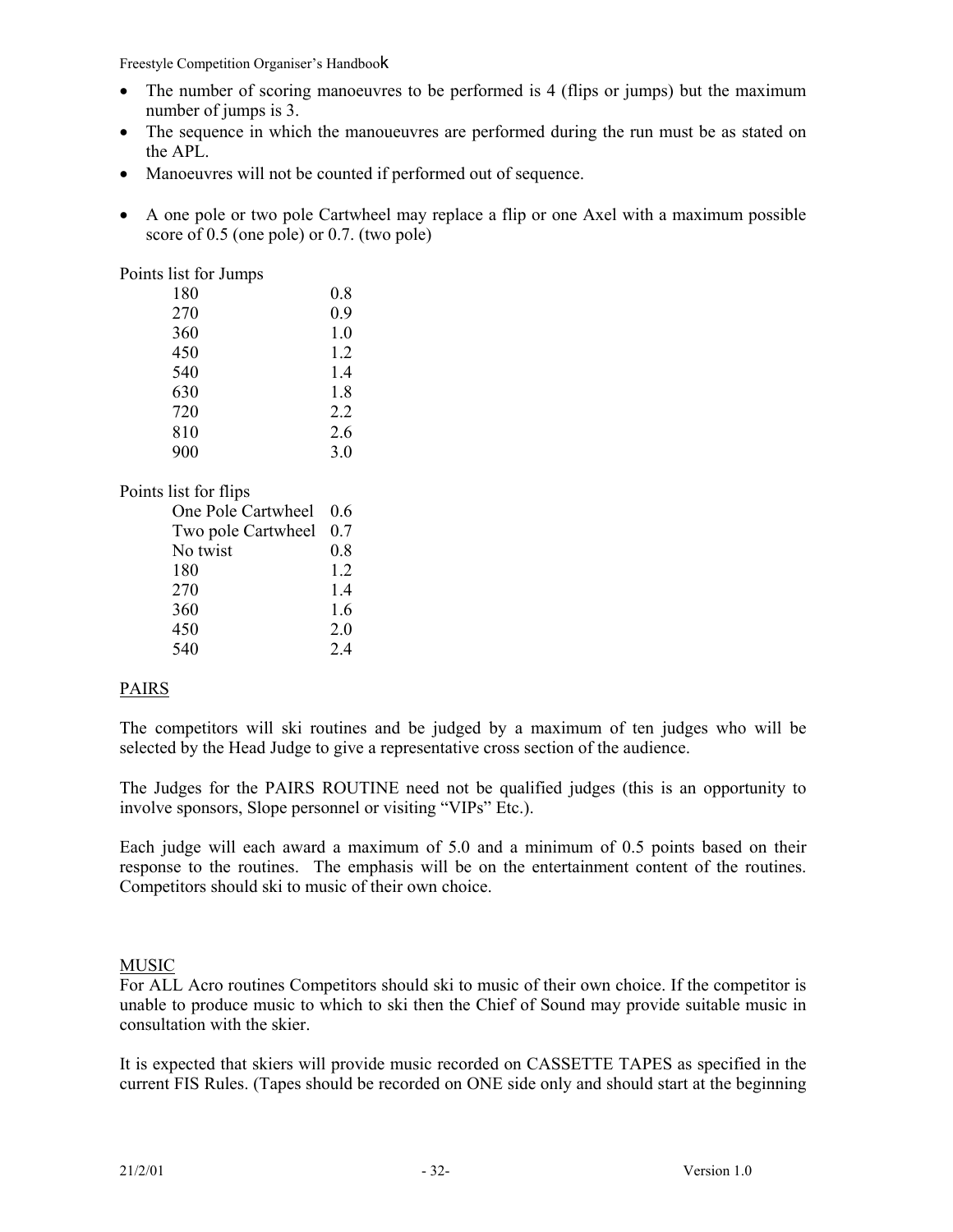of the tape, with no other material recorded on the tape after the completion of the music required for the competitive run.)

It is the skiers responsibility to cue up the tapes prior to presenting them to the sound crew. If the same music is required for the both the Fixed Element and Free routines it is the skier's responsibility to re-cue the music between the routines.

The Chief of Sound may agree to accept music in other formats for which appropriate reproduction equipment is available but is under no obligation to do so if this presents operational difficulties.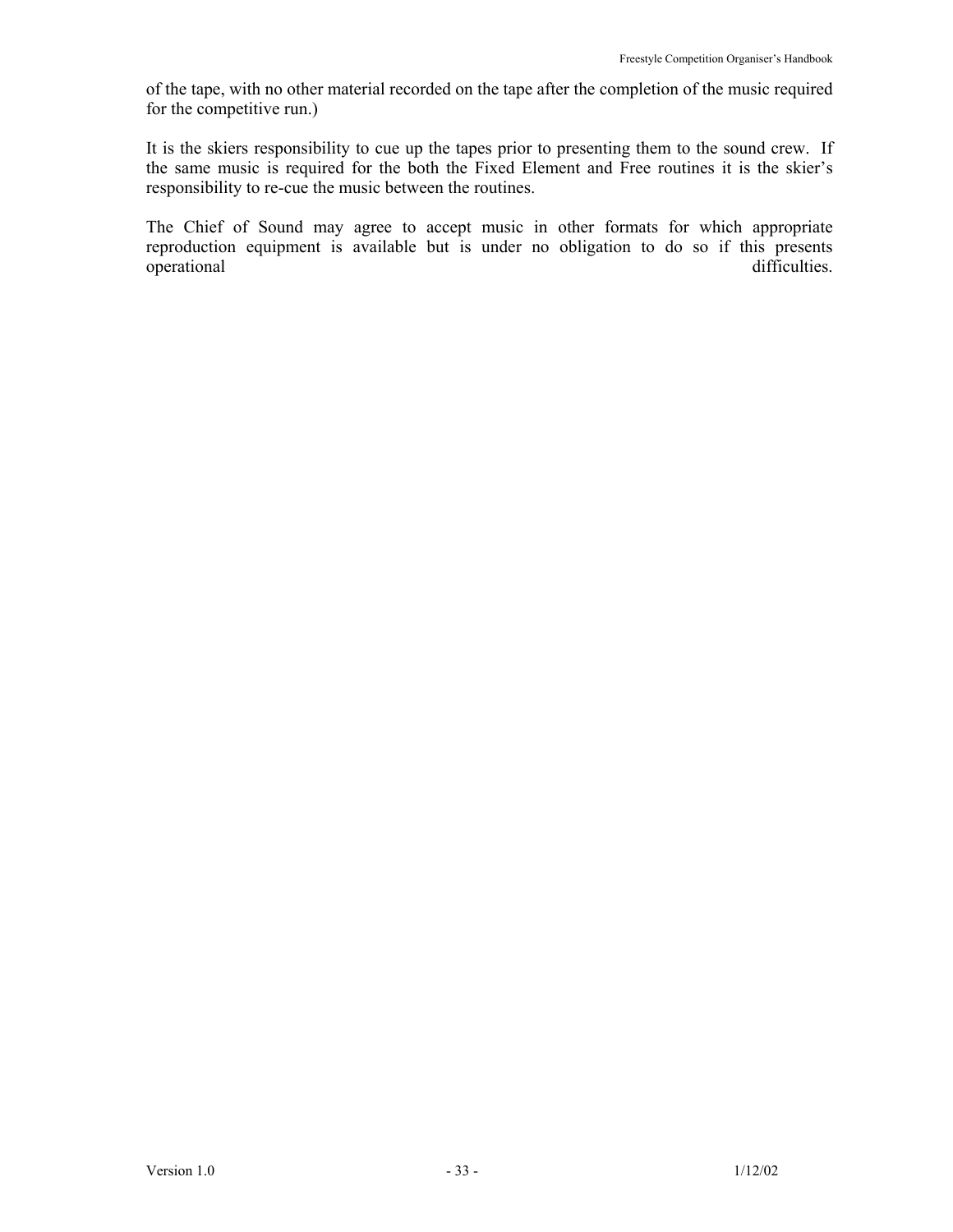# **Competition Rules – Moguls**

Rules applied to all dry slope moguls competitions will be as specified in the current FIS rules with the following exceptions.

Competitors should endeavor to perform 2 different jumps but where both jumps are the same the best jump scored shall be counted.

For competitors in their first season of competition straight jumps shall be counted as scoring jumps with a maximum score of 0.5.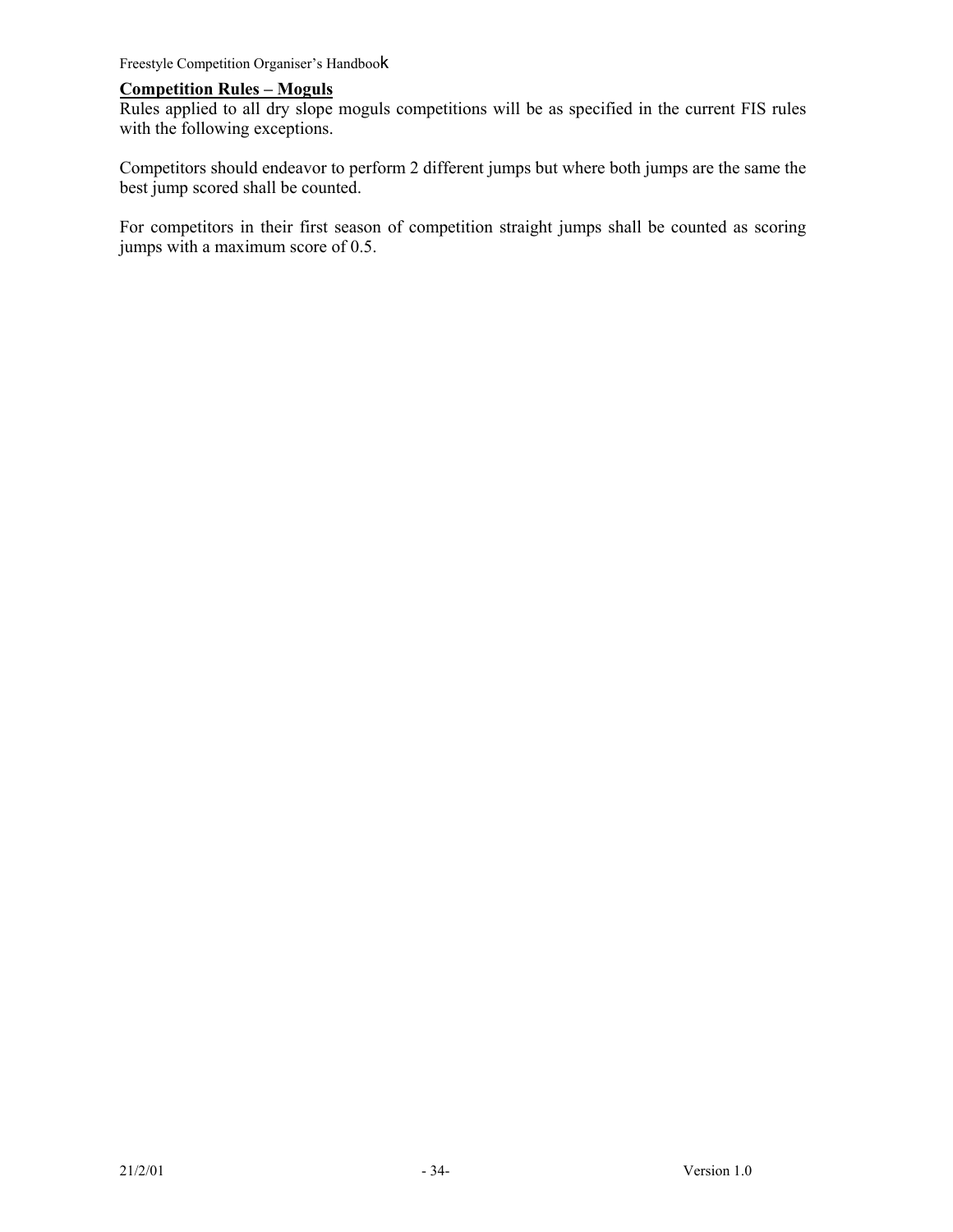# **Competition Rules – Aerials - Water Ramp**

The rules for Water Ramp competitions will be as determined in the current FIS ICRs with the following additions.

- Nobody under the age of 14 (unless they are members of a regional or higher squad and are over 10 years old) may compete.
- All competitors must wear helmets which have ear protectors.
- All competitors must wear wet suits or dry suits which give adequate protection against the ingress of water into the internal cavities (enema.)
- All competitors must wear adequate flotation equipment and chest protectors.
- All competitors must complete a "Permission to Jump" Form which must be countersigned by a parent/ guardian/ person "in Loco Parentis" if the competitor is under 18 years of age.
- Competitors may not perform in competition any jump which they have not already accomplished successfully in training and which has been "signed off" by a qualified Aerials Coach.
- All competitors must nominate the jumps which they intend to perform in competition and these must be seen by the Judges during official practice.
- The Judges have the right to ban a competitor from performing in competition any jump (or combination of jumps) which they feel the competitor is not sufficiently capable of performing.
- For safety reasons competitors may request permission from the TD not to wear their bibs during competition.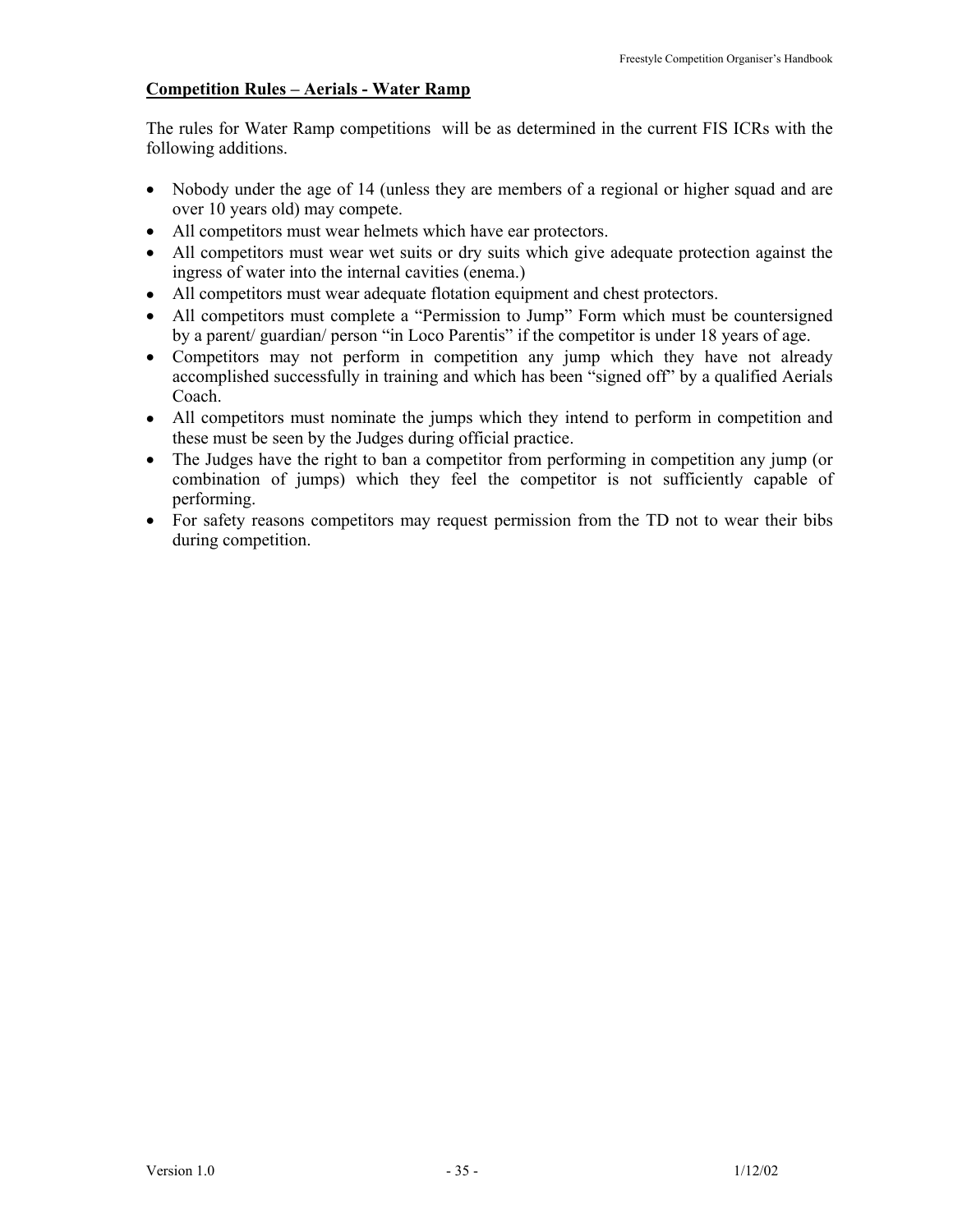# **Competition Rules – New School**

## Upright aerials (Big Air) competition rules for competitions on dry slopes

All competitors must nominate the jumps which they intend to perform in competition in advance and these must be seen by the Judges during official practice.

Rules applied to all Aerials competitions will be as specified by the current FIS Rules with the following exceptions.

- No inverted jumps will be permitted and anybody attempting inverted manoeuvres in practice or competition will be disqualified.
- All competitors MUST wear helmets.
- Multiple maneuvers will be allowed at the discretion of the judges observing the official practice.
- Competitors may be prevented from performing multiple manoeuvres if in the opinion of the judges competitors safety is jeopardized. The emphasis will therefore be on the quality of movements. As such competitors should be aware that a well performed single manoeuvre may well score more highly than a poorly performed multiple manoeuvre.
- Competitors may perform three jumps with the highest two scores counting.

#### Scoring

- The competition will be scored on a combination of two jumps each being scored out of 100.
- Each jump must be different either a different shape or a different number of shapes otherwise the better of two identical jumps only will count.
- The jump being attempted must be announced to the starter and the performance will be judged on what has been called.
- Each jump will be scored on:-

| Quality        | 20% |
|----------------|-----|
| Air            | 20% |
| Show           | 40% |
| Difficulty 20% |     |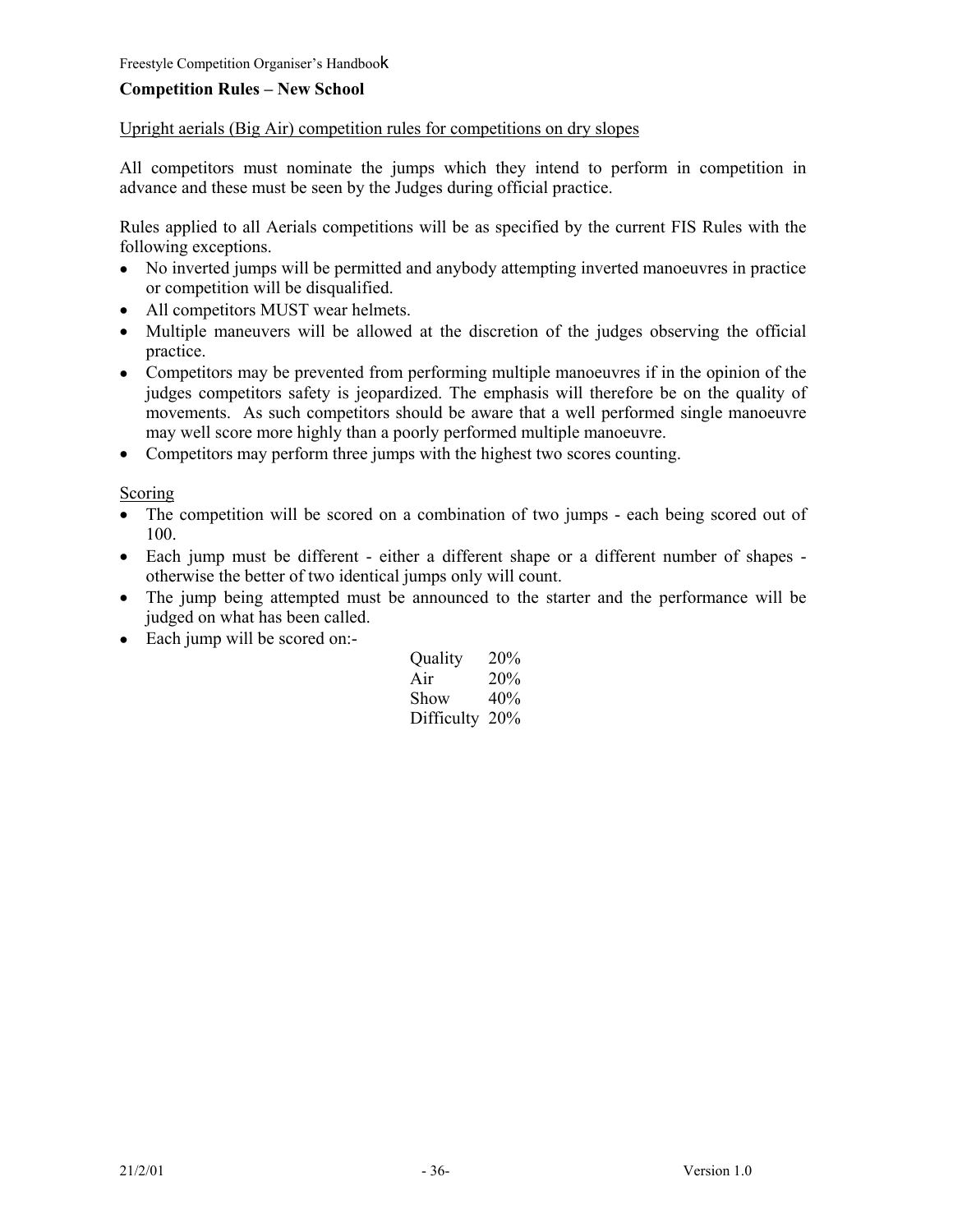# **Competition rules – New School – other disciplines**

Rules for these competitions are yet to be determined but as a general rule these will be based on current FIS. Judging with safety considerations determined by HNGBs.

- Helmets must be worn by all competitors.
- Inverted manoeuvres will not be permitted and anybody attempting inverted manoeuvres in practice or competition will be disqualified.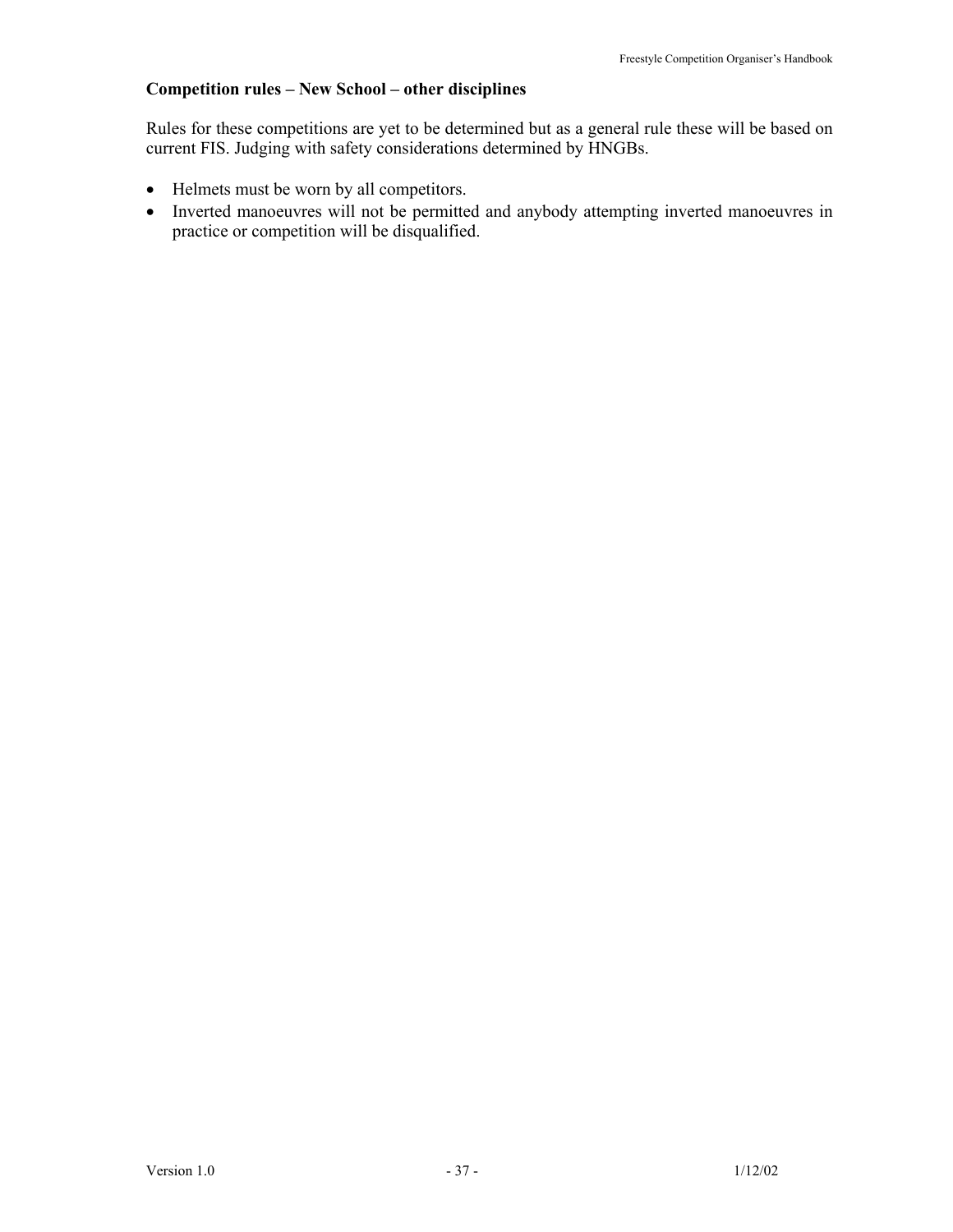# **Exceptional Competition Rules**

British Artificial Slope Freestyle Championships.

Competition rules, as for individual disciplines with the exception that one-day registration is not available for this event.

For Acro the competition will be based on the Free Routine only with a qualifying round and top (N) Finals.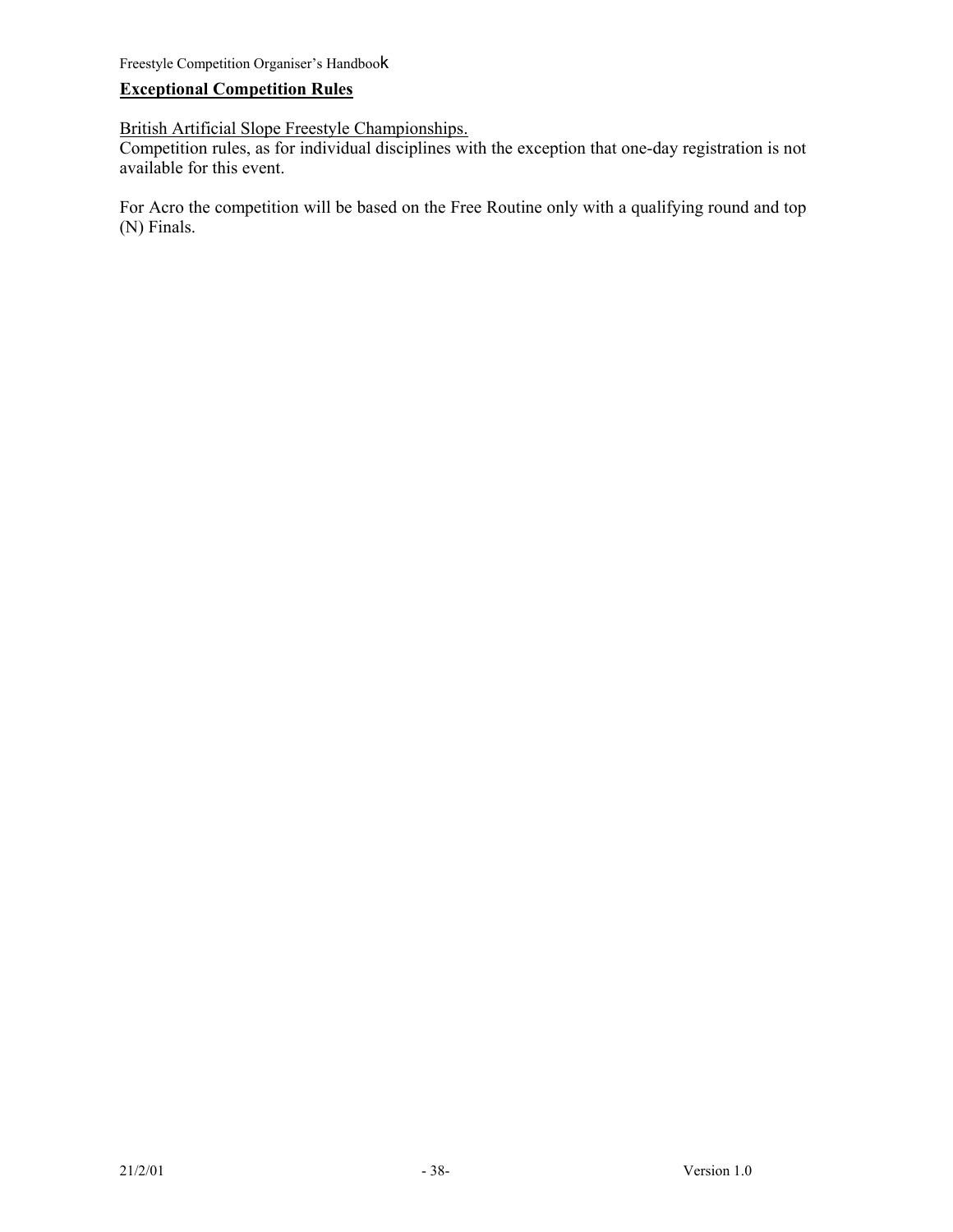# **Inter Club Acro Series**

# Aims and Objectives

The whole aim of the series is to promote participation in Acro Skiing. For this reason we want to make the competitions :-

- cheap to enter
- fun to do
- non threatening for competitors and officials

#### **Organisation**

Each club in the series is asked to arrange one competition at their home slope. The host club is asked to let the other clubs in the series what the arrangements are and to coordinate arrangements with the slope.

A scoring system which credits competitors for participation as well as success in age group categories is used to determine the winners of the overall awards at the end of the series.

The competition is run on standard ESC rules and format with a Fixed Element Routine, Free Routine and Pairs routines.

## **Officials**

Each club is asked to try to provide a minimum of one official for each competition. In practice we need more officials than this and clubs are asked to contact Wendy Bowes who will try to coordinate judges and other officials for the competitions.

The Inter Club series provides an opportunity for officials to train in positions which they have not acted before safe in the knowledge that there are experienced officials available to ask for advice and assistance if necessary.

Through sponsorship and other budgets we are able to provide the competition infrastructure at no cost to the participating clubs. This includes medals, certificates, sound system, radios, officials travelling expenses.

#### Entry fees

In order to make the competitions accessible we recommend that the entry fees be £1 per competitor which is paid to ESC plus the slope fee which is paid direct the slope.

#### Awards and prizes

- Each competitor will receive a certificate of participation.
- The first three competitors in each age group will receive medals.
- The first three pairs will receive medals
- All competitors competing will receive points, dependant on their placings within age groups, which are counted towards the final end of series scores for them individually and or their club.
- At the end of the season all scores are totaled.
- The individual skier who has amassed the most points as an individual is awarded the Top Gun perpetual trophy which they keep for the year.
- The club whose total skiers points is the greatest is awarded the Inter Club Top Club perpetual trophy to keep for the year.
- All competitors will have their Acro final scores included in the National Acro Seed List.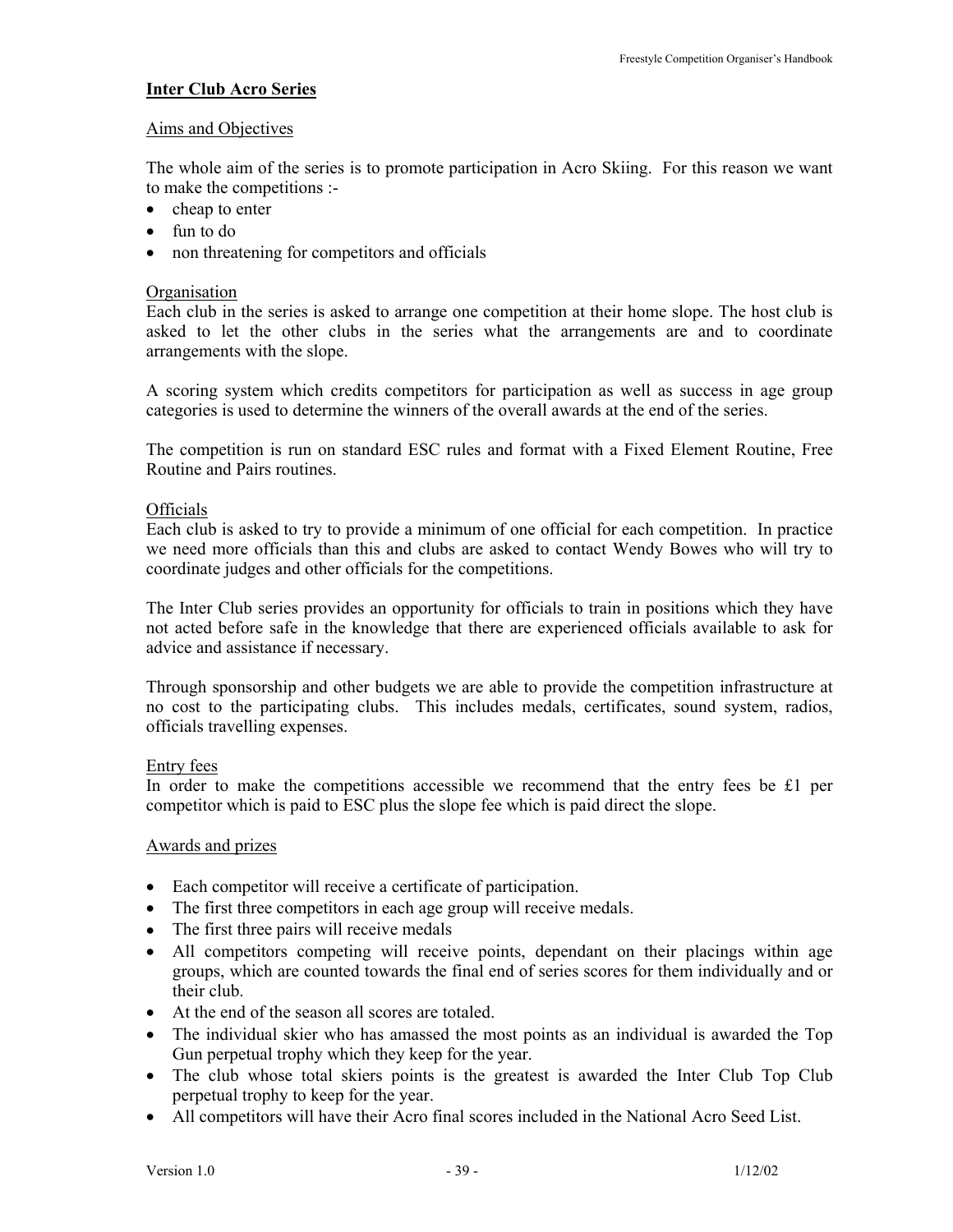• Officials may count officiating at Inter Club Competitions towards the requirements for their qualifications.

Competitors are not required to be registered as Freestyle performers with a HNGB but must be members of one of the Freestyle clubs participating in the current Inter Club Acro Competition series.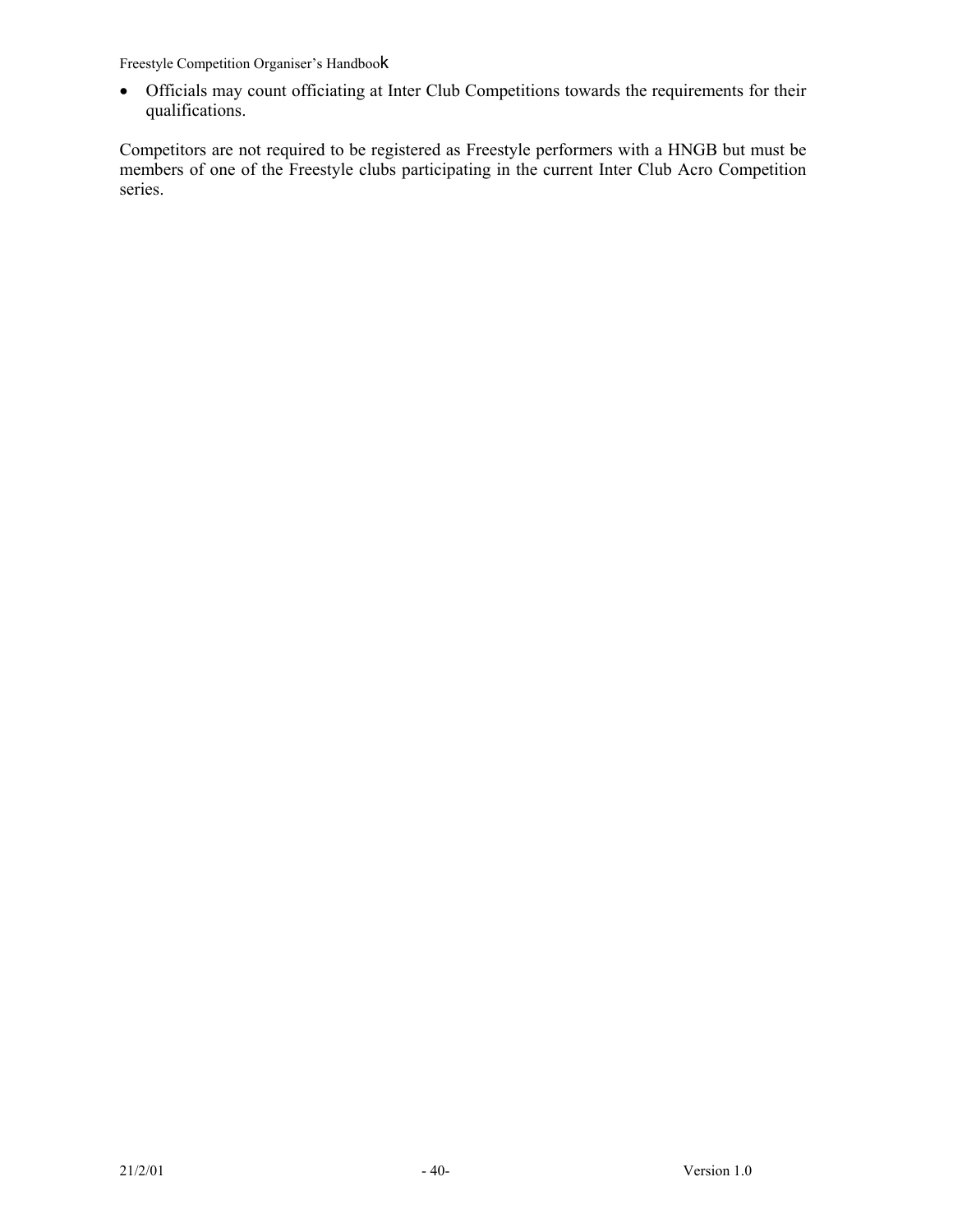#### **APPENDIX II**

## **PROCEDURE AND GUIDELINES FOR'DOPE CONTROL**

#### **Notification:**

All testing is arranged by the Sports Council. There will be no prior notification.

#### **Testing:**

On arrival the sampling officers will report to either the Head Judge, Chief of Competition or the Scorer. One of these officials will appoint a steward to assist the sampling officers. The stewards duties will be to notify those selected for testing AT THE END OF THEIR FIRST RUN and escort them if possible to the testing station. The steward will also be needed by the sampling officers at the end of the run to check that all those notified have arrived and to convey the protocol to the racers and escort them if further action is required.

Refusal to take the test will be reported to the English Ski Council and treated as a positive result.

Any competitor who has decided to withdraw from the race may be asked to take a test before leaving. Failure to do so will be also be reported to the English Ski Council and treated as a positive result.

Competitors under 16 years of age should be informed of their right to take an adult to the testing station with them.

Officials are reminded that if the dope control unit visits the competition, the room they are allocated becomes inaccessible to all officials for the remainder of the event. It is, therefore, vital to ensure that all necessary paperwork, equipment, trophies etc are kept in a different room to that being used by the drug control unit.

Please note that all competition results will be provisional until the results of the tests are available.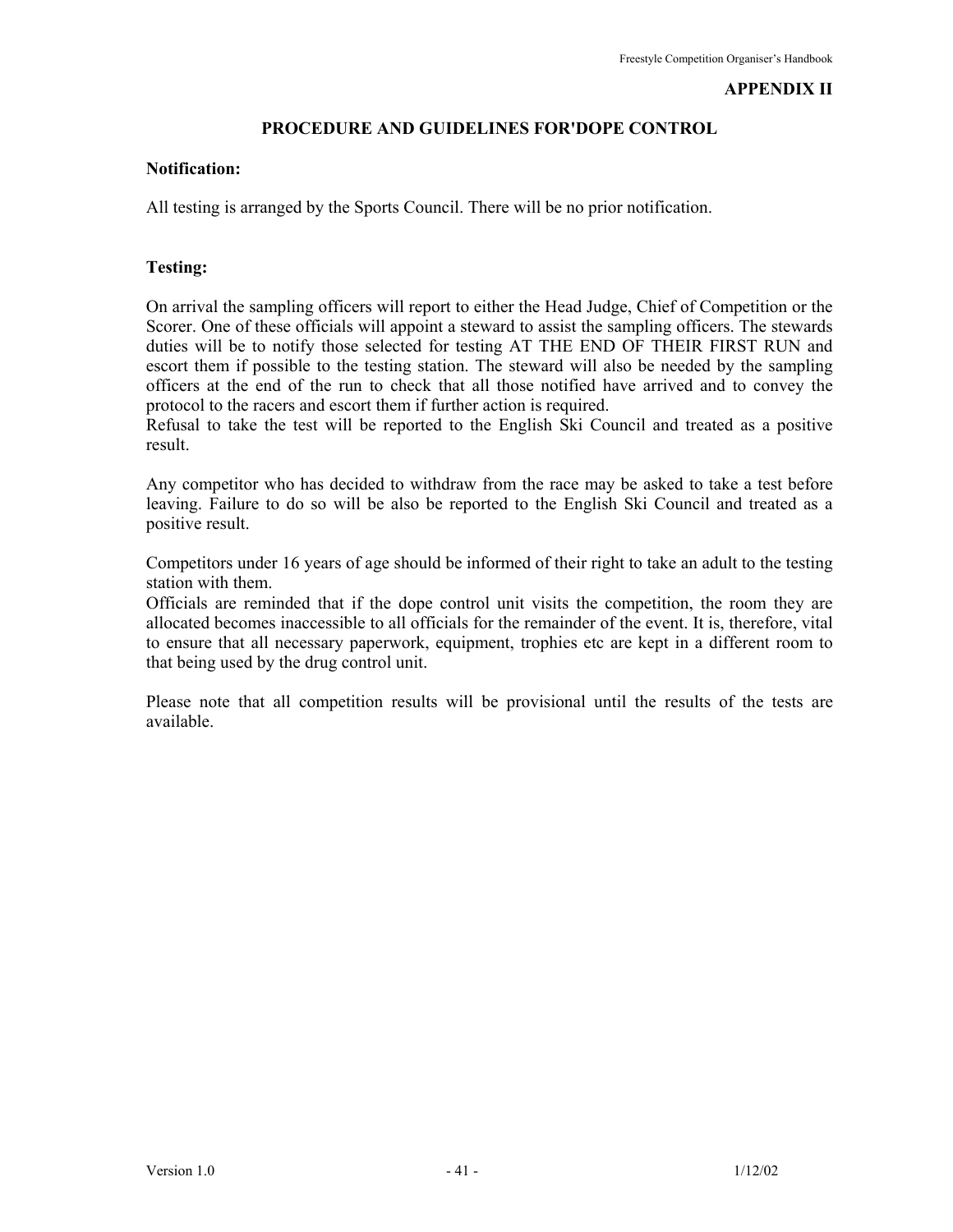# **Using Radios**

In order to run most competitions the use of radios to keep essential personnel in touch with each other is desirable. For people not used to using radios a few essential rules, laid down by the licensing authorities, must be understood.

It is highly unlikely that the radios available for use at a ski competition will be allocated their own private frequency. It is most likely that the radios available will be on an open channel frequency, which will be shared with a number of other users, not connected with the competition. It is therefore essential that the required protocols are used.

- Radio use must be kept to a minimum. This is essential in order both not to hinder other users and to ensure that essential information (e.g. Safety matters) are not hindered.
- The regulations governing radio use specifically prohibit the use obscene or foul language.
- Because all of the radios use the same frequency for transmitting and receiving it is not possible to talk and listen at the same time. This means that only one radio can transmit at the same time without causing messages to become garbled. In order to facilitate this the accepted protocol is for callers to end their message with the word "over" This means that they have finished and the person they are calling can reply.
- Unless there is an urgent safety matter the conversation in progress should be allowed to finish before another is started.
- If a safety issue arises then the person noticing the issue may interrupt existing conversations and all other conversations must cease until the matter is dealt with.
- It is essential to avoid false starts that the words "Judges Ready", "Competitor Ready"  $\&$ "Timing Ready" are NOT USED by people other than the starter, Timekeeper or Head Judge.

#### Radio Allocations

The allocation of radios will depend upon how many radios are available. and what is necessary to run the competition.

As a general rule the following personnel (in descending order of priority) will need access to radios.

- Starter
- Head Judge
- Commentator
- Chief of Competition
- TD
- Time Keeper
- Competition Secretary
- Chief of Calculations (can possibly share with Competition Secretary)
- First Aid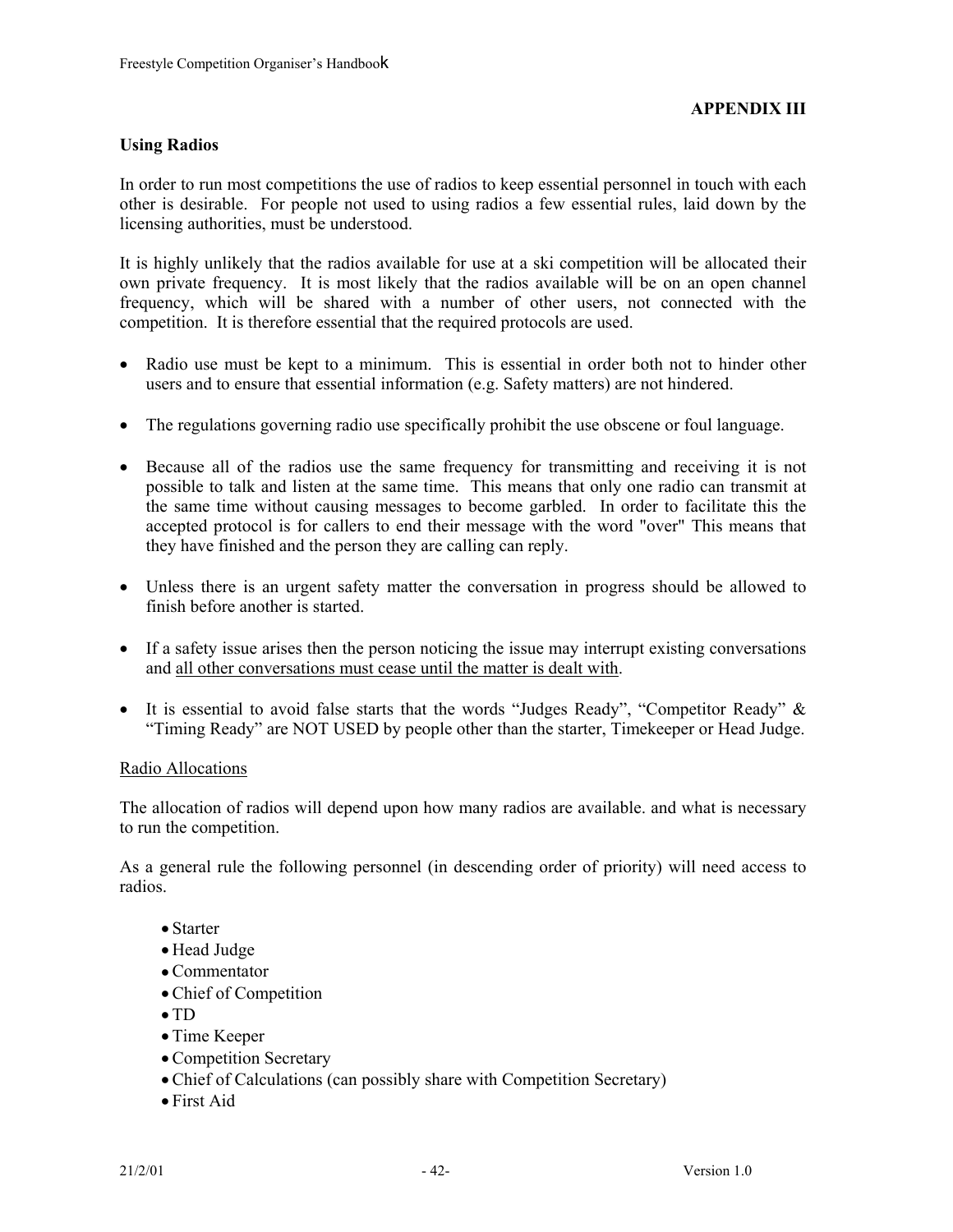As a general rule it is the responsibility of the officials concerned to collect their radio from the Competition Secretary and to return them at the end of the competition.

If at all possible and two radio frequencies are available the Jury Members (Chief of Competition, Head Judge and TD) should be on a different frequency to the rest of the crew. Given that the Head Judge also needs to be in contact with the Starter and commentator this indicates that if possible the Head Judge should be issued with two radios - one on each frequency.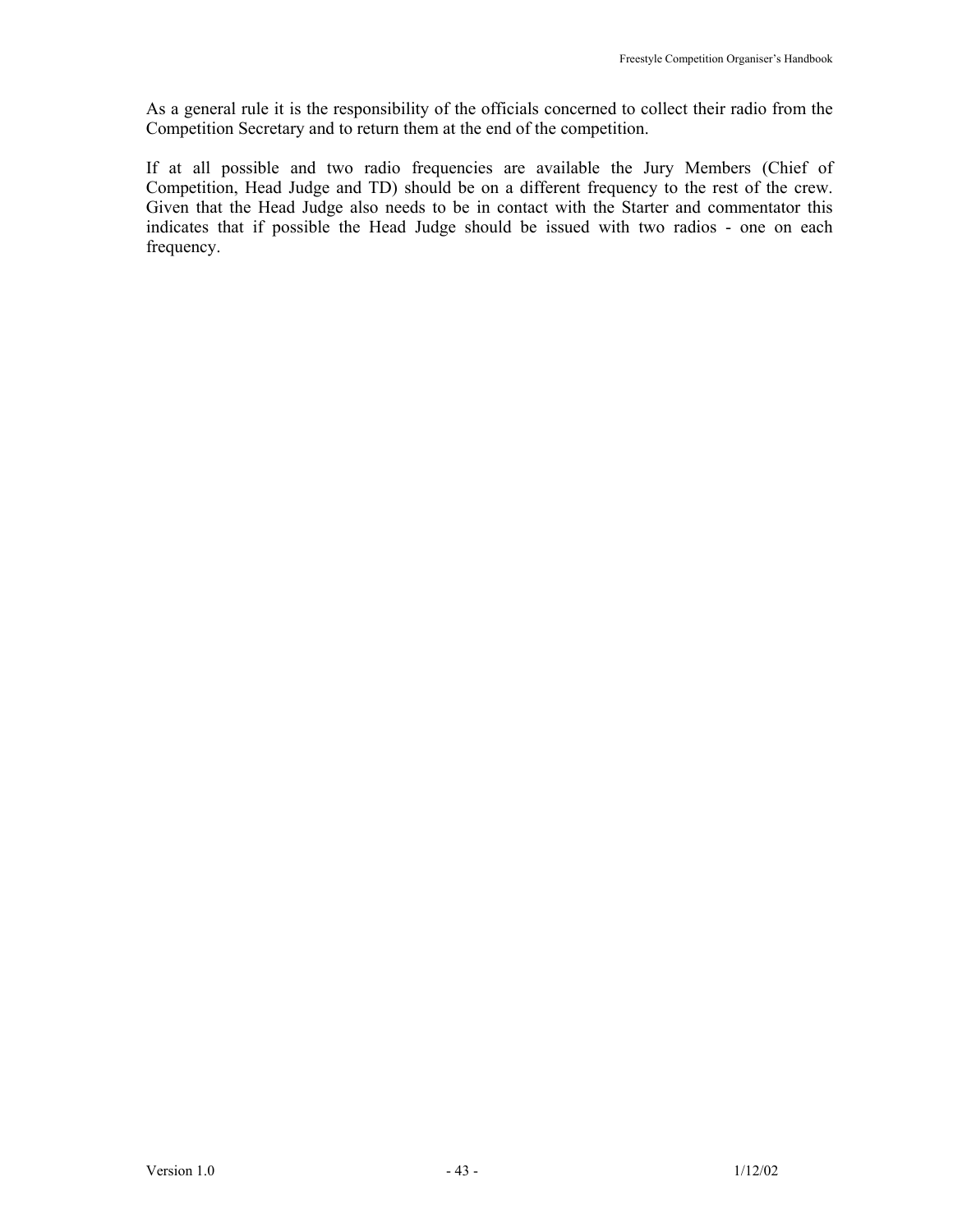# **APPENDIX IV**

# **Tick list for organising Freestyle Competitions**

## Before the event

- Book Slope
- Negotiate Slope Fee
- Check room available for Drug Testing Unit if they come.
- Arrange for First aiders
- Press releases
- Times for competition elements and training
- Check method of timing  $&$  who to install timing and fix timing
- Sponsors boards and prizes
- Music check and commentary if applicable
- Book someone to present prizes
- Book trainers/judges/td/administrators/chief of calculations select head judge and remind close to date

# On day of comp

- Introduce in person to slope management list of judges/td posted
- Post Timetable
- Walk the course/visible check of course for any dangers
- Appoint back up timekeepers
- Fix signs for registration
- Time for competitors meeting
- Make sure one hour between training and competition
- acknowledgement re help/sponsors/slope management etc
- make sure bibs worn (except Acro & certain Aerials Manoeuvres.
- Check persons who are training have paid for facility
- Appoint judges runner
- Check sound system
- Fix sponsors banners
- Categorise and sort prizes for allocation
- Make available for public to speak to and competitors
- Radio check make sure everyone can operate and understands
- Observe any specified dangers
- Make sure results are posted Leave details/flyers of next competition
- Visual check after comp to make sure nothing left and all is left in order.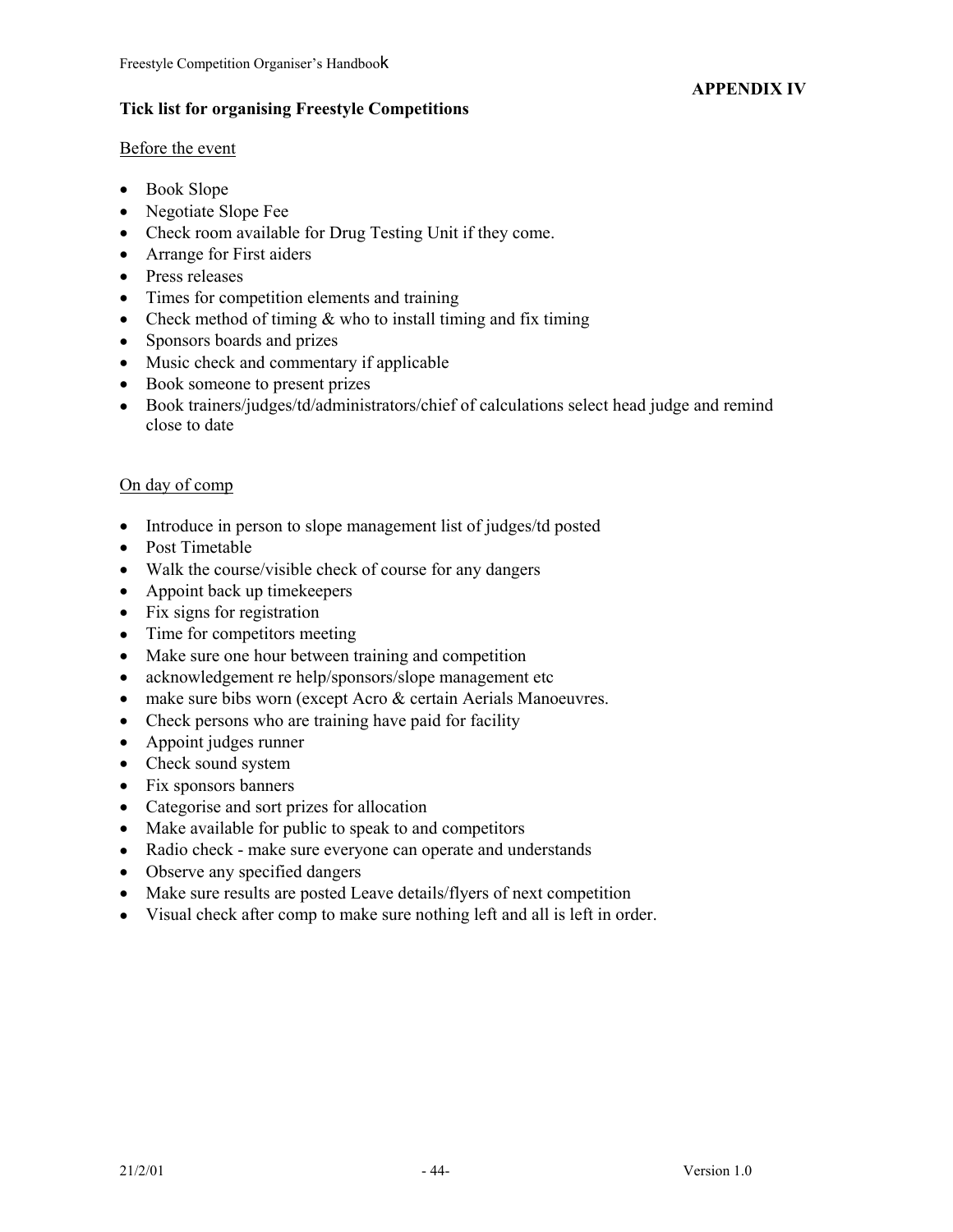#### **APPENDIX V**

# **DEALING WITH THE MEDIA**

- 1. If a journalist telephones with an equiry about your club or its facilities, return the call as soon as possible. Journalists work to tight deadlines and failure to respond as quickly as possible can result in missed opportunities for editorial exposure.
- 2. When a journalist is offered facilities, make sure that all the relevant departments at your club or ski centre are informed in advance of the visit.
- 3. Never tell a joumalist anything *"off the record".* If you don't want a joumalist to know something don't tell them.
- 4. Make sure you have a comprehensive library of good, clear photos of your club.
- 5. Never ask a journalist who has interviewed you when the article will be published. It places the journalist in an awkward position and is usually not in the writers control.
- 6. Itineraries for journalists should not be too busy. Remember, you want the journalist to experience your slope or event at a leisurely and comfortable pace, so don't immediately whisk them about.
- 7. Don't issue photos of groups of people drinking.
- 8. The media will not be interested in 'old' news. Alert newspapers well in advance so that they may send their staff to cover interesting events.
- 9. Send any press releases by first class mail or deliver by hand.
- 10. Always send/address any press release to a named person or position. e.g. News Editor.
- 11. Keep a record of press/media contacts.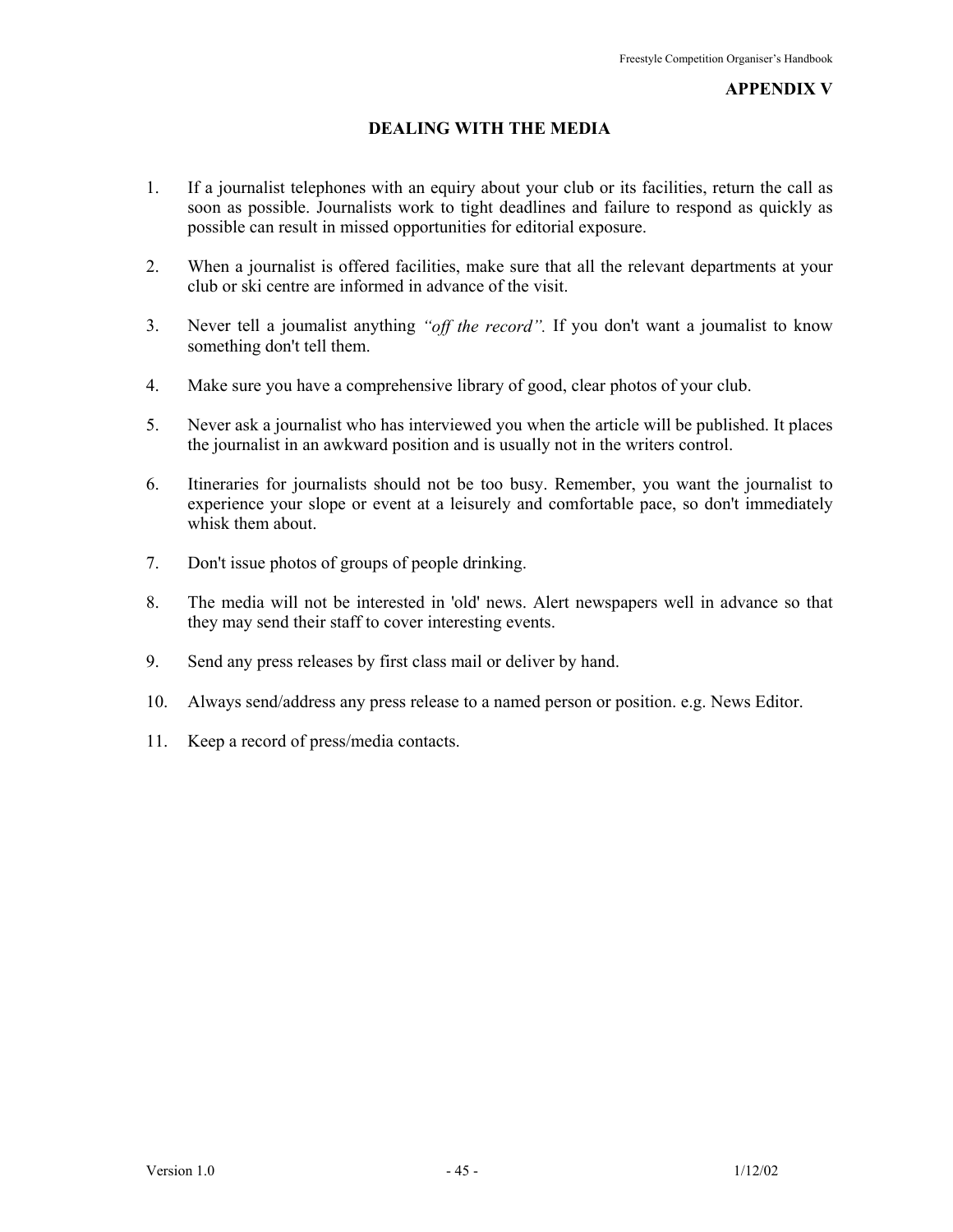#### **GUIDELINES FOR SPONSORSHIP PREPARED FOR THE ENGLISH SKI COUNCIL BY PRO-SLOPE**

# **Introduction**

Sports sponsorship is the only team game in which both sides can win.

But only if everyone plays to the rules. And the rules laid down by industry and commerce are not difficult to follow.

To sports organisations, sponsorship can bring valuable resources, in kind, in cash, and in many other tangible forms.

To industry, sponsorship can be an asset, promoting or advertising goods and services, or, simply, engendering goodwill.

In the main, sponsorship is a commercial deal and the common denominator for both parties is value for money.

## **The sponsor**

Individual sports clubs and teams are more likely to find potential sponsors in purely local circumstances; the successful small business, the garage owner, the publican or the branch of a National Organisation with funds for the local community good.

National sports organisations will find prospective sponsors in the major industrial. and commercial sector where competition for limited resources is extremely fierce, and where direct commercial or strong personal interests are paramount.

DEFINE WHAT YOUR SPORT OR EVENT CAN ACHIEVE FOR SPONSORS. NOT WHAT THEIR SUPPORT CAN DO F'OR YOU.

Commerce and industry consider sponsorship for four basic reasons. To advertise product. brand or company name or service: associate product or company with appropriate sporting activities: become involved in a local. community where a business may have staff or customers: and support specific personal interests in sport.

Publicity is the prime objective, Principally through television and radio, but also in national, regional and local newspapers and in specialist publications.

To produce a 30-second television advertisement costs about £35,000 and one showing can cost from several hundred to several thousand pounds at peak viewing time. So it is easy to understand the value of screen time of several shots for a sponsor's banner, or to have repeated mentions of a name.

The image of a company or its products can be developed through associating quality events with, for example, sports equipment which would stimulate awareness and ultimately sales among participants or enthusiasts of the sport.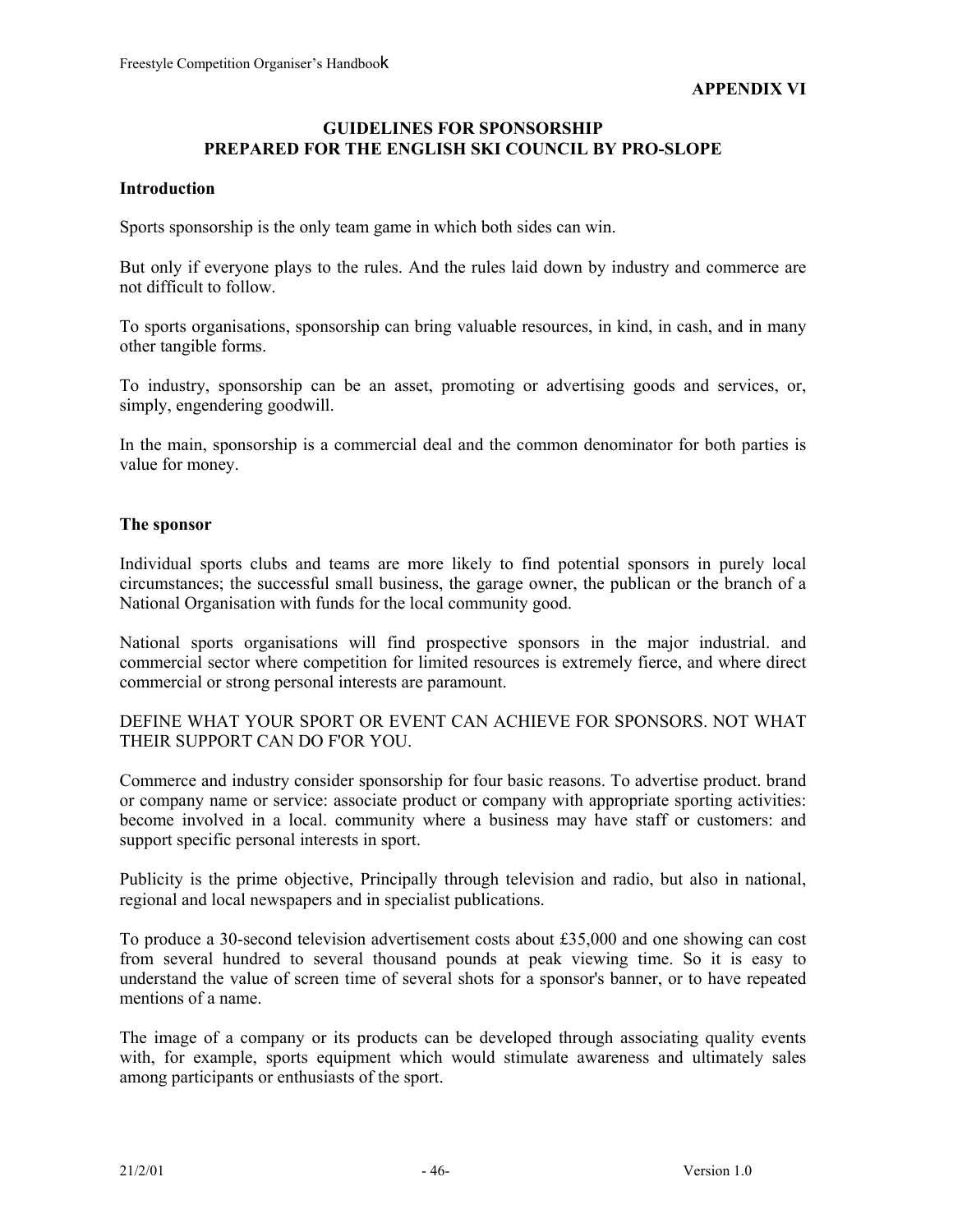Community or employee interests are another important sponsorship potential. Many businesses want to support community events.

Personal interests of company executives or managers should never be under-estimated.

## WHATEVER THE ATTRACTION FOR THE SPONSORS, THEY KUST BE GIVEN VALUE FOR MONEY.

#### SPONSOR WHAT?

Events the more prestigious the better, are easily identified. The guarantee of television coverage, live or recorded, or major national radio and press involvement, is certain to interest potential sponsors.

When considering events, it is important to spell out the other facilities being offered to the sponsor. Will there be amenities for dealer or stockist hospitality? Will blocks of tickets be available free for staff, customers and guests? Will the sponsor be able to host or be at the top table of celebration or award ceremonies?

Event sponsorship should be budgeted carefully so that the sponsor knows exactly what he is being asked to finance. Honesty is the only successful policy.

Teams and Clubs competing in international, national or even local competitions can offer opportunities for prolonged exposure of company or product names.

Successful performances make sponsorship more attractive, but even a team languishing in a lowly league position may find a sponsor with a keen local or sporting interest anxious to help it to better fortune through his support.

Individuals can be sponsored in many ways; through equipment, clothing and transport deals, scholarships and grants or through financing attendance at training courses.

The return to a sponsor through this kind of support is less obvious and they have to be kept informed of governing body rules to avoid any

danger of compromising an individual's amateur status. a

Facilities. One of the most practical forms of assistance with sporting facilities is through loans, most frequently from brewers, for new or improved clubhouses. Premises named after an Organisation, a company or a product are a long-time reminder of commercial support.

Training and coaching activities offer many benefits to sponsors.

Proficiency Award Schemes can help to raise individual competitive interest at all levels of sport. The commercial benefits to sponsors can be considerable in being associated with a fast-growing and popular sport.

Funds can be used to produce training films, coaching manuals and other materials which can promote company logos or sponsorship messages.

Other Help. Apart from Events, Teams, Individuals, Facilities, Coaching there are many other forms which sponsorship can take including the use of premises or office services; receptions,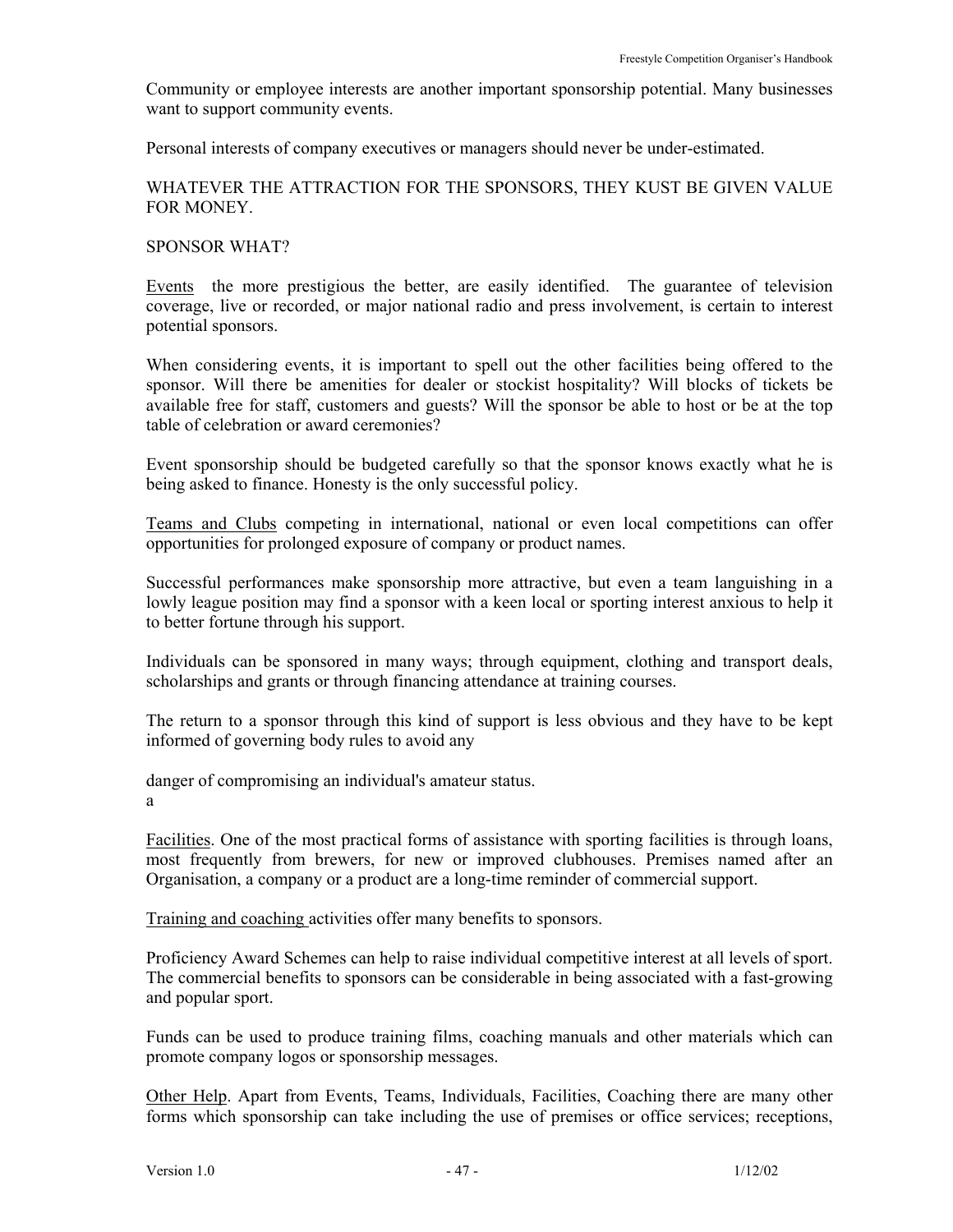dinners; equipment, discounts; gifts for prizes; assistance from sponsor's professional staff; job opportunities; transport, travel facilities.

# **Clinching the deal**

But who do you approach, and how?

Identify your target. Look around for locally important or successful businesses. Branch operations of national or international companies, financial institutions, banks and, indeed, any major commercial concern is worth approaching, provided you feel you have something of specific interest.

Be innovative and flexible. The potential sponsor needs to be sold the event on offer and organisations must be flexible in matching sporting and competitive needs to the commercial interests of the backer. Be prepared to alter dates, timings, venues and other plans.

Be early. Too many make last minute approaches, frustrating their hopes and leaving potential sponsors unimpressed. Most companies plan budgets at least six months before the end of their current financial year, which could be any month, but more usually January, April, June or August. The earlier the approach, the greater the chance or a fair hearing - and of success.

Find the right person. The Chairman and Chief Executive might be the figureheads, but sponsorship issues are more likely to be handled by Marketing Sales or Public Relations departments. Identify the right person - a phone call can take care of that - and make sure you have the proper designation and the correct name spelling.

Most potential sponsors are happy to discuss broad principles and requirements by telephone or in introductory meetings. Follow through with a careful and well-presented typescript proposal of your offer and what you have identified as the sponsor's likely return. Write individually to each potential sponsor.

# **NEVER SEND A HANDWRITTEN OR DUPLICATED NOTE**

Make your sponsor special. Do not let a sponsor feel just one of a number of hopefuls or second or third choice. Sponsors do not like to appear as the second string backer of an event sponsored a week before by another company.

# **DUTY TO SPONSOR**

Do not forget about the sponsor after you receive the cheque.

Never promise what you cannot fulfil. If an event will not attract a large audience, be honest. A small turn-out can insult or embarrass a sponsor and media criticism of poor support, or of the quality of competition will cause irreparable harm to sport.

If last minute problems arise, tell the sponsor immediately-

All dealings should be as professional as possible and the sponsor's name should always be in the forefront of your thinking. As many public mentions as possible should be made of the sponsor, especially in press and television interviews.

Keep the sponsor informed. Always supply plenty of copies of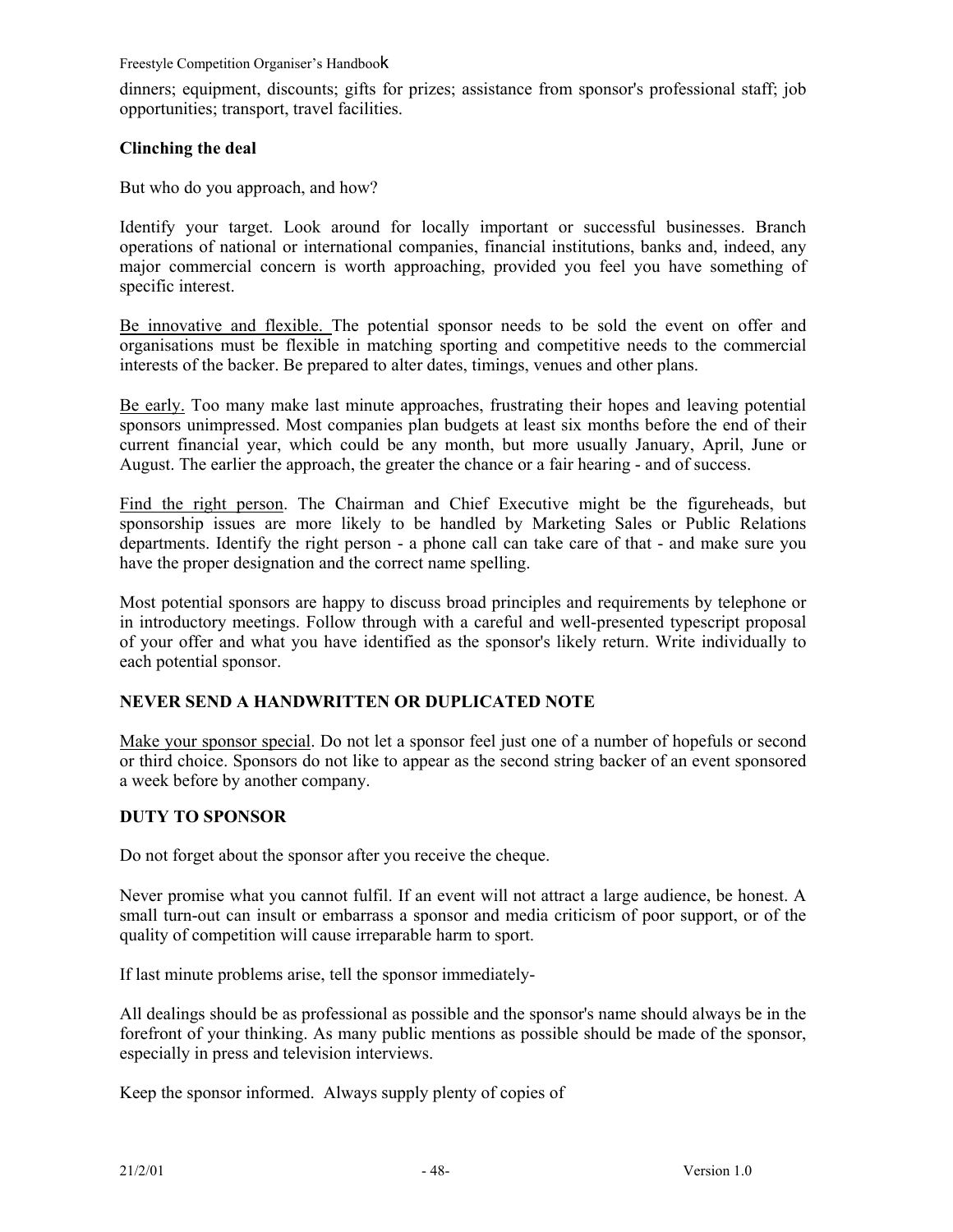programmes, entry forms and other information about events and activities.

At events, company executives should be treated as the VIP's they are. Ensure they are properly looked after, assign a key person to look after guests.

Keep your sponsor. Encourage your sponsor to become involved in your activity for a number of years to give company and sport the continuity that can benefit both. Be prepared for annual reviews to keep you and your Organisation on its toes.

#### MULTIPLE SPONSORSHIP

Multiple sponsorship can be both useful and hazardous.

The cake has to be very large before it can be cut in this way. Considerable skill and ingenuity are required to devise the essential ingredients. All too often multiple sponsorship leads to multiple dissatisfaction.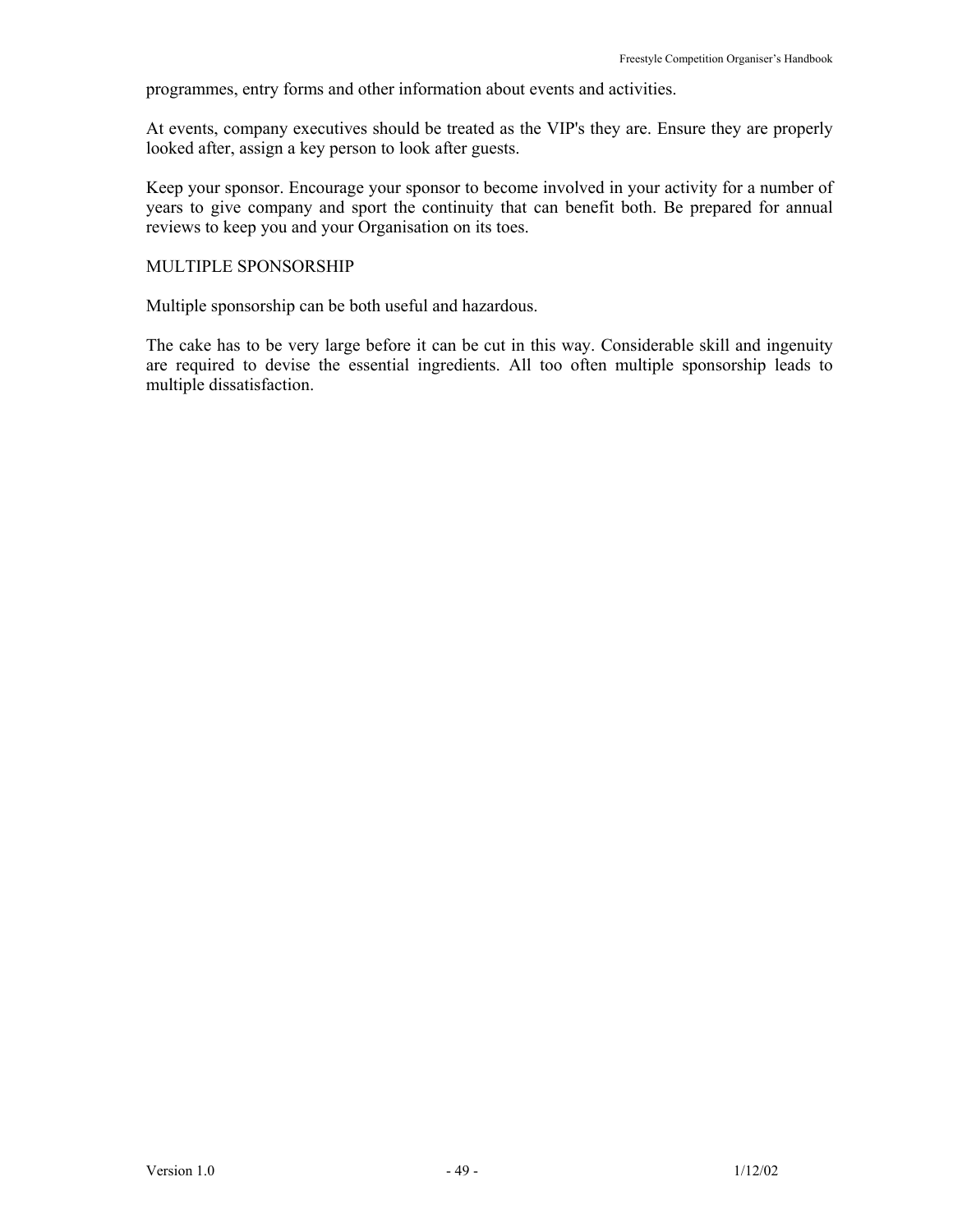#### **REMEMBER**

Sports sponsorship is the only team game in which both sides can win but be aware of the problems.

Agree all deals in writing, but never forget that whoever pays the piper calls most of the tune.

Don't promise what you cannot give. Make sure the sponsor understands your sport and its problems.

Agree responsibilities in dealing with press-company-sport liaison and publicity.

Never cancel a sponsored event unless there's a catastrophe - such as a sports centre burning down!

Be sure those with whom you discuss sponsorship have the responsibility to enter into agreements. Some organisations have been misled by junior executives into believing that sponsorship deals have been agreed when in fact they had to be referred to boards for confirmation.

Use sponsorship income as an extra finance source but never rely on it for basic club or Organisation revenue.

Put yourself out to co-operate with a sponsor and ALWAYS AIM TO GIVE GOOD VALUE FOR MONEY.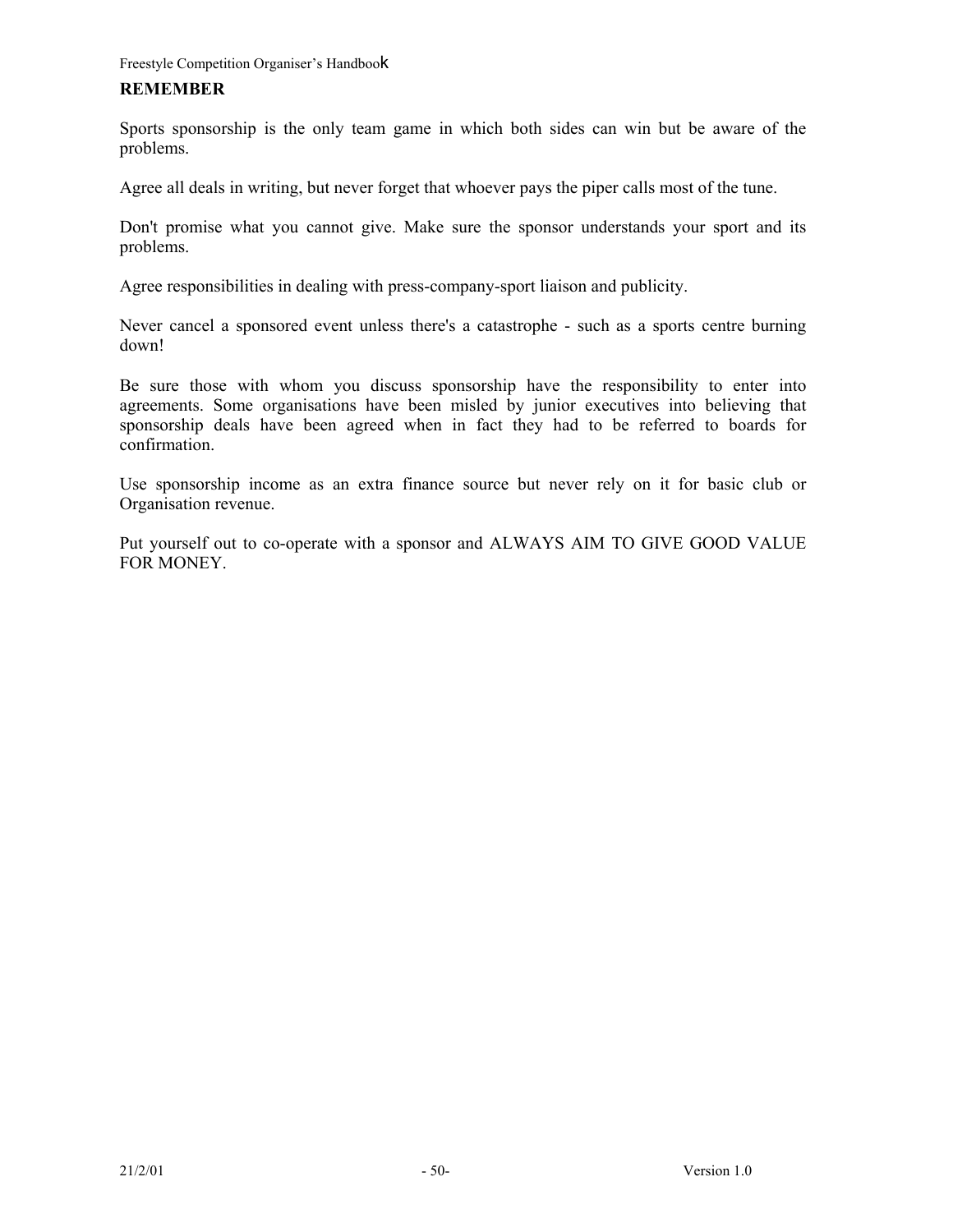#### **APPENDIX VIa**

#### **HOW TO PRODUCE A PRESS RELEASE**

First gather all the main facts, then ask yourself these important questions:

#### **WHO? WHAT? WHEN? WHERE? WHY? HOW?**

The first paragraph introduces the story and should catch the Editor's attention. It should also answer the above questions.

Succeeding paragraphs provide more details in descending order of importance. This enables the Editor to shorten the piece from the bottom up when space is limited.

Follow these guidelines :

- a) Tell the important part of the story first
- b) Be specific never use adjectives such as "fabulous".Just report the facts. Personal opinions or insinuations should never be part of a press release. Give precise measurements or weights rather than saying "large" or "heavy"
- c) Make sure names are spelt correctly, never use initials unless they are in the middle of the name and include titles after names.
- d) Keep any writing simple do not use two words if one will do
- e) Attribute information to a specific person. It gives more credibility to a story and also adds to its reliability.
- f) All statements and stories regarding the Organisation must be approved by an appropriate authority.
- g) Use brief headings, typed in capitals. Spell out numbers up to ten and use numerals for numbers over ten.

#### 2. HOW TO PRESENT A PRESS RELEASE

- 7. Press releases should be typed on company paper with the heading "News Release". Type in 1.5 line spacing on one side only.
- 8. Leave wide margins on either side of the page.
- 9. Start the first page with the heading about one third of the page down. This leaves room for an alternative headline and Editor's notes.
- 10. At the foot of the sheet include the date in full, the name of the PRO as contact for further information, and the address and the telephone number of your Organisation.
- 11. Try to contain the information in the press release to one page. If you have to continue to another page use the same heading as the first page at the top left hand side of the next page.

#### 3.DOES YOUR PRESS RELEASE MERIT A PHOTOGRAPH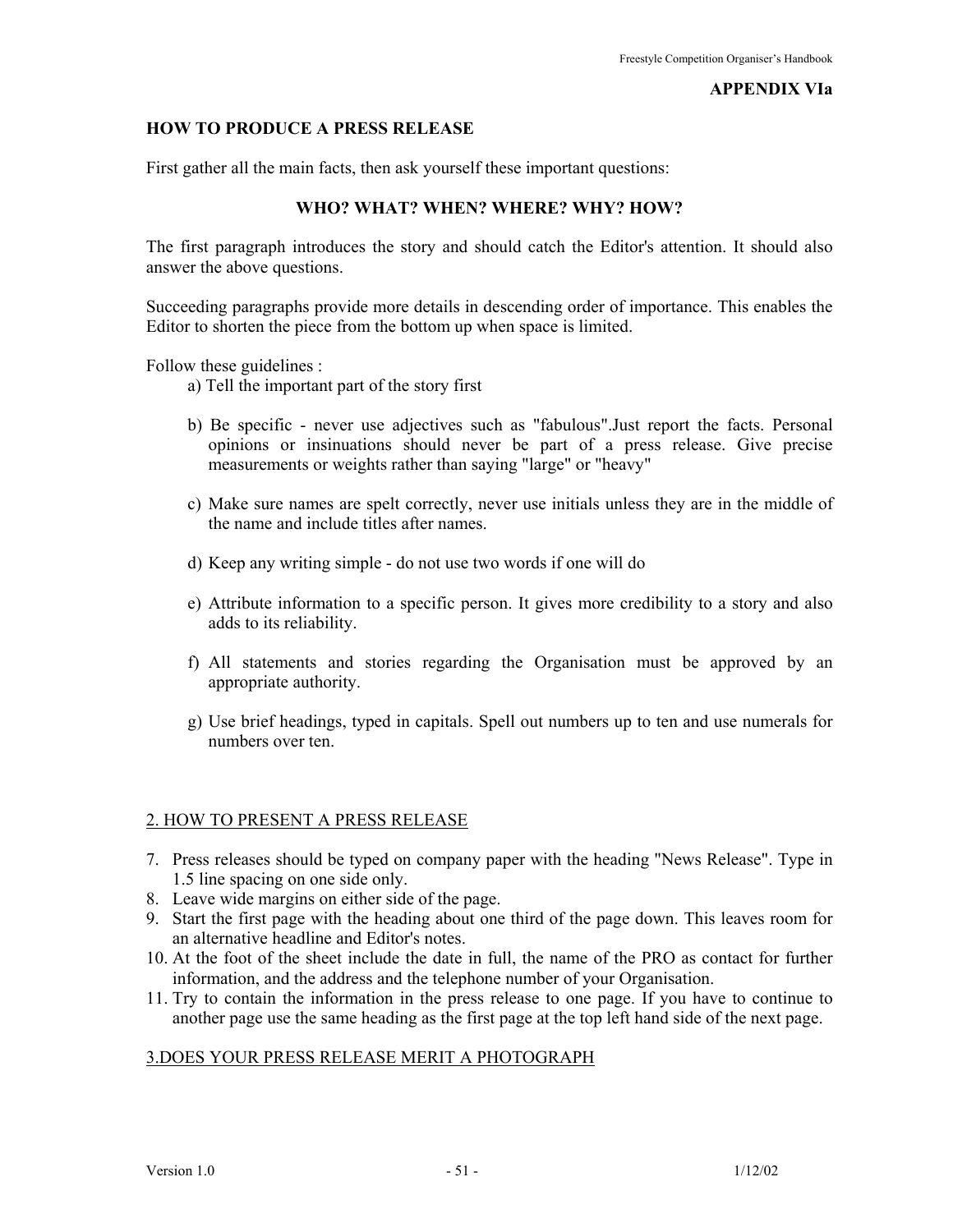- Once you have prepared your press release, you must consider whether it should be accompanied by a photograph. Newspapers sell by their visual impact and good pictures are what they need.
- Unless,a local newspaper has strict rules it will accept photographs from the PRO.
- A new photograph will capture the event covered in the press release and must be both likely and interesting in its composition.
- Follow these guidelines when arranging for a photographer to capture the event:
	- a) Photographs including six or fewer people must have captions which name those shown. Photographs which show more than this number can be described in the caption by the event they were attending.
	- b) Discuss what you are trying to achieve in the photograph with the photographer. He or she will then be able to assist in setting up an interesting and lively composition.

# 4.HOW TO USE A PRESS RELEASE

A press release may be used in different ways.

- a) As a general news story for the local newspaper and/or radio and/or television.
- b) As the basis for a feature story. The release once received may be handed to the Features Editor who will expected to further investigate the story and develop a longer article to appear at a later date.
- c) As the basis for a press conference. A press conference is only held to discuss controversial matters or make special announcements, and consists of a single, simultaneous meeting of local media with the Organisation spokesperson.
- d) As the basis for a media event. Non-controversial, yet newsworthy happenings can become the subject of a media event which is a special function organised solely to obtain publicity such as company celebrations or milestones or anniversaries. Unless you bring these events to the media's attention, they will most likely go unnoticed.
- e) As the basis, for a face-to face interview. A personal interview between a journalist/broadcaster and the PRO will probably be at the request of the media. As a result of the release the Editor will have to decide that a journalist should conduct a personal interview to discuss the story in more detail.

Developing a rapport with members of the press is the first step in establishing an effective public relations programme. The time spent gaining mutual trust and respect is your investment in future favourable publicity. If you know your local media. You will know who is most likely to be interested in the story.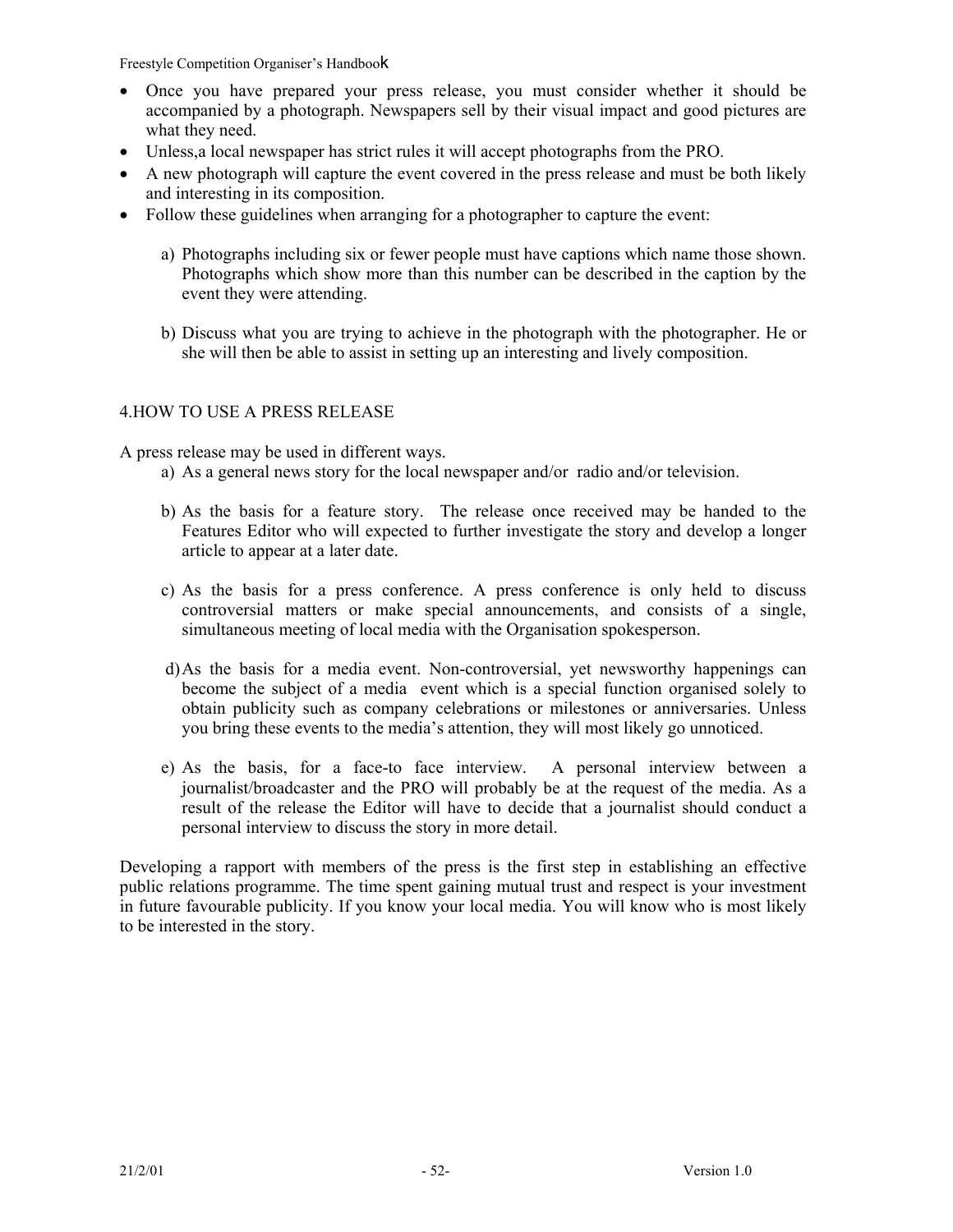**APPENDIX VIb** 

#### **Writing a Letter seeking Sponsorship**

*NB the paragraph numbers in italics refer to the commentary below. Don't write a letter with numbered points like this.* 

> Ashdown Ski Centre Park Road Ashdown Kent

Mr. S. Kier Schnee-Eis Co. Ltd Alpine Way Kessirdown

Dear Mr. Kier

- *1.* Please excuse the effrontery of my writing to you in this manner but I met your agent Mr. Dreter Stocken recently about a potential sponsorship/promotion and he suggested contacting you.
- *2.* Ashdown Ski Centre and its management team, has established a number of promotions with some of the leading importers, the products of which are stocked in the Ski Shop which is also on site.
- *3*. In this way the sponsored Instructor is able to use the products at the Centre, educate himself and the public to understand the functioning of the products, endorse the products to customers wishing to purchase similar equipment, become involved in special promotional ski evenings in conjunction with the Ski Shop and become specifically involved with the 'National Evenings" - in this instance, the "Austrian evenings", where the flavour of the event is Austrian i.e. Glühwein, Wiener Schnitzels, Jodelling, Austrian Resorts promotions of of course Weiber, Erfarb and Heidenolt equipment.
- *4.* In this respect, the person for whom I am seeking sponsorship in your particular products has already a strong connection with the above. Frank Klinger is an instructor. He is an E.S.C. Coach, a State qualified Austrian Instructor, and is one of the Duty Managers at the centre, but more importantly, as a native Austrian. He is a already a strong supporter of your products!
- *5.* I am sure that you will appreciate the benefit of the particular product sponsorship and marketing that I am writing to you about, which is undoubtedly more beneficial than sponsorship of a host of skis to a young racer whose potential for media coverage is relatively small.
- *6.* Granted you have been very successful with the sponsorship of Helmut. Moser and Hans Kur, but I am sure you will agree such potential is rare.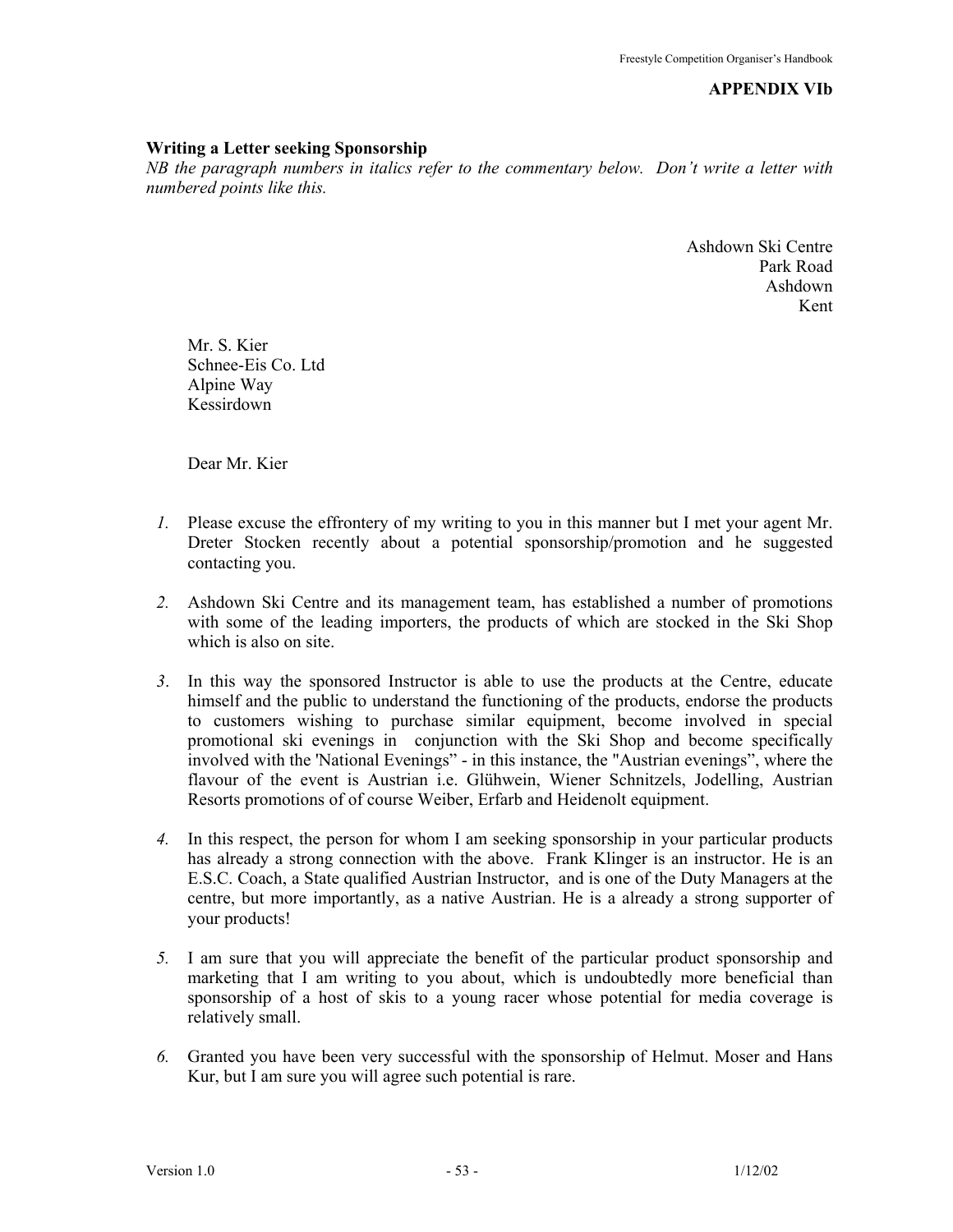*7.* At present all of my full time staff are sponsored by different import companies who work to similar sponsorship arrangements. The value of sponsorship as a two way process is never underestimated by the staff, as we feel that the future success of this sector of the industry is largelv determined by these processes.

I would welcome the opportunity of meeting with you to discuss this scheme further, and hope that my comments meet with your approval.

In anticipation of a positive response, I await your reply with interest.

Yours sincerely

JOHN VALUGA Head of Ski School/Deputy Manager

Commentary on the points you are making

- *1.* You are effectively begging at the start of the letter, until the reader has read on and knows what you can offer. The first paragraph needs to be polite (as in this letter) and/or unusual. A contact name should get the system moving.
- *2*. Others have helped, surely you can/or if you are unable to help we will ask your competitors!
- *3*. How about this for new ideas and what good advertising of your products!
- *4.* Not just any Punter but a real personality in the Ski World!
- *5-6*. We believe that we can offer a great deal. We have already looked at your own marketing strategies.
- *7.* We believe that both parties can mutually benefit. After all, sponsorship is a game where both teams can win.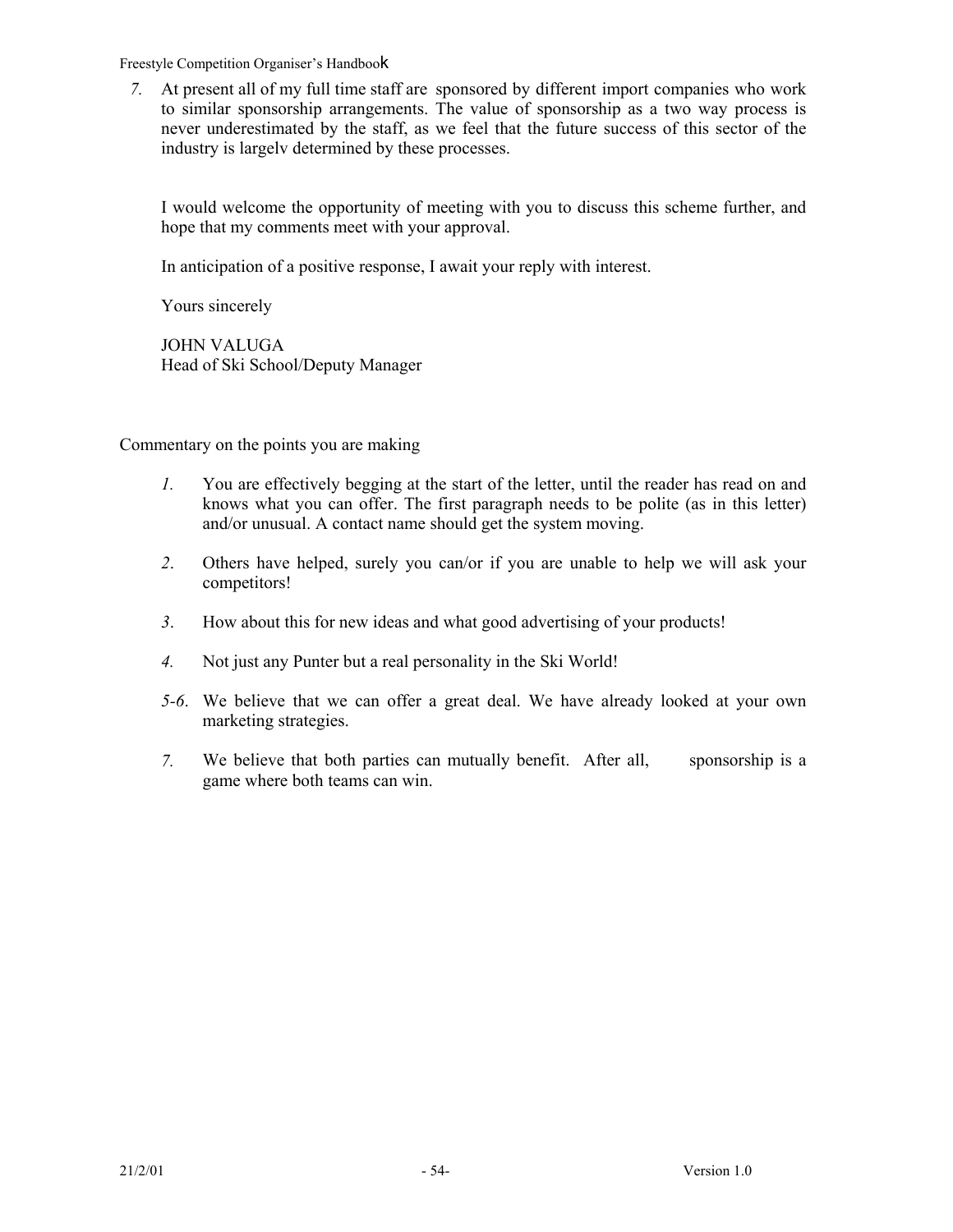#### **APPENDIX VII**

# **Current ESC Freestyle Expenses rates for competitions**

| Trainers Fees for Competitions       | ESC, SNSC Coach<br>Other trainers                           | £40.00<br>£30.00                                 |
|--------------------------------------|-------------------------------------------------------------|--------------------------------------------------|
| <b>Travelling Expenses</b>           | Mileage Rate<br>Petrol Cost Rate<br><b>Public Transport</b> | $£0.15$ per mile<br>actual cost*<br>actual cost* |
| Other approved expenses (eg postage) |                                                             | actual cost*                                     |

\*please attach receipt to claim form

ALL CLAIMS must be made on a ESC FREESTYLE CLAIM FORM and be submitted to the ESC Freestyle Treasurer within 14 days of the date of the competition.

NB. We regret that ESC Freestyle can not cover the cost of overnight accommodation or subsistence unless this produces a saving for ESC Freestyle.

For further information on ESC finance procedures please see appendix VIII.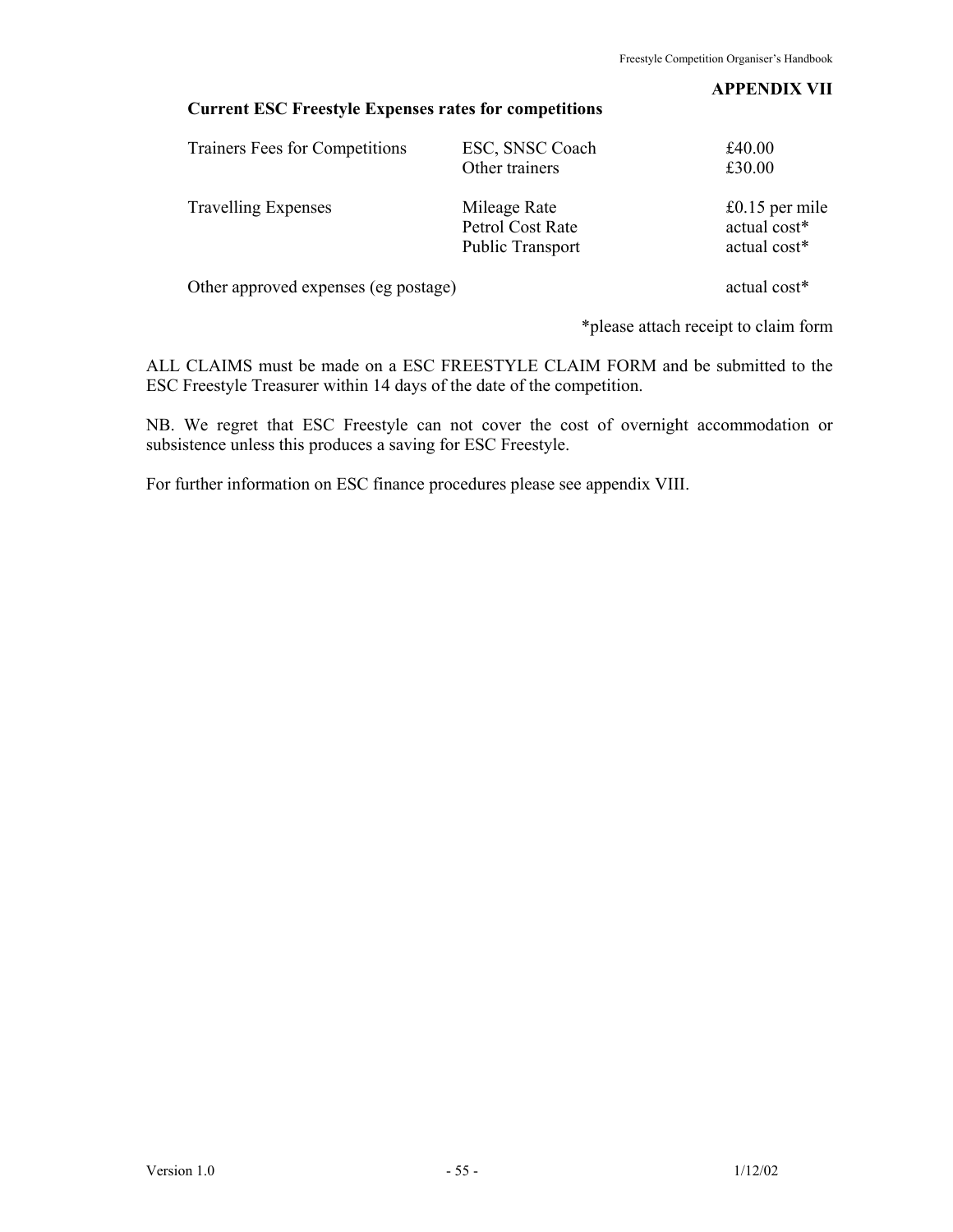# **ESC Freestyle Financial procedures from 2001 onwards..**

Tfollowing process must be followed for all transactions through the ESC Freestyle account.

- No payments into the ESC Freestyle account should be made direct. All income in any form from a Freestyle event must be made by the Freestyle Treasurer who will advise ESC office of the paying in number for each payment and the ESC nominal account to which it should be credited.
- A different paying in slip must be used to cover each aspect of the moneys paid in if these are not for the same event. (Eg. Competition  $\&$  Registration fees extracted from competitors.)
- No payments are to be made in cash to anybody for anything taken from the event income. The only way in which payment can be made is by a cheque or bank transfer from ESC.
- Wherever possible suppliers should submit an invoice bearing their VAT Number. This should be made out to ESC but should be sent direct to the Freestyle Treasurer. If the invoice is sent direct to ESC office it will not be paid without authorisation being sought from the Freestyle Treasurer by ESC Office.
- All requests for payment must be made on a FREESTYLE claim form which must be signed by the appropriate budget holder.
- Whenever goods (including fuel) or services are purchased from VAT registered suppliers and this is reclaimed from ESC a VAT Invoice or receipt must be attached to the claim form.<sup>4</sup>
- Whenever an event other than a competition is held for which participants pre-book places this should be done via our already established booking system. This will automatically generate the appropriate documentation detailing the income received.
- Whenever the above system is not used for any reason the event organiser must complete an Activity Accounting form with full details of the sources of income.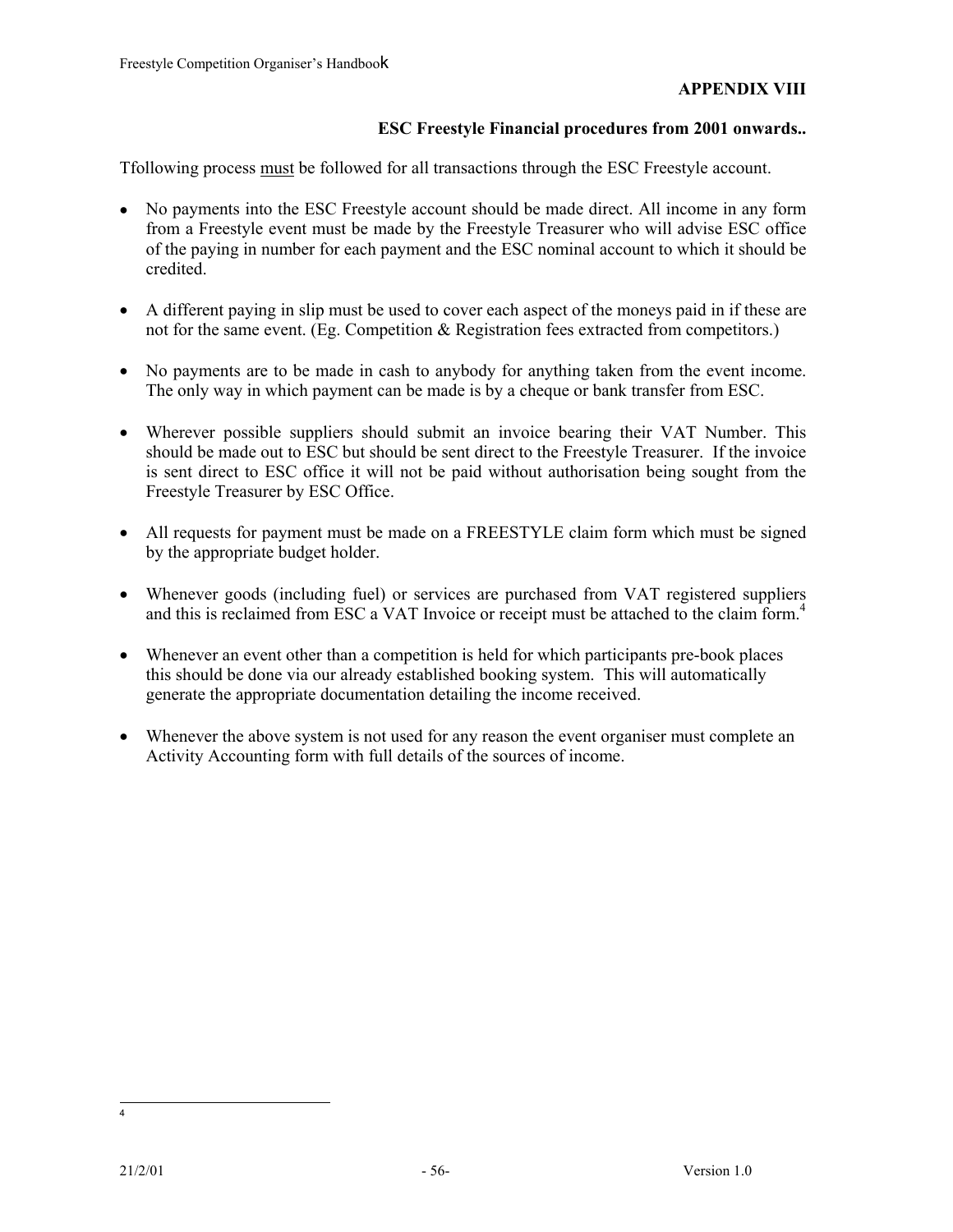#### **APPENDIX VIVa**

# **ESC Freestyle League Tables – Method of Calculation**

Two separate league tables are kept and calculated in the same way. These are the Overall and Category tables.

With the exception of the Acro League table which, because of the small number of competitors is not separated by gender, the leagues are separated for Males and Females.

At each competition attended the points gained per place are as follows:-

| First             | 25 points |
|-------------------|-----------|
| Second            | 20 points |
| Third             | 15 points |
| Fourth            | 12 points |
| Fifth             | 11 points |
| Sixth             | 10 points |
| Seventh           | 9 points  |
| Eighth            | 8 points  |
| Ninth             | 7 points  |
| Tenth             | 6 points  |
| $11^{th}$         | 5 points  |
| $12^{th}$         | 4 points  |
| 13 <sup>th</sup>  | 3 points  |
| 14 <sup>th</sup>  | 2 points  |
| $1.5^{\text{th}}$ | 1 point   |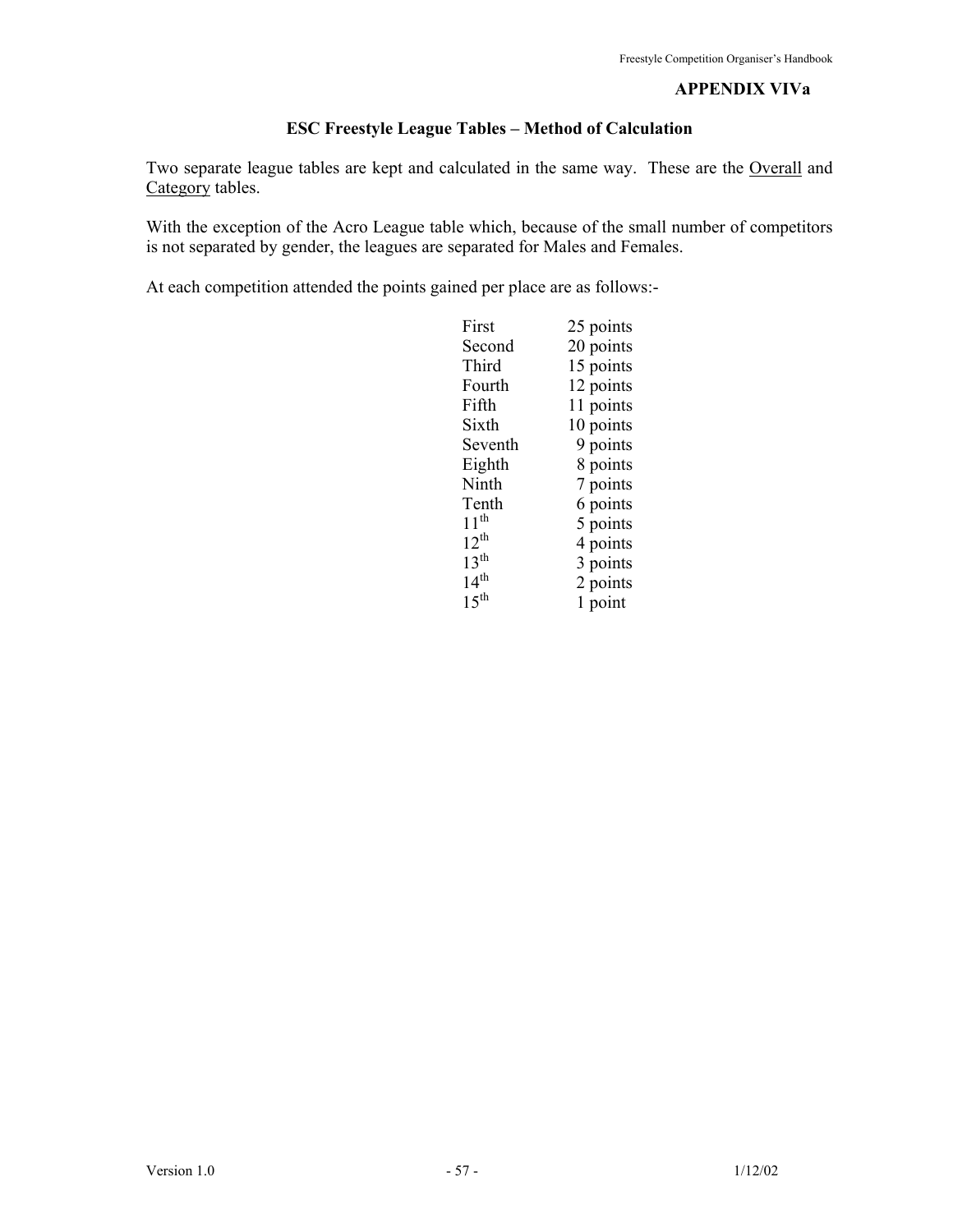# **APPENDIX VIVa**

# **Inter Club Acro Competition points – Method of Calculation**

The competition is run in age groups as follows:-

- Under 12
- $12 to 16$
- $17 30$
- Over 30

# **Individual Series points.**

Each competitor who starts receives 5 points for competing.

- The winner of each Age Group receives an additional 20 points
- The  $2<sup>nd</sup>$  in each Age Group receives an additional 15 points
- The  $3<sup>rd</sup>$  in each Age Group receives an additional 10 points.

The points gained by each competitor for all of the competitions they attend in the series are added together at the last competition in the series and the "Top Gun" Trophy is awarded to the skier(s) with the highest total.

In the event of a tie the winners will share the ownership of the trophy for an appropriate part of the year.

## **Club Points**

The scores for the individual competitors from each club are added together to give the club totals for the series. The club(s) with the highest total number of points gained by all of their skiers for the series hold the Club Trophy for the year.

In the event of a tie the clubs concerned will share ownership of the trophy for an appropriate portion of the year.